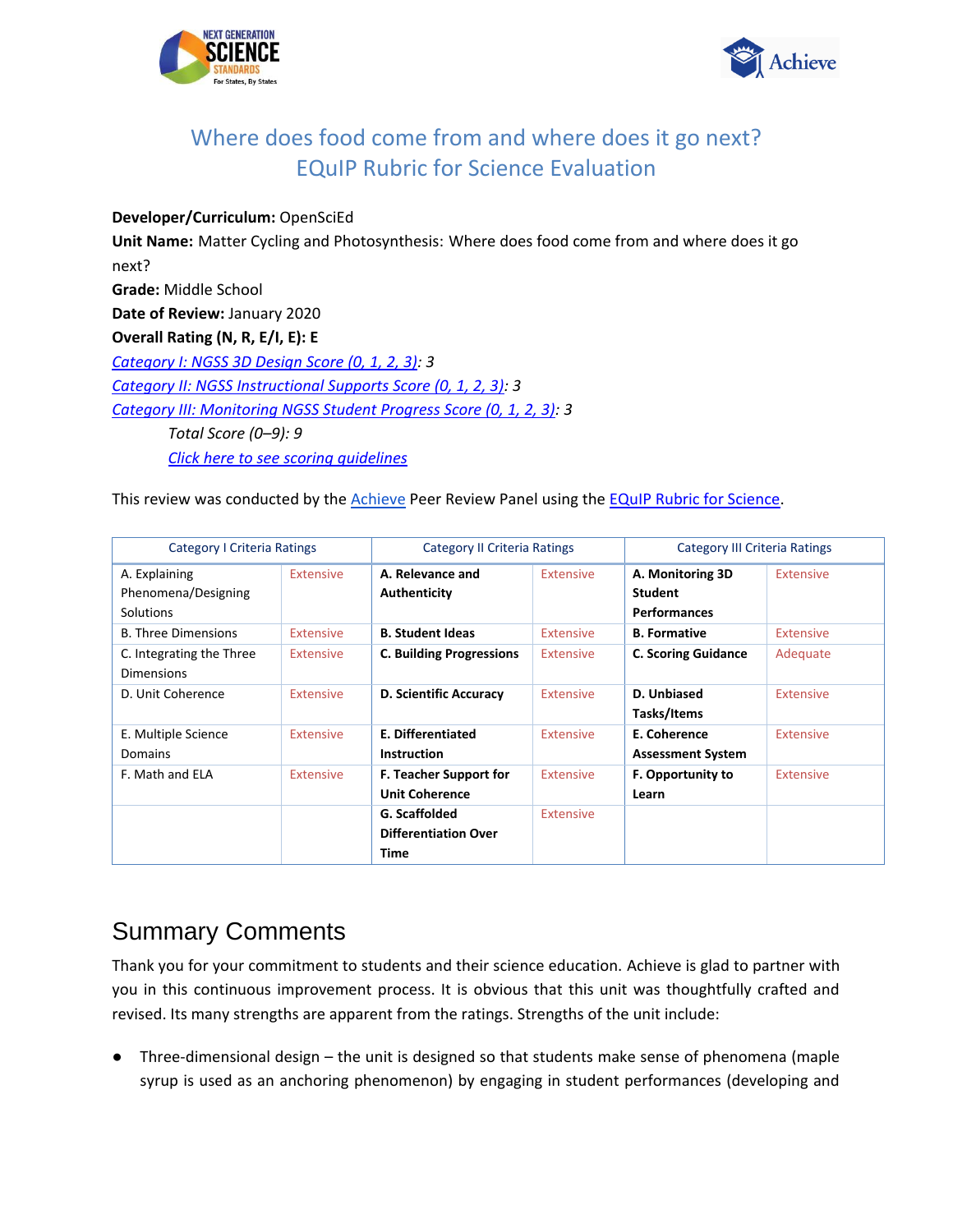using models, planning and carrying out investigations, and constructing explanations) that integrate the three dimensions of the NGSS.

- Unit coherence student questions drive each lesson to build an understanding of core ideas.
- Multiple science domains disciplinary core ideas from the physical and biological sciences are used together to explain phenomena. The usefulness of crosscutting concepts to make sense of phenomena *across science domains* is highlighted.
- Mathematics and ELA-Literacy grade-appropriate mathematics and ELA-Literacy are purposefully incorporated into lessons with teacher support to help students make these connections.
- Relevance and authenticity students experience phenomena directly (e.g., categorize foods they ate for breakfast, taste maple sugar, grow plants hydroponically, document decomposers in their backyards), are provided opportunities to connect with the phenomena on a personal level, and answer questions generated by them.
- Student ideas student ideas drive the instruction.
- Building progressions the unit builds on students' prior learning in all three dimensions at the middle school level with suggestions for adaptations if students are above or below that level.
- Scientific accuracy the unit uses scientifically accurate and grade-appropriate scientific information, phenomena, and representations to support students' three-dimensional learning.
- Differentiation the unit provides guidance for teachers to support differentiated instruction by including:
	- $\circ$  Appropriate reading, writing, listening, and speaking alternative (e.g., translations, picture support, graphic organizers, etc.) for students who are English language learners, have special needs, or read well below grade level.
	- $\circ$  Extra support (e.g., phenomena, representations, tasks) for students who are struggling to meet the targeted expectations.
	- $\circ$  Extensions for students with high interest or who have already met the performance expectations to develop deeper understanding of the practices, disciplinary core ideas, and crosscutting concepts.
- Teacher support for unit coherence strategies are provided for linking student engagement across lessons and for ensuring student sense-making.
- Scaffolded differentiation over time supports are provided to help students engage in the practices as needed and are gradually adjusted over time, so that students are increasingly responsible for making sense of phenomena.
- Monitoring 3D student performances direct, observable evidence of three-dimensional learning is elicited; students are using practices and crosscutting concepts to make sense of phenomena.
- Formative assessment the unit embeds formative assessment processes throughout that evaluate student learning to inform instruction.
- Unbiased tasks/items the unit assesses student proficiency using methods, vocabulary, representations, and examples that are accessible and unbiased for all students.
- Coherent assessment system the unit includes pre-, formative, summative, and self-assessment measures that assess three-dimensional learning.

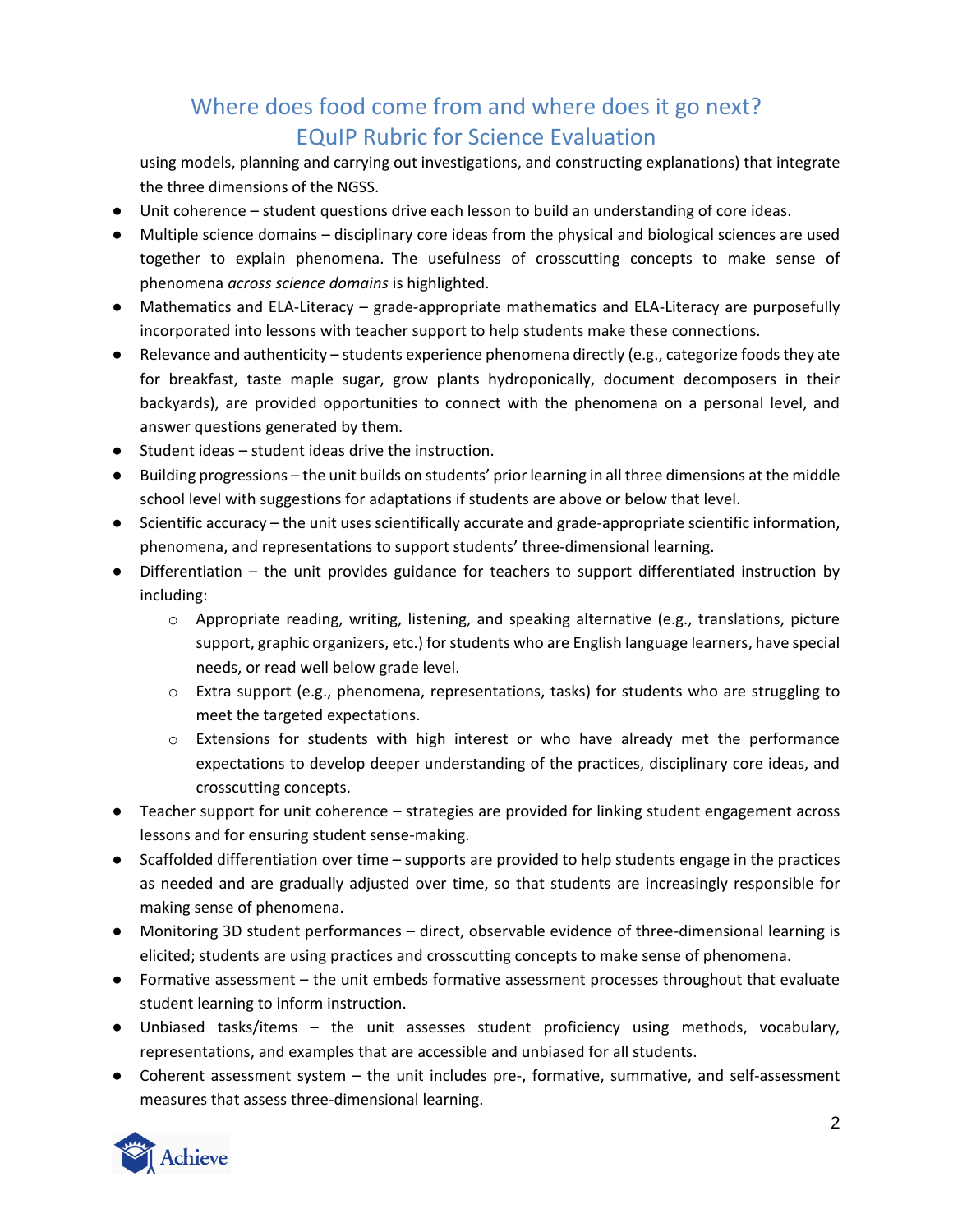● Opportunity to learn – multiple opportunities are provided for students to demonstrate performance of practices connected with their understanding of disciplinary core ideas and crosscutting concepts.

During revisions, the reviewers recommend paying close attention to the following areas:

- Consider including a table of the Disciplinary Core Ideas (DCIs) similar to the one for the SEPs and Crosscutting Concepts (CCCs).
- In the "Teacher Background Knowledge," consider including the DCI codes within the paragraphs to more clearly show the progression of knowledge.
- Consider including specific language from the DCI elements and identifying which parts of the elements are found in which lessons.
- Consider including scoring guidance for all dimensions being assessed and their use together. Ensure that the assessment targets are clearly stated and incorporated into the scoring guidance.
- Consider providing a range of student responses and interpretation guidance to support score interpretation.
- Consider providing guidance to teachers to purposefully provide opportunities for students to demonstrate learning based on peer and teacher feedback.

<span id="page-2-0"></span>Note that in the feedback below, black text is used for either neutral comments or evidence the criterion was met and purple text is used as evidence that the criterion was not met.

# **Category I. NGSS 3D Design**

### Score: 3

*3: At least adequate evidence for all of the unit criteria in the category; extensive evidence for criteria A–C 2: At least some evidence for all unit criteria in Category I (A–F); adequate evidence for criteria A–C 1: Adequate evidence for some criteria in Category I, but inadequate/no evidence for at least one criterion A–C 0: Inadequate (or no) evidence to meet any criteria in Category I (A–F)*

**I.A. Explaining Phenomena/Designing Solutions**: Making sense of phenomena and/or designing solutions to a problem drive student learning.

Student questions and prior experiences related to the phenomenon or problem motivate sense-making and/or problem solving.

The focus of the lesson is to support students in making sense of phenomena and/or designing solutions to problems.

When engineering is a learning focus, it is integrated with developing disciplinary core ideas from physical, life, and/or earth and space sciences.

**Rating for Criterion I.A Explaining Phenomena/Designing Solutions: Extensive** *(None, Inadequate, Adequate, Extensive)*

The reviewers found extensive evidence that learning is driven by students making sense of phenomena or designing solutions to a problem because the unit is grounded in a clear anchor phenomenon, which

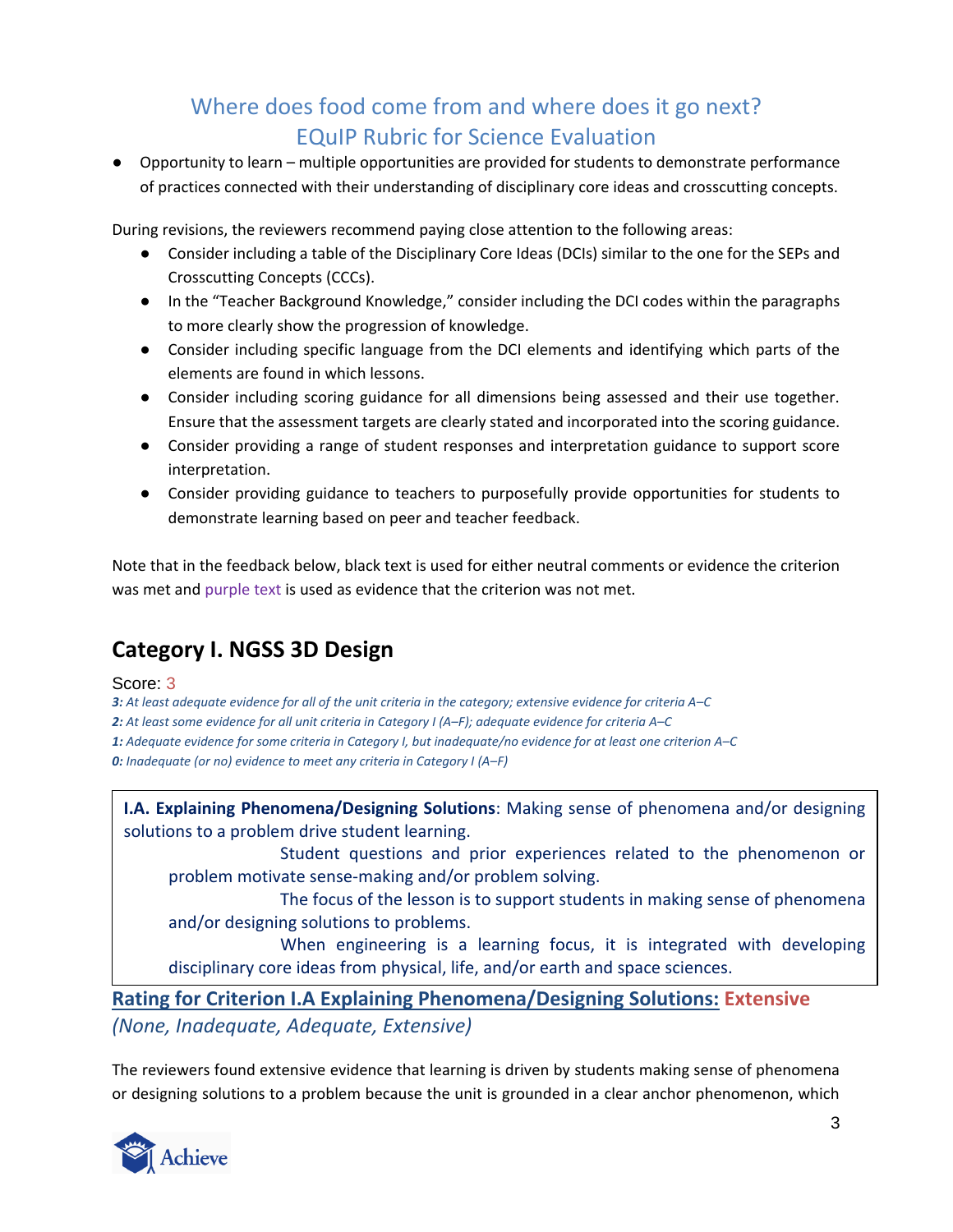promotes generation of questions that drive student sense making and the investigation of subsequent phenomena.

The phenomenon is sufficient to drive student learning, and all of the student learning, across the three dimensions targeted by the unit, is in service of students making sense of phenomena. Students regularly return to the phenomenon to add layers of explanation based on learning.

- Lesson 1 introduces the anchoring phenomenon that drives the rest of the unit: students taste maple sap and discuss the inputs or molecules needed by plants to make the sap.
- Lesson 1 starts by building students' background knowledge around the idea of maple syrup. Students explore the food that they ate today, taste maple sap, watch a video about how sap is collected from maple trees, predict which food molecules are found in plants, develop initial models about how plants get the food molecules that they need, and then they discuss questions related to how plants get their food molecules (Teachers' Guide pages 40*–*41).
- Students ideas for investigation are clearly used to determine the flow of the lessons: "Once this "Ideas for Investigation' poster is built, help students realize (and get excited) that they created a joint mission and proposed action plan to guide the work of our learning community for weeks to come as we conduct investigations to figure out how plants get their food molecules." The teacher is directed to say, "...let's take a moment to think about how starting with one specific investigation idea could help us make progress on our questions. It seems like we have some ideas about the components of the plant system that we want to investigate. We also have a group of questions around the inputs that plants use and where these food molecules come from. It feels like this would be a productive place to start in trying to figure out more about where food molecules come from" (Teachers' Guide page 66).
- To figure out how plants could be making these food molecules and where they are getting the matter and energy to do that, students conduct a series of investigations to:
	- o develop a model to track the inputs and outputs of plants;
	- o carry out experiments to figure out how leaves and seeds interact with the gases in the air around them in the light and the dark;
	- $\circ$  develop and evaluate arguments from their evidence to figure out where plants are getting the energy and matter they need to live;
	- $\circ$  construct an explanation for the central role of photosynthesis in all food production, including synthetic foods;
	- $\circ$  obtain and communicate information to explain how matter gets from living things that have died back into the system through processes done by decomposers; and
	- $\circ$  develop and use a model to explain that the major atoms that make up food (carbon, hydrogen, and oxygen) are continually recycled between living and nonliving parts of a system.
- Lesson-level phenomena, orchestrated to build on questions anticipated by the use of driving question board, inspire and guide sense making throughout the unit. These lesson-level phenomena are outlined in the Lesson Storyline (Teachers' Guide, pages 3*–*13).

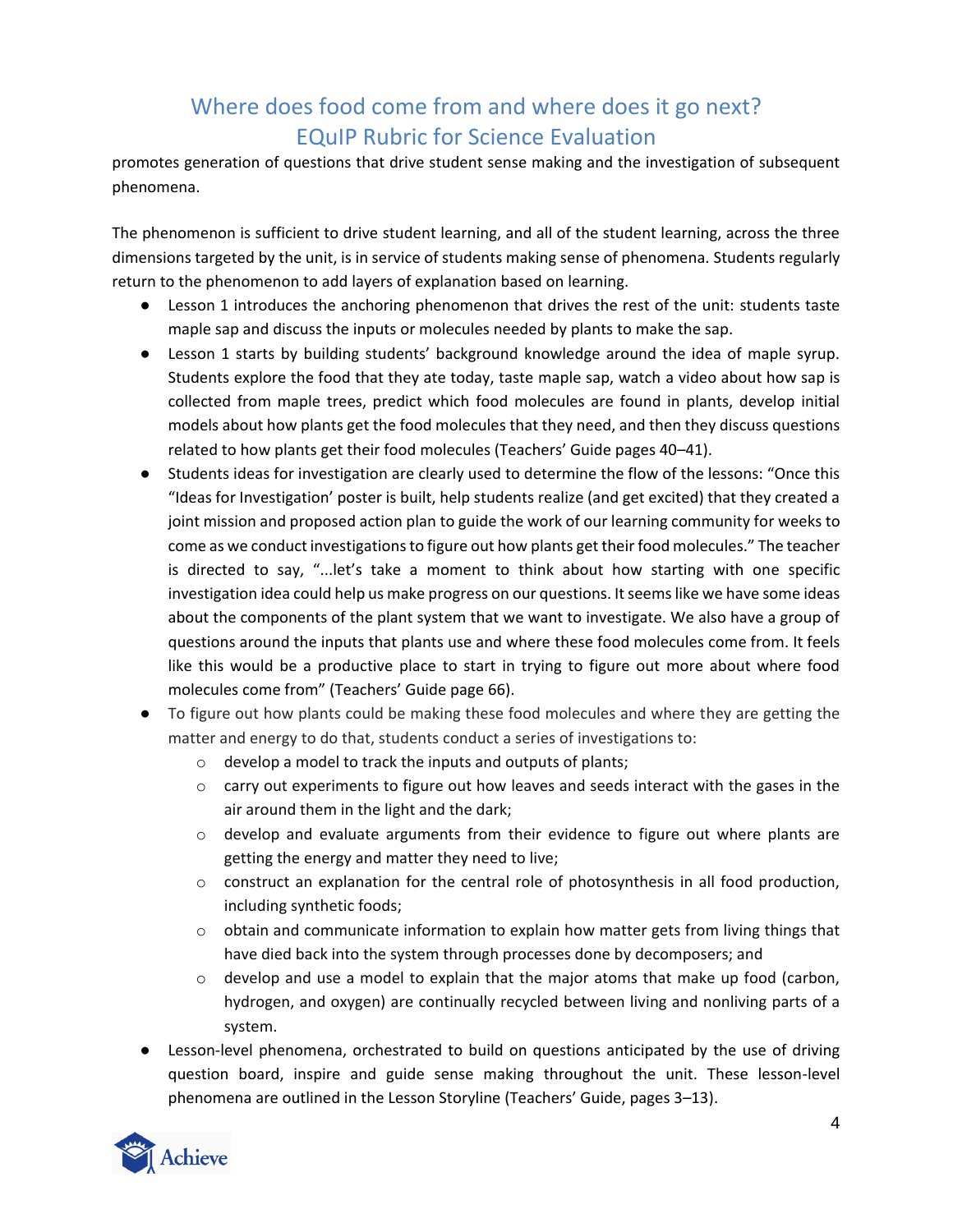- Students regularly return to the maple sap phenomenon throughout the unit.
	- o After Lesson 8, students have "put the pieces together to explain that plants do chemical reactions using the inputs of carbon dioxide, water, and light to make glucose and oxygen. This made us wonder if this is what is happening when the maple tree makes sap and how plants that don't have all their inputs could survive" (Teacher's Edition, page 9).
	- $\circ$  After Lesson 9, students have figured "out that maple trees have food (sap) in them even when there are no leaves on the tree. This makes us wonder whether trees can make food when they don't have leaves and if they do have leaves can they make food in the dark? (Teacher's Edition, page 9).
	- o After Lesson 11, students have "figured out that the maple tree is not producing syrup for us to eat for breakfast, but is producing it so it can use it as an input for cellular respiration so it can have energy and matter to live and grow through the winter. Now we want to revisit our breakfast food poster and see if we can now explain where some of our breakfast foods come from" (Teacher's Edition, page 11).
	- $\circ$  After Lesson 14, students have "figured out how atoms are cycled through different levels of a system. We've figured out so much! Now we are ready to revisit our DQB to show what we have learned by answering many of our questions" (Teacher's Edition, page 13).
- Additionally, students return to the phenomenon throughout the unit, when they revise their consensus models in Lesson 3 (part 7, page 105), Lesson 4 (step 7, page 122), Lesson 5 (step 5, page 141), Lesson 6 (step 8, page 157), Lesson 7 (step 5, page 176), Lesson 8 (step 4, page 188), Lesson 11 (steps 9 and 10, page 242), Lesson 12 (steps 10 and 11, page 279), Lesson 13 (step 8, page 292), Lesson 14 (step 3, page 304), and Lesson 15 (steps 2 and 3, page 327).

Student questions about the phenomenon create a need for the students to engage throughout the materials. Materials provide structured support for teachers to draw out these connections from students and use these connections to motivate student learning.

- Very detailed instructions are given to the teacher about how to engage students in an effective brainstorming session to build and share their questions (Teachers' Guide page 63). A sample Driving Question Board (DQB) is included (page 64) with sample student questions that are grouped into main ideas.
- After developing the DQB, students individually brainstorm "ideas for investigation" to determine how to answer the various questions (Teachers' Guide page 65).
- Students also add to the DQB in Lesson 9 step 4 by considering new 'big' questions: "How can plants have food molecules in them when all the inputs or structures needed to make food molecules aren't present? Why do plants need food molecules?" (page 207).

### Suggestions for Improvement

Consider including a very specific statement (one sentence rather than an entire paragraph) of what the phenomenon is in Lesson 1. For example, "trees make sweet maple sap that we can eat."

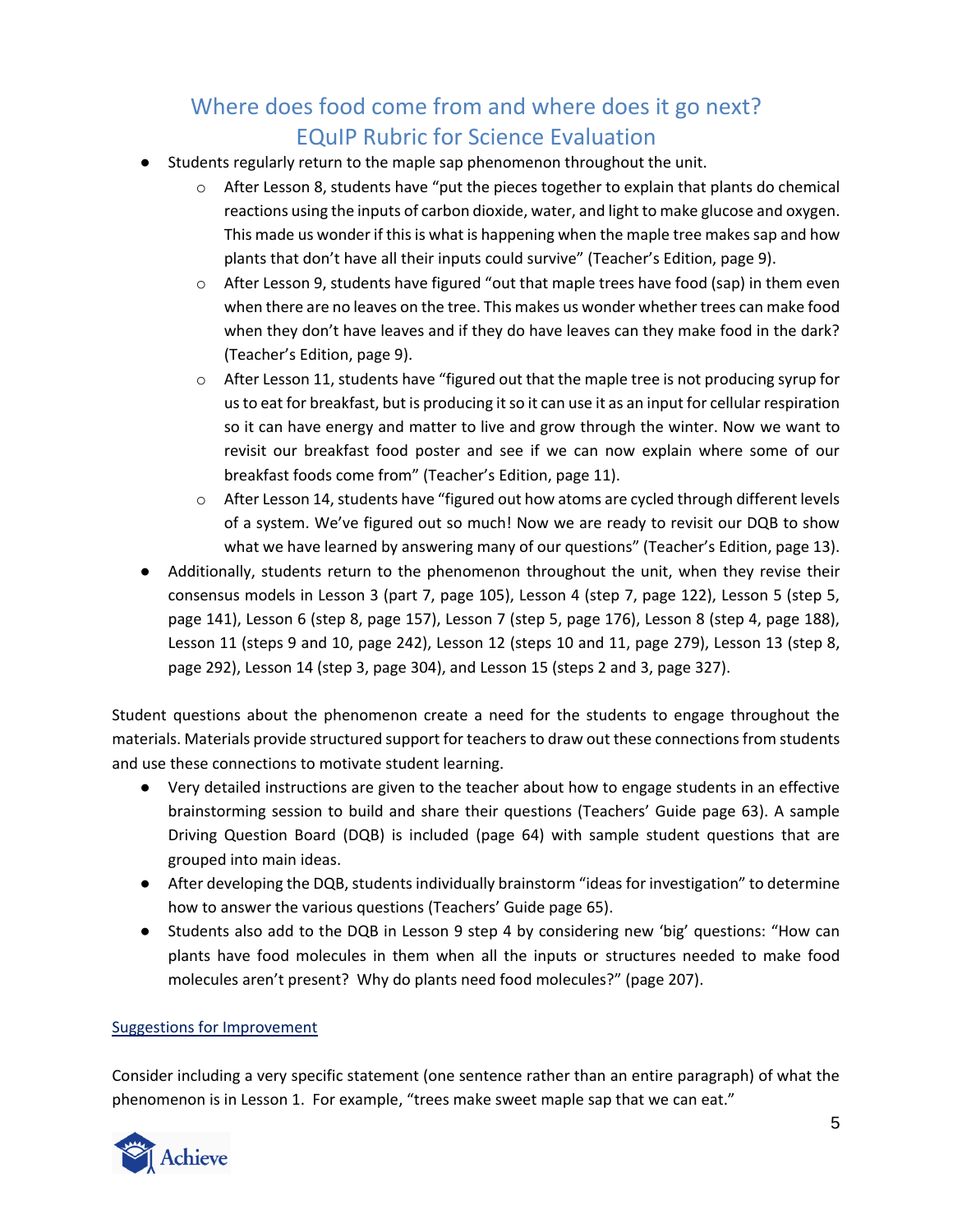**I.B. Three Dimensions**: Builds understanding of multiple grade-appropriate elements of the science and engineering practices (SEPs), disciplinary core ideas (DCIs), and crosscutting concepts (CCCs) that are deliberately selected to aid student sense-making of phenomena and/or designing of solutions.

> Provides opportunities to *develop and use* specific elements of the SEP(s). Provides opportunities to *develop and use* specific elements of the DCI(s). Provides opportunities to *develop and use* specific elements of the CCC(s).

## **Rating for Criterion I.B. Three Dimensions: Extensive** *(None, Inadequate, Adequate, Extensive)*

The reviewers found extensive evidence that the materials give students opportunities to build understanding of grade-appropriate elements of the three dimensions, because the core of the gradeappropriate elements that students are engaged in are in service of students making sense of phenomena.

### *Science and Engineering Practices (SEPs): Extensive*

The reviewers found extensive evidence that students have the opportunity to use and develop the SEPs in this unit, because specific SEP elements are developed and revisited repeatedly throughout the unit. A clear pattern is apparent throughout the unit in which a phenomenon is presented or elaborated, questions are generated, models developed, evidence collected and analyzed, models revised, and new questions emerge. Students are using the practices at the grade-band appropriate level.

Evidence related to this criterion includes:

- The unit very clearly lists within the Teachers' Edition and in the document "Developing and Using Science and Engineering Practices (by Lesson)" the specific elements that are addressed within each lesson. For example,
	- o In Lesson 1, *Ask questions that arise from careful observation of phenomena, models, or unexpected results, to clarify and/or seek additional information*.
	- o In Lesson 3, *Apply scientific reasoning to show why the data or evidence is adequate for the explanation or conclusion.*
	- o In Lesson 8, *Develop and/or revise a model to show the relationships among variables, including those that are not observable but predict observable phenomena*.
- The unit very clearly describes within the Teachers' Edition and in the document "Developing and Using Science and Engineering Practices (by Lesson)" HOW the specific elements are addressed within each lesson. For example,
	- o In Lesson 1, "*Students ask questions that arise from careful observations* of maple sap and syrup and the nutrition labels that show that plants contain food molecules. They craft questions about the phenomenon while focusing on different parts of the system.

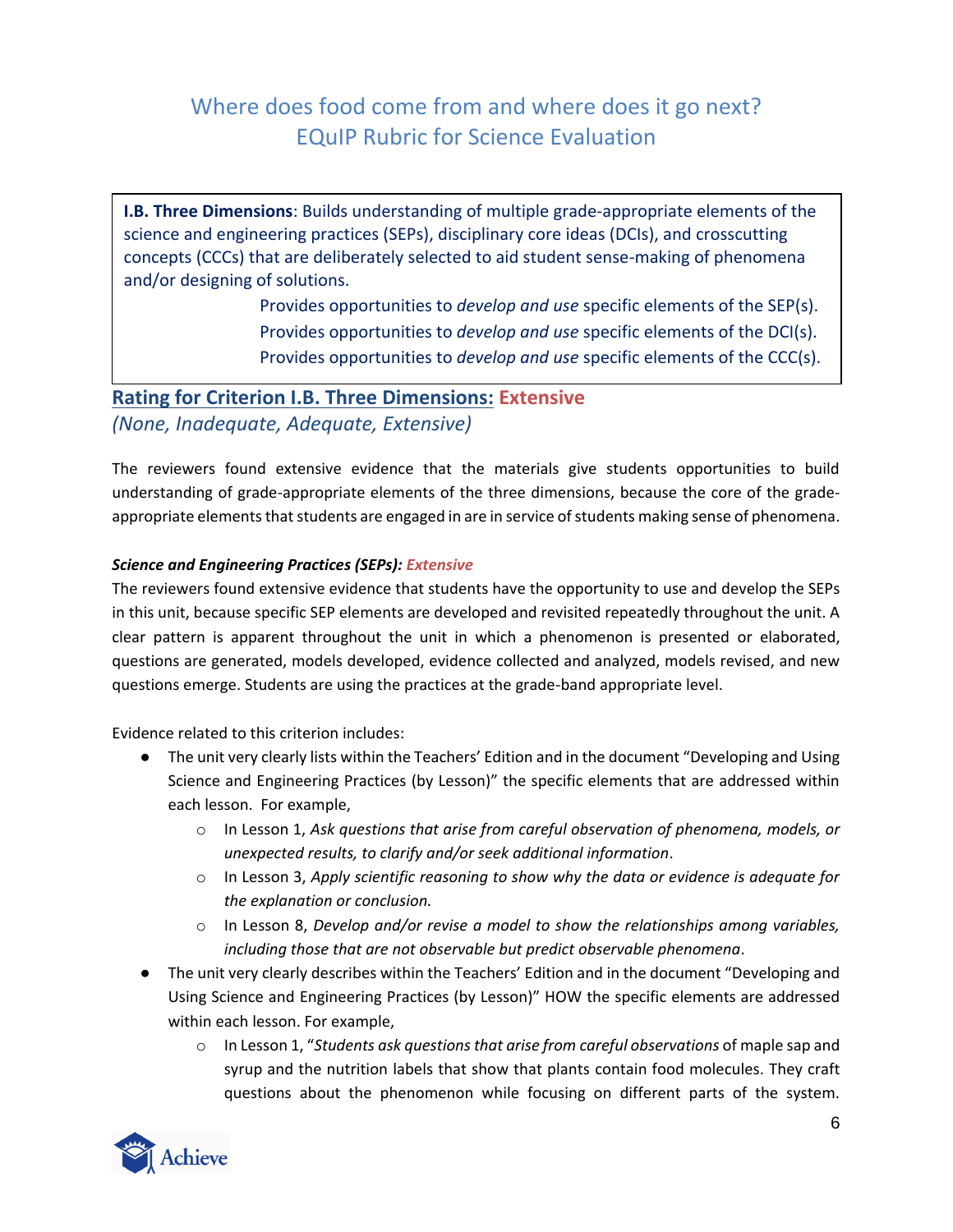Students group their questions into similar clusters and reflect on how these questions relate to the phenomenon and the initial models they developed to explain it."

- $\circ$  In Lesson 3, "Students remove air and light from their candidate list of sources for whole food molecules based on the evidence from their composition. Since students have already removed hydroponic plant food and water from their candidates list this leads them to believe that no whole food molecules are entering the plant. Their evidence pushes students to look for parts of food molecules instead of whole."
- $\circ$  In Lesson 8, "Students revise their initial individual and class consensus models to explain how a plant can make food molecules that provide both matter and energy from light, carbon dioxide, and water."

### *Disciplinary Core Ideas (DCIs): Extensive*

The reviewers found extensive evidence that students have the opportunity to use and develop the DCIs in this unit, because grade-appropriate DCI elements are in service of students making sense of phenomena**.**

For example, students are building understanding towards the DCI element *PS3.D: The chemical reaction by which plants produce complex food molecules (sugars) requires an energy input (i.e., from sunlight) to occur. In this reaction, carbon dioxide and water combine to form carbon-based organic molecules and release oxygen.*

- In Lesson 3, students question their consensus model by revisiting what they know about light and the components of air and "problematize that sunlight seems an important component to plant growth, but it isn't made of matter. Later in the unit, we will discover the role of light for plant growth. Later in this lesson, the class will revisit the consensus model and add "light" with a ? and "energy" if it isn't there already to keep track of this idea that plants need light, but light can't be a source of molecules since it isn't made of matter" (page 98).
- In Lesson 4, students draw conclusions based on the evidence they collected that above the surface, plants are taking in carbon dioxide and releasing water, and raise questions about what other gases might be entering or exiting plants through the leaves. From data they collect, they determine that carbon dioxide levels in the air around plant leaves decrease over time. Water levels in the air around plant leaves increase over time. Since carbon dioxide levels decrease in this closed system, it is probably going into the plant leaves. Since water levels increase in this closed system, water is being released from the plant leaves. Plant leaves do not take in water. There are other gases in air that have parts of food molecules. Maybe some of those are going into the plant leaves.
- In Lesson 6, they will figure out that plants are building sugars (food molecules) by using energy from light and carbon dioxide and water.
- In Lesson 7, they will figure out that this chemical reaction, photosynthesis, requires an energy input to occur (e.g., light from the sun).

Students continue to build understanding toward PS3.D: *Cellular respiration in plants and animals* 

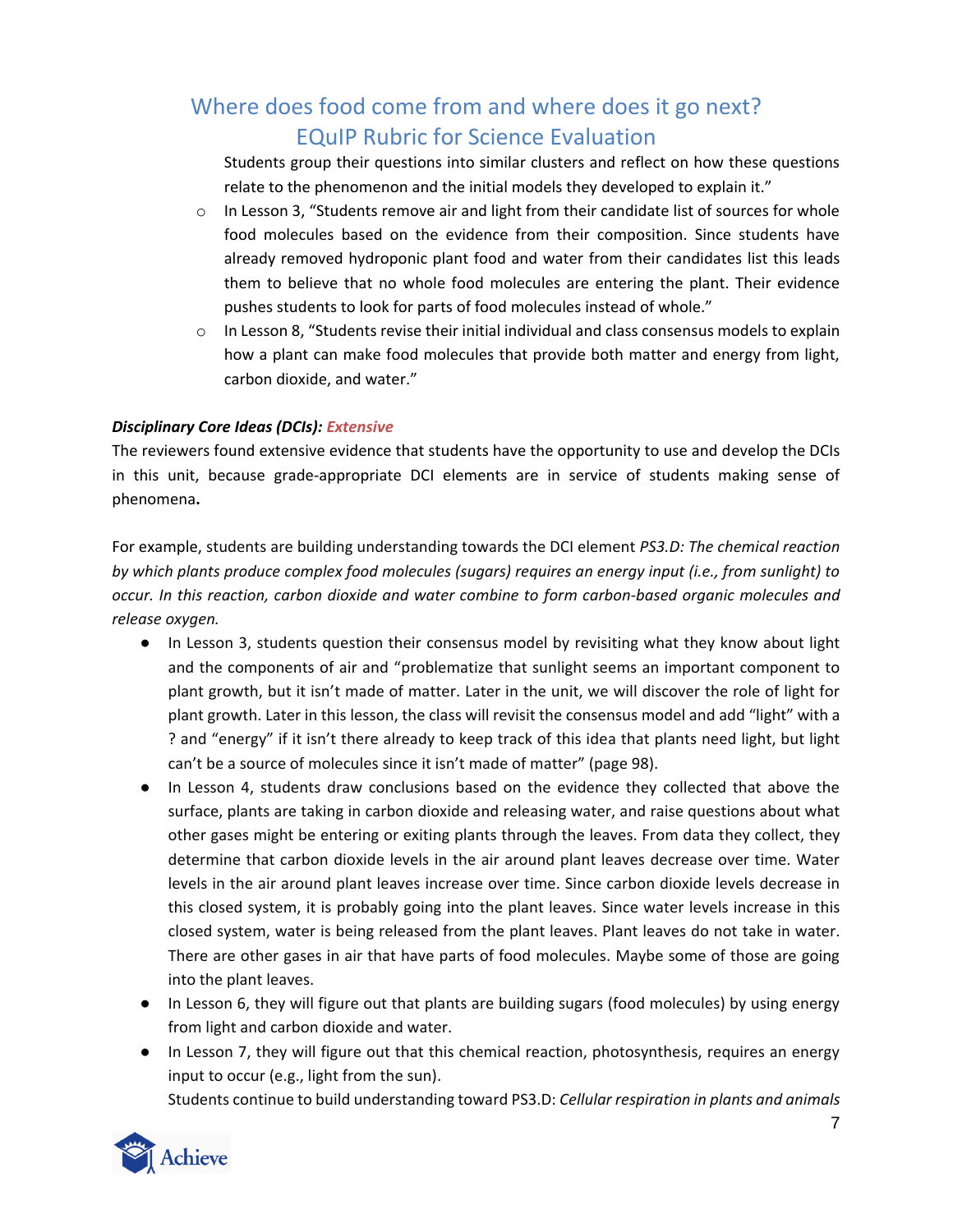*involve chemical reactions with oxygen that release stored energy. In these processes, complex molecules containing carbon react with oxygen to produce carbon dioxide and other materials*.

● In Lessons 10 and 11, students will figure out that plants, like humans, release energy through a chemical reaction with sugars (food molecules) and oxygen, and produce carbon dioxide and water.

The last part of the unit has students building understanding toward LS2.B: *Food webs are models that demonstrate how matter and energy is transferred between producers, consumers, and decomposers as the three groups interact within an ecosystem. Transfers of matter into and out of the physical environment occur at every level. Decomposers recycle nutrients from dead plant or animal matter back to the soil in terrestrial environments or to the water in aquatic environments. The atoms that make up the organisms in an ecosystem are cycled repeatedly between the living and nonliving parts of the ecosystem.*

- In Lesson 12, students analyze nutrition labels from a variety of foods and determine that everything we eat contains matter that came from either plants or animals. Some foods we eat have been processed either physically or chemically, but we can still trace them back to originally coming from plants. Most animals, including humans, eat plants, other animals that once ate plants, or both. Most animals, including humans, use the food molecules they eat to build up larger molecules for growth, to get energy by burning glucose through cellular respiration, or to store for later use.
- Obtaining evidence from video analysis in Lesson 13, students determine that many decomposers take in oxygen and food molecules and give off carbon dioxide and water. Decomposers recycle dead plant and animal matter and energy back into the system. Decomposers use matter for food that humans (and many animals) cannot use for energy and matter.
- In Lesson 14, students review photographs of decomposers and revisit their consensus model to conclude that the outputs of living things become the inputs of other living things and part of the nonliving components of the system. Ecosystems consist of living (producers, consumers and decomposers) and nonliving (air and water) components where atoms are continuously recycled between these components.

### *Crosscutting Concepts (CCCs): Extensive*

The reviewers found extensive evidence that students have the opportunity to use or develop the CCCs in this unit, because there are sufficient CCC elements and time that students are engaged in the CCCs for the length of the materials. Students are using the targeted CCCs at the element level for middle school. The CCCs that are claimed and the evidence of CCCs development and use in the materials (especially with the elements that are being developed) are a direct match.

Evidence related to this criterion includes:

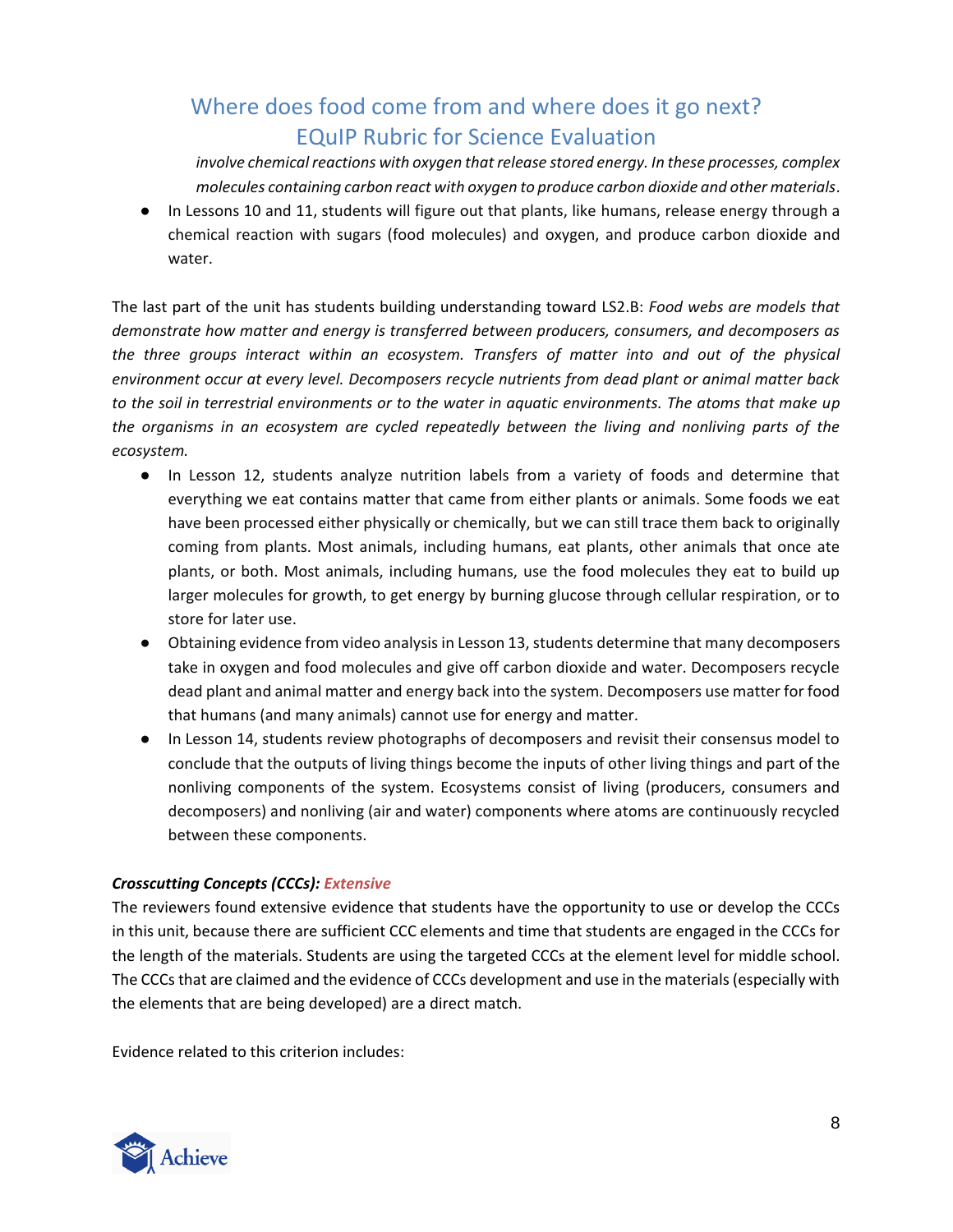- The unit very clearly lists within the Teachers' Edition and in the document "Developing and Using Crosscutting Concepts (by Lesson)" the specific elements that are addressed within each lesson. For example,
	- o In Lesson 6, *Models can be used to represent systems and their interactions-such as inputs, processes and outputs-and energy, matter, and information flows within systems.*
	- o In Lesson 8, *Within a natural or designed system, the transfer of energy drives the motion and/or cycling of matter.*
	- o In Lesson 10, *Graphs, charts, and images can be used to identify patterns in data.*
- The unit very clearly describes within the Teachers' Edition and in the document "Developing and Using Crosscutting Concepts (by Lesson)" HOW the specific elements are addressed within each lesson. For example,
	- $\circ$  In Lesson 6, "This lesson supports students in using the crosscutting concept of models being used to represent systems. Students use a simulation to represent a plant system. The simulation allows students to control different inputs into this system such as carbon dioxide and water. Students watch what happens when these inputs interact within the plant cell and how this affects the amount of food made by the plant."
	- $\circ$  In Lesson 8, "Students model and show the transfer of energy from the sun to the plant making food molecules using chemical reactions, which take the inputs of matter from carbon dioxide and water when there is light energy present and rearranges the atoms to create oxygen and glucose, which provides caloric energy and matter."
	- $\circ$  In Lesson 10, "This lesson supports students in using the crosscutting concept of patterns by using tables and graphs of data to identify different gases as plant inputs or outputs. This data is analyzed to look for patterns in the amounts of carbon dioxide, water, and oxygen surrounding plant leaves over time in the dark."
- In Lesson 1, suggested prompts for the teacher include,
	- $\circ$  "What did you notice about the inputs and outputs of the system?" (Teachers' Edition page 50).
	- o "What patterns do you see in the foods we eat that come from plants?" (Teachers' Edition page 56).
- Teachers are provided with specific suggestions for developing students' use of the CCC of **Systems and System Models** in Lesson 1. "Systems and systems models are a focal crosscutting concept for this unit. A system is an organized group of related objects or components. Here we refer to those objects or components as parts. Scientists use models to understand and predict the behavior of systems. The first step in modeling a system in order to understand it is to figure out the important parts of the system. This allows scientists to study how the parts interact to produce the emergent behavior of the system as a whole. Help students set up their initial models as systems models by identifying the important parts of each system and thinking about how those parts work together (interact)" (page 57).
	- o *Systems may interact with other systems; they may have sub-systems and be a part of larger complex systems.*

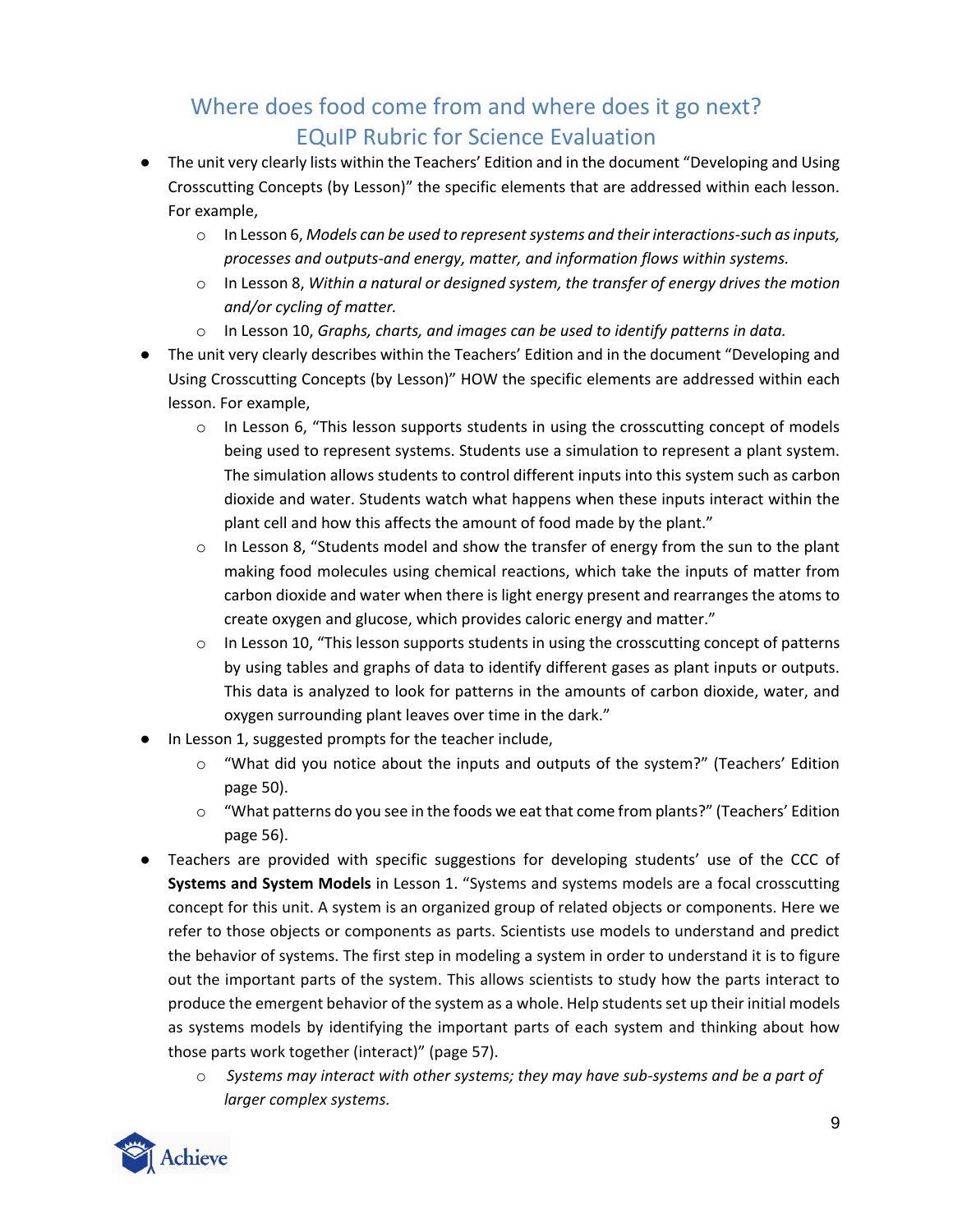- A section is included entitled Supporting Students in Developing and Using **Systems and System Models**: "Students may have been listing various components of the plant system. It is OK to start pushing them to describe if any of the matter is moving into the plant as an input for food molecules. You can also ask students if there are any components of the system or inputs that are invisible to us with just our eyes that might be important in the system" (page 60). "By the end of the lesson, students want to continue to look for other inputs into plants that could be sources of food molecules. This serves to broaden inputs for the plant system. Over the course of the next few lessons, students will begin to see other inputs and outputs of this system" (page 82).
	- o *Models can be used to represent systems and their interactions—such as inputs, processes and outputs—and energy, matter, and information flows within systems.*
- In Lesson 3, teacher prompts include, "Look for **patterns** between Food Molecule Cards and Composition of Air. Show slide F. Work with your partner to find patterns that might help us figure out whether plants could be putting together parts of food molecules (page 100).
	- o *Macroscopic patterns are related to the nature of microscopic and atomic-level structure.*
- In Lesson 5, "[we] observe the surface of real leaves along with microscopic leaf images and a video. We see small openings on the leaf surface and discuss how these could allow plants to "breathe," by letting gases in and out. Inside the leaves, we see moving green circles inside repeating structures. We gather information from a reading that the repeating structures are plant cells, and the green circles, or chloroplasts, are moving in response to light. We discuss how light and chloroplasts fit in our plant model and review the other inputs and outputs. We discuss how a simulation could help us figure out what exactly is happening inside plant leaves" (Teacher's Edition, page 135).
	- o *Complex and microscopic structures and systems can be visualized, modeled, and used to describe how their function depends on the shapes, composition, and relationships among its parts; therefore, complex natural and designed structures/systems can be analyzed to determine how they function.*

### Suggestions for Improvement

*SEPs* 

- In the document "Developing and Using Science and Engineering Practices (by Lesson), consider including the science and engineering practice that is addressed in each lesson in addition to the element.
- There are 17 different SEP elements listed in this unit plan (there are 51 total MS elements). It was unclear to reviewers whether students are expected to be able to "do" each of these at the appropriate 6*–*8 grade band depth by the end of the unit. Reviewers also wondered whether some of the elements are more important than others and whether some elements are of secondary

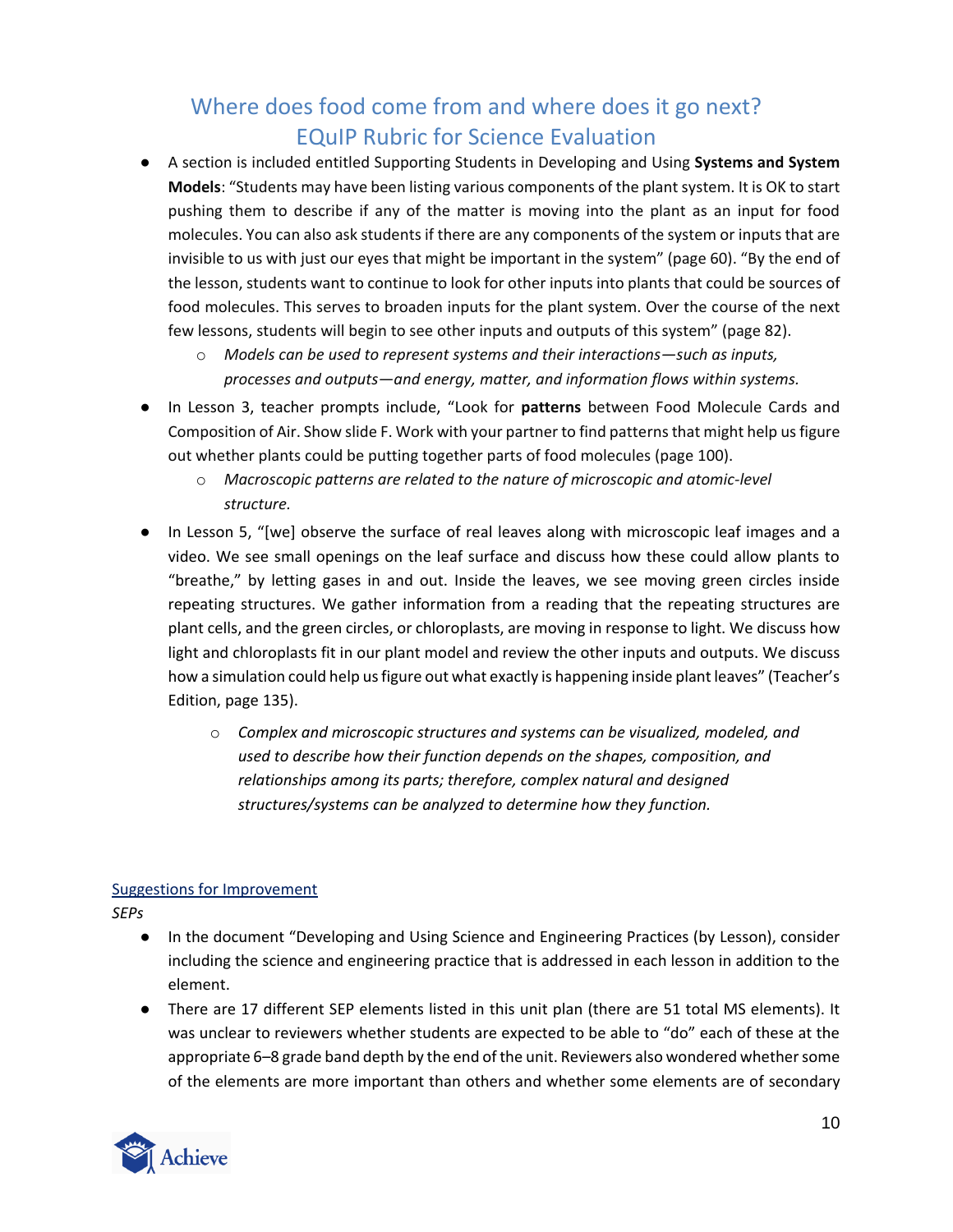importance. Consider clarifying the intent of student outcomes for these elements and whether teachers would need to intentionally choose which elements to place more emphasis on.

### *DCIs*

- Consider constructing a DCI table similar to the SEP and CCC tables. This could include the elements from the DCIs and which lessons connect to which elements.
- In the "Teacher Background Knowledge," consider including the DCI codes within the paragraphs to more clearly show the progression of knowledge.
- While the Assessment portion of the Teacher Guide does a great job of outlining the SEP and CCC connections, alignment to the DCIs is very vague. Consider including specific language from the DCI elements and identifying which parts of the elements are built in which lessons.

### *CCCs*

- In the document "Developing and Using Science and Engineering Practices (by Lesson), consider including the crosscutting concept that is addressed in each lesson in addition to the element.
- Elements from five of the seven crosscutting concept categories are used in this unit; this may be too high of an expectation for students. Ten of the twenty-five 6*–*8 grade band elements are used in this unit. It was unclear to reviewers whether students are expected to be able to "do" each of these at the appropriate 6*–*8 grade band depth by the end of the unit. Reviewers also wondered whether some of the elements are more important than others and whether some elements are of secondary importance. Consider clarifying the intent of student outcomes for these elements and whether teachers would need to intentionally choose which elements to place more emphasis on.

**I.C. Integrating the Three Dimensions:** Student sense-making of phenomena and/or designing of solutions requires student performances that integrate elements of the SEPs, CCCs, and DCIs.

**Rating for Criterion I.C. Integrating the Three Dimensions: Extensive** *(None, Inadequate, Adequate, Extensive)*

The reviewers found extensive evidence that student performances integrate elements of the three dimensions in service of figuring out phenomena or designing solutions to problems because the three dimensions intentionally work together to help students adequately explain a phenomenon. There are numerous events where all students are expected to figure something out (a phenomena) in a way that requires grade-appropriate elements of all three dimensions of the standards.

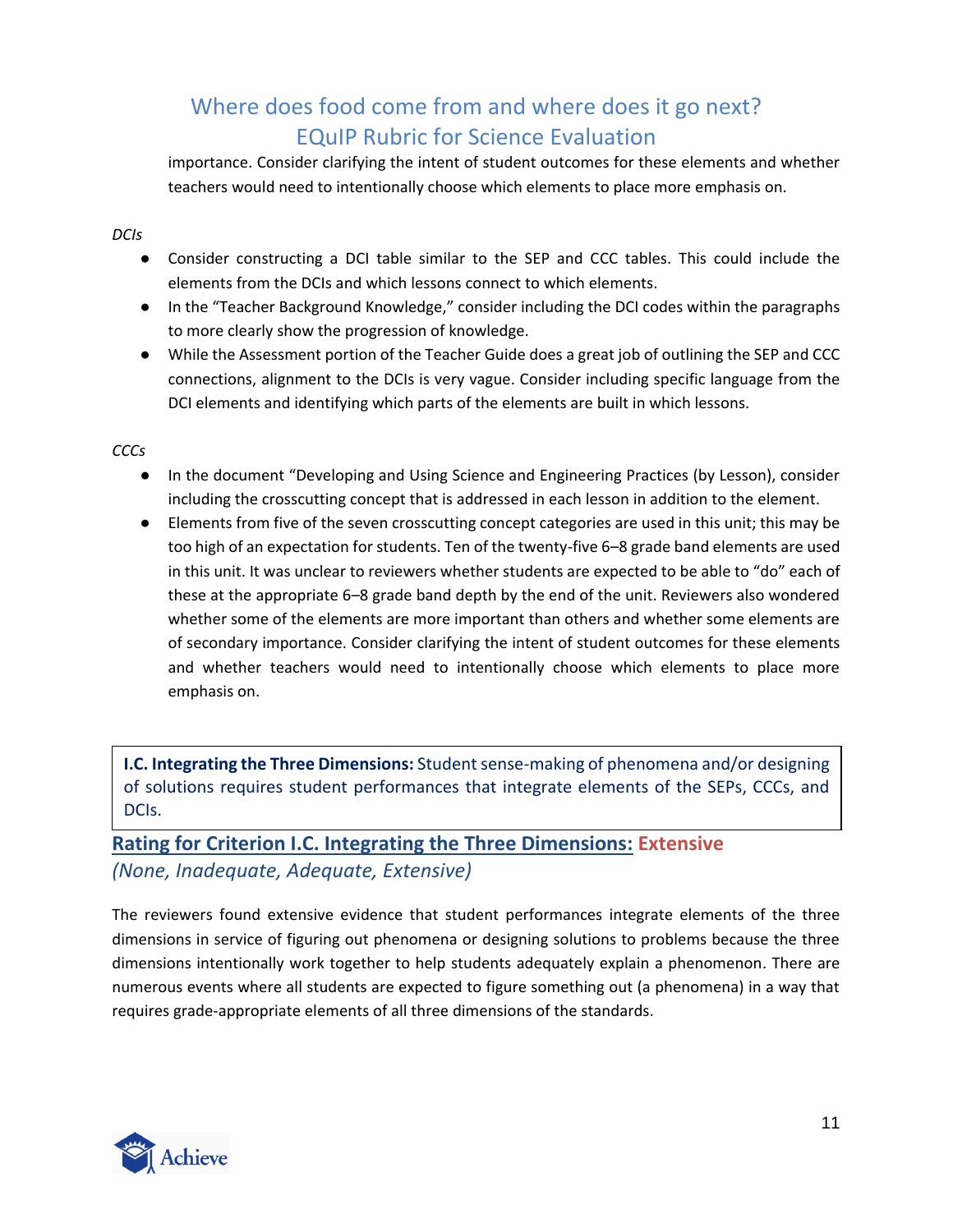The Unit Overview states, "To figure out how plants could be making these food molecules and where plants get the matter and energy to do that, students conduct a series of investigations. Through these investigations, students:

- o Develop a model to track the inputs and outputs of plants;
- $\circ$  Carry out experiments to figure out how leaves and seeds interact with the gases in the air around them in the light and the dark;
- $\circ$  Develop and evaluate arguments from their evidence to figure out where plants are getting the energy and matter they need to live;
- $\circ$  Construct an explanation for the central role of photosynthesis in all food production, including synthetic foods;
- $\circ$  Obtain and communicate information to explain how matter gets from living things that have died back into the system through processes done by decomposers;
- $\circ$  Develop and use a model to explain that the major atoms that make up food are continually recycled between living and nonliving parts of a system" (Teacher Edition, page 1).

The Unit Storyline identifies integration of three dimensions in each lesson across the unit. For example:

- "Obtain, evaluate, and communicate information to show the relationships among matter and energy between the inputs and outputs for the process by which plants use energy from light to make sugars from carbon dioxide and water (photosynthesis). Engage in argument from evidence and scientific reasoning to support the claim that plants use sunlight for energy to convert carbon dioxide and water into sugar that provides a form of energy the body can use." (Teacher Edition, page 30).
- "Students will analyze the images of food molecules, of the plant food label with chemical formulas included, of air molecules, and of water molecules. Using what they notice about similarities between atoms types of the potential inputs and of the food molecules, help students verbalize and consider that it is possible that parts of food molecules come from these different inputs" (Teacher Edition, page 101).
- "Students should be able to argue from evidence that carbon dioxide and water aren't sources that can provide us with energy. Once the class has agreed that glucose can be a source of calories (energy for us) and that carbon dioxide and water are not sources of energy for us, add the label "Energy" next to glucose in the model" (Teacher Edition, page 173).

In the "Assessment System Overview, "Lesson-Level Performance Expectations" are included. These expectations include all three dimensions as evidenced by the color coding of the statements. For example,

● "Plan and carry out an investigation collaboratively by identifying controls to produce data as evidence to determine whether hydroponic plant food contains food molecules as inputs. Engage in argument from evidence to support or refute possible inputs of where plants get their food molecules from, such as hydroponic plant food or soil" (Lesson 2, page 25).

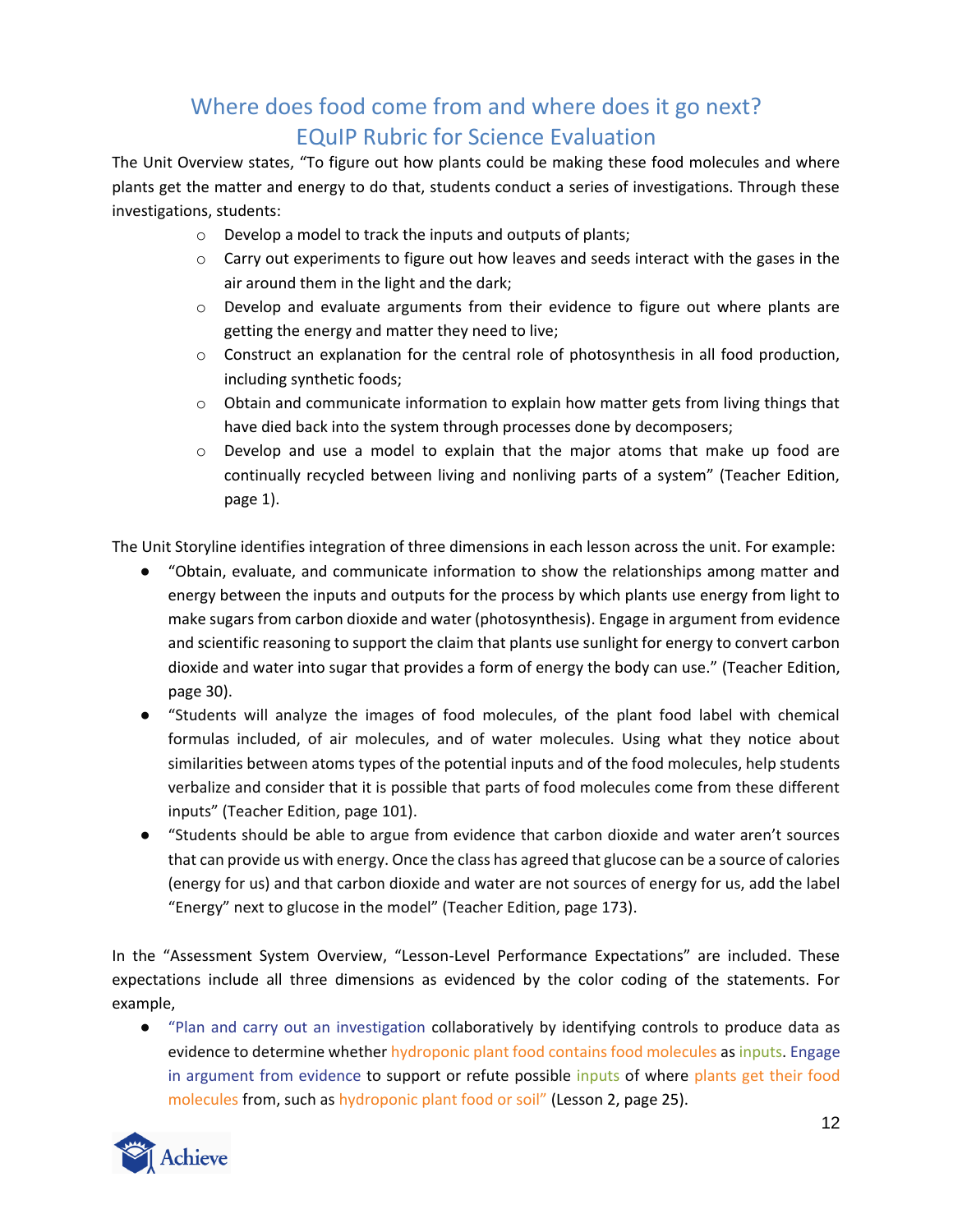- "Obtain information from scientific texts to describe how chloroplasts (microscopic leaf structures) respond to light (an external stimuli)" (Lesson 5, page 28).
- "Ask questions to refine our model of plants to show the inputs and outputs, and energy and matter flows over time to explain how food molecules can be present during times that plants do not have leaves or chloroplasts" (Lesson 9, page 32).

Performance opportunities throughout the unit require that students demonstrate their understanding using all three dimensions. For example,

- The Exit Ticket for Lesson 2 asks students to "Reflect on your own about where else the plant could be getting food molecules from. And, what new questions do you have now? Fill out the exit slip with your answers to these two questions and turn it in as you leave" (page 85).
- The Midpoint Assessment in Lesson 8 requires students to complete and use a model to explain how a lettuce plant gets its food molecules, including components and interactions within the system model (page 193).
- The Exit Ticket for Lesson 10 asks students to write "on a note card, have students generate ideas about how to investigate whether plants are using stored food as fuel when they don't have leaves or don't have any water. Prompt students to think about:
	- $\circ$  How could we investigate if plants are using food as fuel like we do in cellular respiration?
	- o How would we know? What evidence would we look for?"

The End of Unit Assessment in Lesson 15 asks students to "Use a model to explain how the snot worms make it possible for the system to access all this new matter and energy from the whale fall. Include inputs and outputs of each component of the system in your model. In the zoom-in, show what changes or processes you would expect to see happening in the water or snot worms that you couldn't see with just your eyes" (page 335). This requires students to utilize the practice of modeling at the element level, (*Apply scientific ideas, principles, and/or evidence to construct, revise and/or use an explanation for real world phenomena, examples, or events.*) the CCCs of system and system models (*Systems may interact with other systems; they may have sub-systems and be a part of larger complex systems. Models can be used to represent systems and their interactions—such as inputs, processes and outputs—and energy, matter, and information flows within systems.*) and matter and energy (*The transfer of energy can be tracked as energy flows through a designed or natural system. Within a natural or designed system, the transfer of energy drives the motion and/or cycling of matter*.) at the element level as well as the DCIs concerning LS1.C, LS2.B, and PS3.D.

Suggestions for Improvement N/A

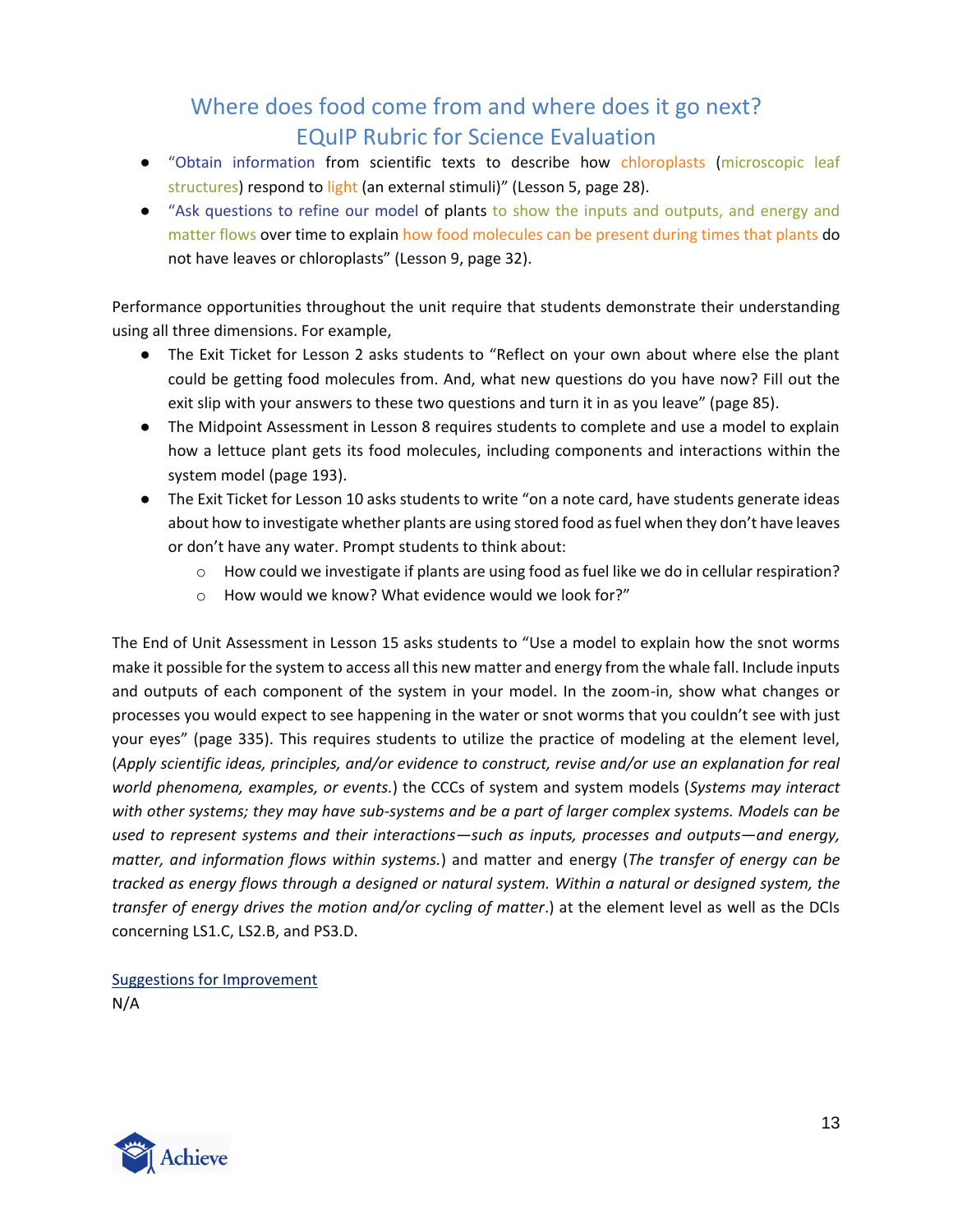**I.D. Unit Coherence:** Lessons fit together to target a set of performance expectations. Each lesson builds on prior lessons by addressing questions raised in those lessons, cultivating new questions that build on what students figured out, or cultivating new questions from related phenomena, problems, and prior student experiences.

The lessons help students develop toward proficiency in a targeted set of

## **Rating for Criterion I.D. Unit Coherence: Extensive** *(None, Inadequate, Adequate, Extensive)*

The reviewers found extensive evidence that lessons fit together coherently to target a set of performance expectations because student questions drive each lesson to build an understanding of core ideas and concepts.

Students revisit the driving question/unit phenomenon multiple times, taking stock of how well they can explain the phenomenon, creating key linkages across the unit. Students revisit their original questions while also having the opportunity to develop new questions. Guidance/instruction is provided to support the cultivation of new questions arising from related phenomena or prior experiences. Guidance/instruction is provided on how to recognize what students figure out in a lesson but also what questions are left unanswered. New questions motivate the next investigation.

Evidence related to this criterion includes:

- This unit is broken down into 15 lessons. At the beginning of the unit, students post their questions on the DQB. Each lesson then focuses on resulting student-generated questions. Lesson 1 starts by asking "where does this stuff come from?", then students explore plant inputs in the next several lessons, how molecules interact, the role of light, why plants don't die at night, and the unit ends with "Where does food come from, and where does it go next?"
- Each of the 15 lessons, except lesson one, begins with students using their Progress Trackers to recap what they figured out in the previous lesson. To the right is an example from Lesson 4, page 27 in the Student's Edition.

|                                                                                               | <b>Progress Tracker</b> |
|-----------------------------------------------------------------------------------------------|-------------------------|
| Question                                                                                      | Source of evidence      |
| Are any parts that make up food<br>molecules coming into the plant<br>from above the surface? |                         |

- Students may revisit the Progress Tracker more than once during a lesson, and the question is driving the sense-making.
- In Lesson 9, students are prompted to "Take stock of questions we've answered from the Driving Question Board. Have students relocate into a Scientists Circle around the Driving Question Board (DQB) and show slide A to take stock of questions answered. Have students select two questions from the DQB to answer. Have students record their answers to the questions in their science notebooks" (Teacher's Edition, page 203).

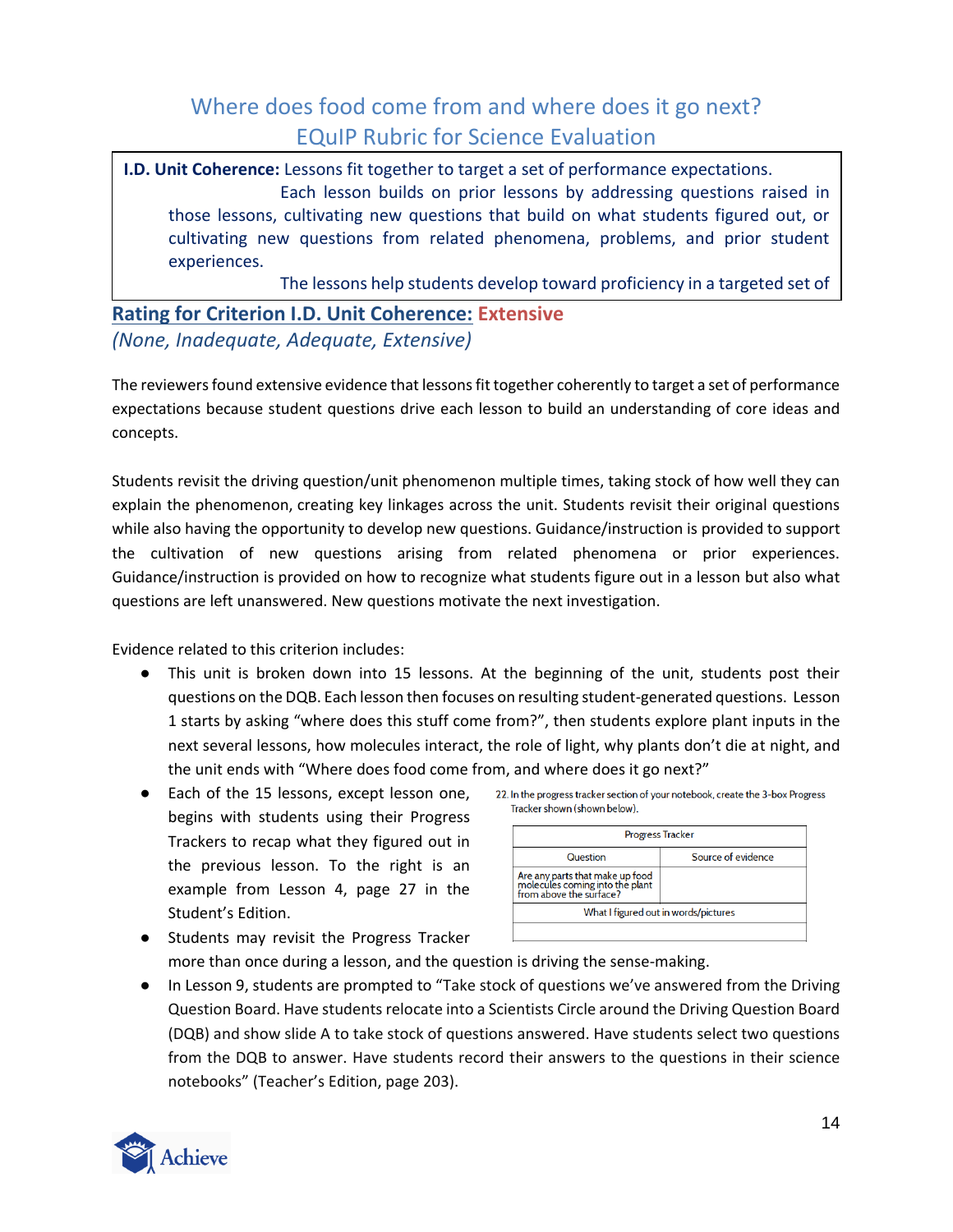● Later in Lesson 9, after students have revised the consensus model using additional evidence from a reading and a video, they are directed to "Post the new "big" questions to the DQB: "How can plants have food molecules in them when all the inputs or structures needed to make food molecules aren't present? Why do plants need food molecules?" Generate new questions for the DQB. Show slide G and have students write down new questions they are now thinking about. Students should write down one or two questions on sticky notes with large, bold writing so that

everyone can see. Remind students to write only one question per sticky note. Ask students to briefly share their questions with a partner" (Teacher's Edition, page 207).

| <b>Suggested prompts</b>                                                                                                                                                                                                                                                      | Sample student responses                                                                            |
|-------------------------------------------------------------------------------------------------------------------------------------------------------------------------------------------------------------------------------------------------------------------------------|-----------------------------------------------------------------------------------------------------|
| What are you unsure of or what new questions does this raise for you?                                                                                                                                                                                                         | Why is carbon dioxide going up now?                                                                 |
|                                                                                                                                                                                                                                                                               | Why are plants producing water in the light and the dark?                                           |
|                                                                                                                                                                                                                                                                               | What's happening with oxygen? Is it also changing in the dark? It's an<br>output of photosynthesis. |
| (If students don't bring up oxygen, ask:) So we have some evidence that<br>photosynthesis might not be happening because carbon dioxide<br>levels are going up instead of down. What other gases change when<br>photosynthesis is happening that could give us more evidence? | Oxygen levels go up during photosynthesis.                                                          |

- Students add to their findings about inputs and outputs for plants in light from Lesson 4, by determining inputs and outputs when there is no light in lesson ten. This investigation leads to a sense-making discussion, and teachers are prompted to elicit additional questions from students, which necessitate the second investigation concerning oxygen (Teacher's Edition, page 218).
- Students use the "Notice and Wonder" strategy for generating new questions to investigate, when watching a video about what happens to food that doesn't get eaten (Lesson 13, Teacher's Edition, page 287).
- The use of student-generated questions is brought full circle in the final lesson (15), when teachers are guided to:

Have students work in pairs to evaluate what questions the class has answered from the DQB. Display slide A. Provide students with Reviewing Our Driving Question Board which you created to contain all of the student questions from the DQB, and have students tape it into their science notebook. Have students work with a partner to mark questions they think the class has answered:

- We did not answer this question or any parts of it yet: O
- Our class answered some parts of this question, or I think I could answer some parts of this question:  $\checkmark$
- Our class answered this question, or using the ideas we have developed, I could now answer this question:  $\checkmark$ +

Review and share the questions that students think we have answered. Present slide B and have students mark on the class DQB with sticky dots the questions that they think we have made progress on.\*

(Teacher's Edition, page 327).

The lessons help students develop toward proficiency of these targeted performance expectations:

MS-PS1-3: Gather and make sense of information to describe that synthetic materials come from natural resources and impact society.

MS-LS1-6: Construct a scientific explanation based on evidence for the role of photosynthesis in the cycling of matter and flow of energy into and out of organisms.

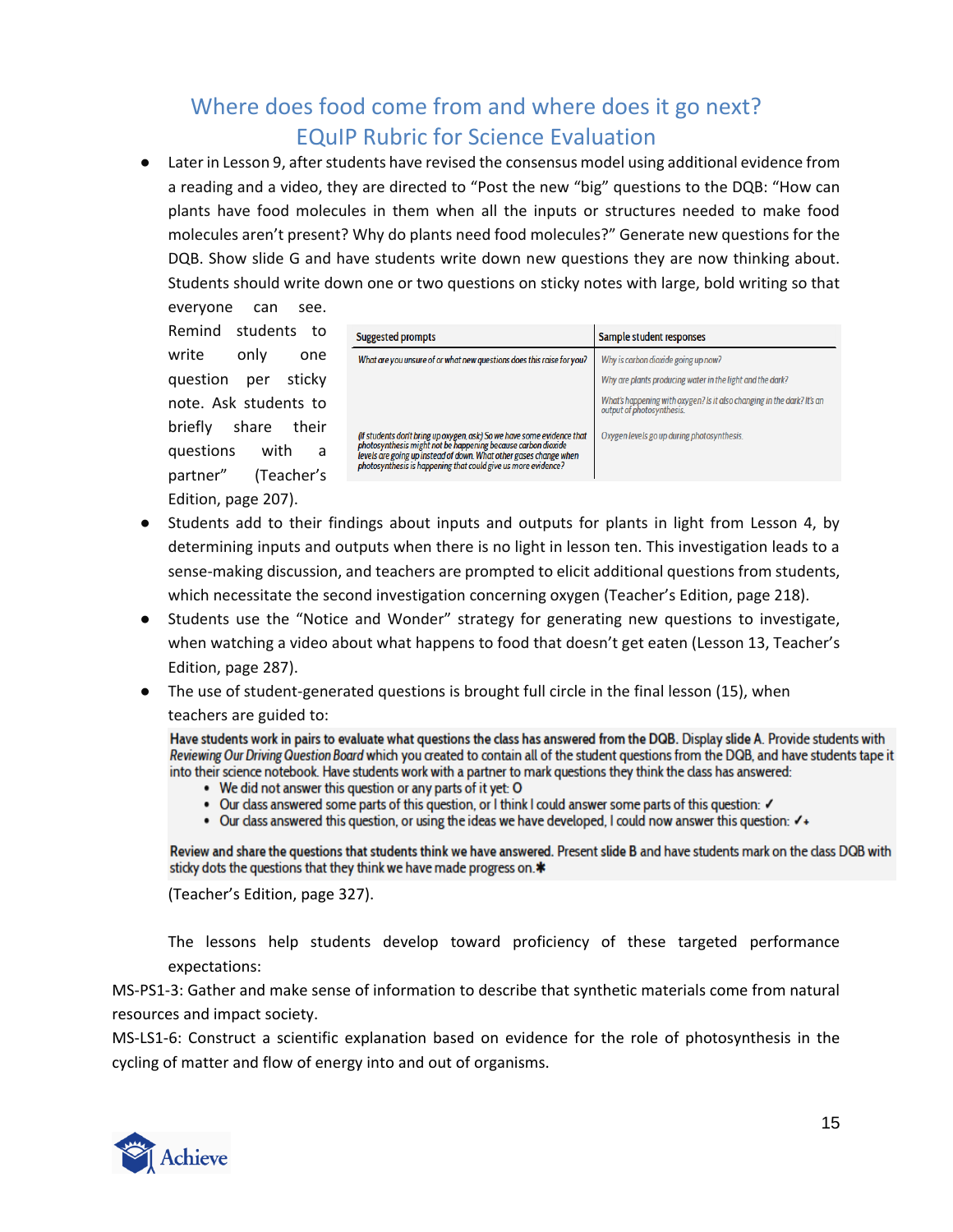MS-LS2-3: Develop a model to describe the cycling of matter and flow of energy among living and nonliving parts of an ecosystem.

Evidence suggesting students are building towards MS-LS1-6:

By Lesson 8, students have figured out that:

- Plants use energy from the sun to make sugars (food) from carbon dioxide and water.
- Plants release oxygen as an additional output in this process. This process is called photosynthesis.
- During the process of photosynthesis, energy is transferred from the sunlight the plant.
- All plants make their own food molecules through the process of photosynthesis. Photosynthesis occurs in the chloroplasts of plant cells (Teacher's Edition, page 9).

By Lesson 11, students have figured out that:

- Plants do cellular respiration. This is how their cells (and our cells) get energy to survive and grow.
- If plants make sugar (through photosynthesis) faster than their cells use it for energy (through cellular respiration), they store up that extra food by converting it to starches (or fats). These can be used later for fuel or building blocks.
- Plants use their stored food as building blocks by reassembling the atoms in that food to make new substances (e.g., cellulose for cell walls) (Teacher's Edition, page 11).

### Evidence suggesting students are building towards MS-PS1-3:

In Lesson 12, through readings and investigations, students figure out that:

- Everything we eat contains matter that came from either plants or animals.
- Some foods we eat have been processed either physically or chemically, but we can still trace them back to originally coming from plants.
- Most animals, including humans, eat plants, other animals that once ate plants, or both.
- Most animals, including humans, use the food molecules they eat to build up larger molecules for growth, to get energy by burning glucose through cellular respiration, or to store for later use (Teacher's Edition, page 12).

Evidence suggesting students are building towards MS-LS2-3:

In Lesson 13 and 14, students have developed a consensus model that shows:

- Many decomposers take in oxygen and food molecules and give off carbon dioxide and water.
- Decomposers recycle dead plant and animal matter and energy back into the system.
- Decomposers use matter for food that humans (and many animals) cannot use for energy and matter (Teacher's Edition, page 12).
- The outputs of living things become the inputs of other living things and part of the nonliving components of the system.
- Ecosystems consist of living (producers, consumers and decomposers) and nonliving (air and water) components where atoms are continuously recycled between these components (Teacher's Edition, page 13).

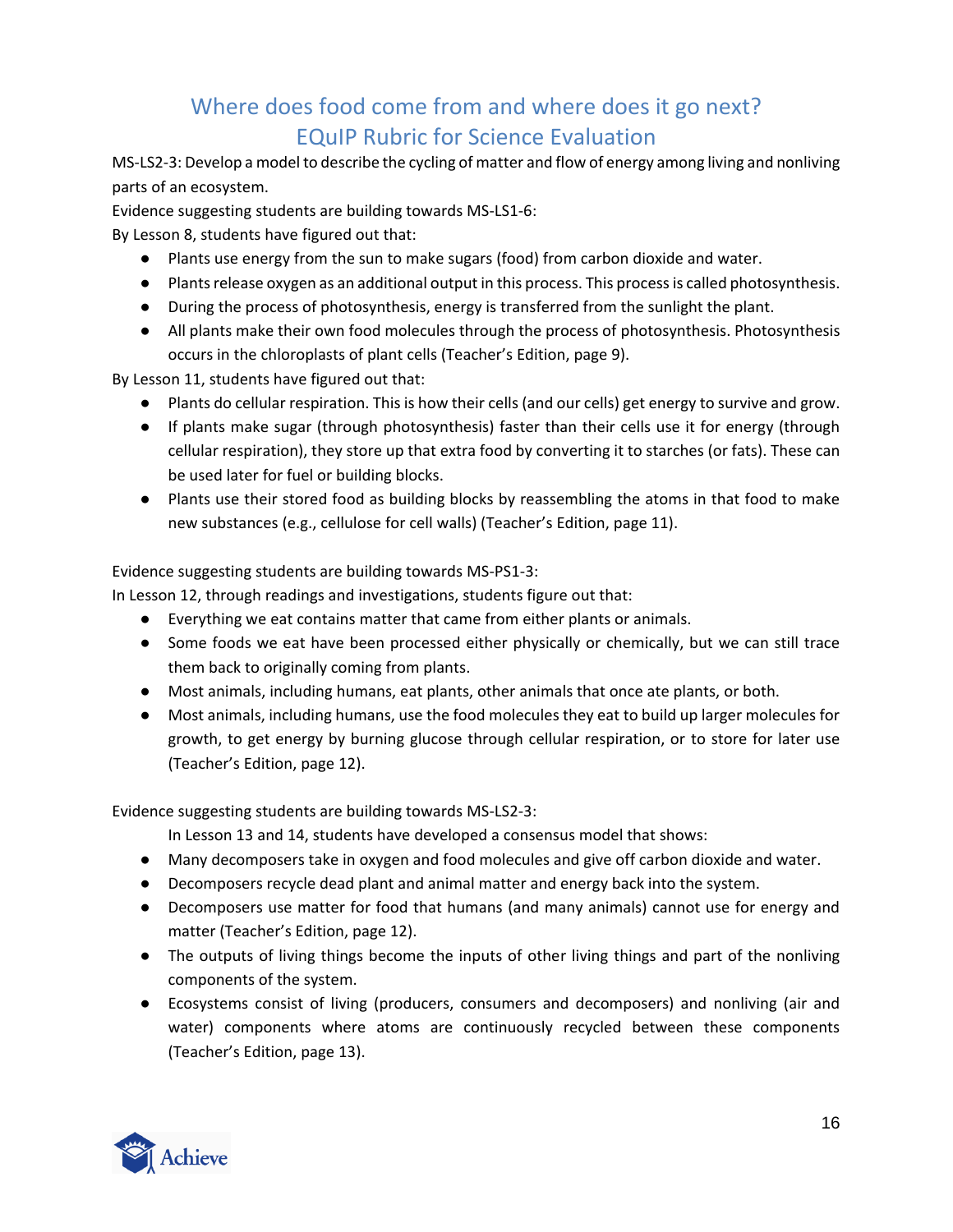Consensus Model example (Teacher's Edition, page 13):



### Suggestions for Improvement

Consider adjusting the sequence of lessons later in the unit. It might be clearer for students to ask why plants don't die at night after Lesson 8 when students have identified light as a source of energy to make carbohydrates. They could then ask where trees get their food when they do not have leaves.

**I.E. Multiple Science Domains**: When appropriate, links are made across the science domains of life science, physical science and Earth and space science.

Disciplinary core ideas from different disciplines are used together to explain phenomena.

The usefulness of crosscutting concepts to make sense of phenomena or design solutions to problems across science domains is highlighted.

## **Rating for Criterion I.E. Multiple Science Domains: Extensive** *(None, Inadequate, Adequate, Extensive)*

The reviewers found extensive evidence that links are made across the science domains when appropriate, because the unit focuses on core ideas from two or more disciplines and clearly conveys how ideas from different domains together are required to explain the phenomenon. Crosscutting concepts are intentionally and explicitly used to make connections across the science disciplines addressed in the lesson.

The unit includes two different science domains - Physical Science and Life Science. Specifically, the unit includes:

- o PS1.A: Structure and Properties of Matter (this element is identified under those that students should already know before this unit)
- o PS1.B: Chemical Reactions (Lesson 6)
- o PS3.D: Energy in Chemical Processes and Everyday Life (Lessons 7 and 11)

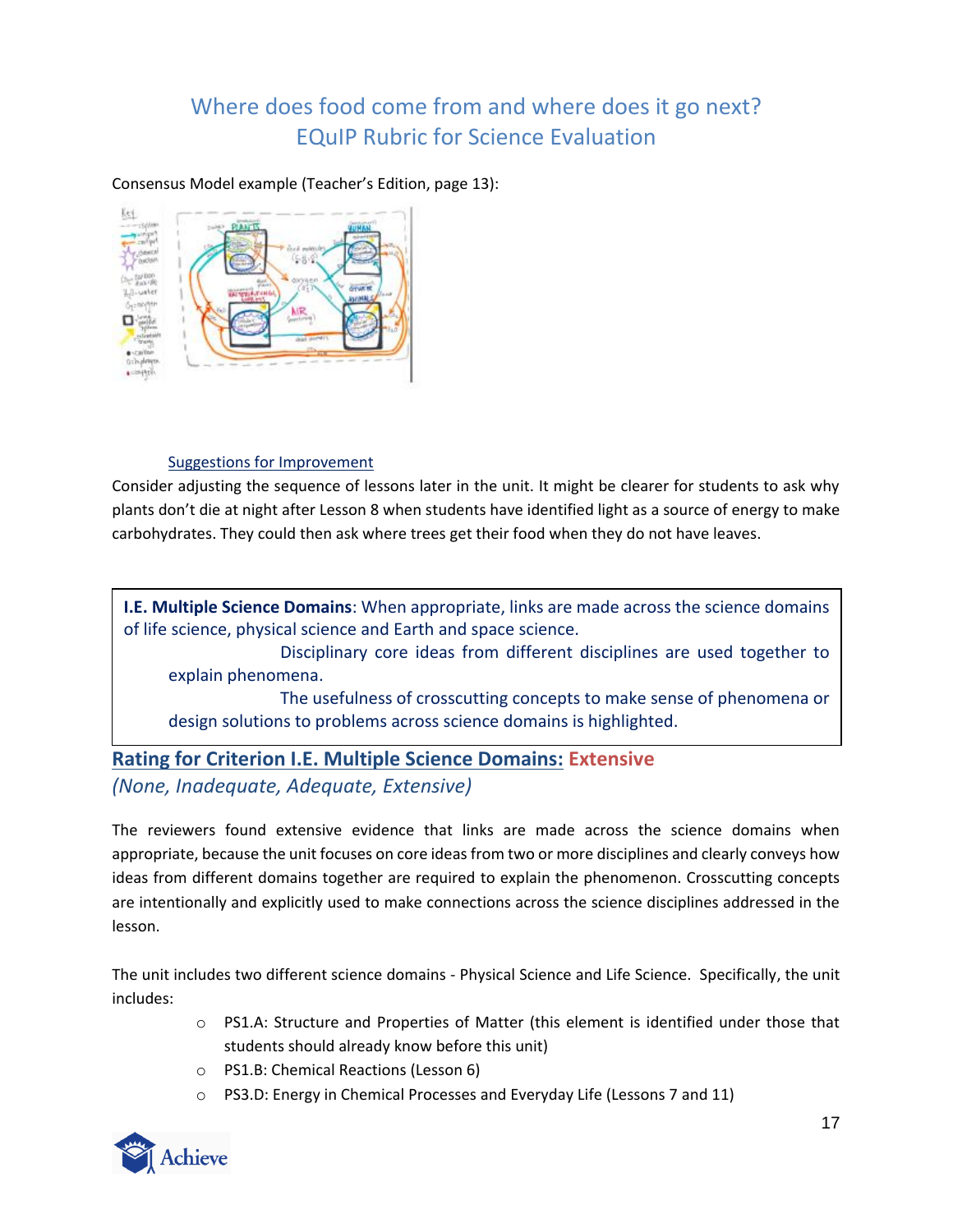- $\circ$  LS1.C: Organization for Matter and Energy Flow in Organisms (Lessons 4, 7, and 11)
- o LS2.B: Cycle of Matter and Energy Transfer in Ecosystems (Lesson 14)

Evidence related to using DCIs from multiple disciplines includes:

- "Whether students decide to keep sunlight on the candidates or remove it at this point isn't important. It is more important for them to be problematizing that sunlight seems an important component to plant growth, but it isn't made of matter. Later in the unit, we will discover the role of light for plant growth. Later in this lesson, the class will revisit the consensus model and add "light" with a ? and "energy" if it isn't there already to keep track of this idea that plants need light, but light can't be a source of molecules since it isn't made of matter" (Teacher's Edition, Lesson 3, page 93).
- "Analyze the composition of air to look for food molecules. Show slide D" (Teacher's Edition, Lesson 3, page 99).
- The photosynthesis simulation in Lesson 6 addresses the domain of chemistry. "At this point, students should have figured out the inputs and outputs to photosynthesis and understand that a chemical reaction is happening inside the chloroplasts (Teacher's Edition, Lesson 6, page 157).
- Biochemistry: "In the dark, plants do not do photosynthesis. Instead, they do some kind of chemical reaction that takes in oxygen and releases carbon dioxide and water (cellular respiration)" (Teacher's Edition, Lesson 10, page 209).

Lessons 13 and 14 address matter and energy cycling, and students utilize elements from the CCC of matter and energy (*Within a natural or designed system, the transfer of energy drives the motion and/or cycling of matter. Matter is conserved because atoms are conserved in physical and chemical processes*.):

- "The decomposers we investigated took in oxygen and food molecules and gave off carbon dioxide and water (cellular respiration). Decomposers recycle dead plant and animal matter and energy back into the system. Decomposers use matter for food that humans (and many animals) cannot use for energy and matter" (Teacher's Edition, page 283).
- "The outputs of living things become the inputs of other living things and part of the nonliving components of the system. Atoms are continuously recycled between living (producers, consumers, and decomposers) and non-living (air and water) components in our world" (Teacher's Edition, page 297).
- "Display slide D. Say. Up until now we have been trying to figure out where whole food molecules come from and go next. Our new question now is, could one of the atomsin one of these examples of foods we can't eat and decomposers can, end up back in the food we can eat? Take a moment to talk to a partner about these questions. Could something in what that bread mold ate that we looked at in our last lesson end up inside us? Could one of the exact same atoms from the mold get inside you?" (Teacher's Edition, page 307).
- The table below (Teacher's Edition, page 309) shows how teachers are prompted to help students utilize the CCC of Energy and Matter cycling at the MS element level:

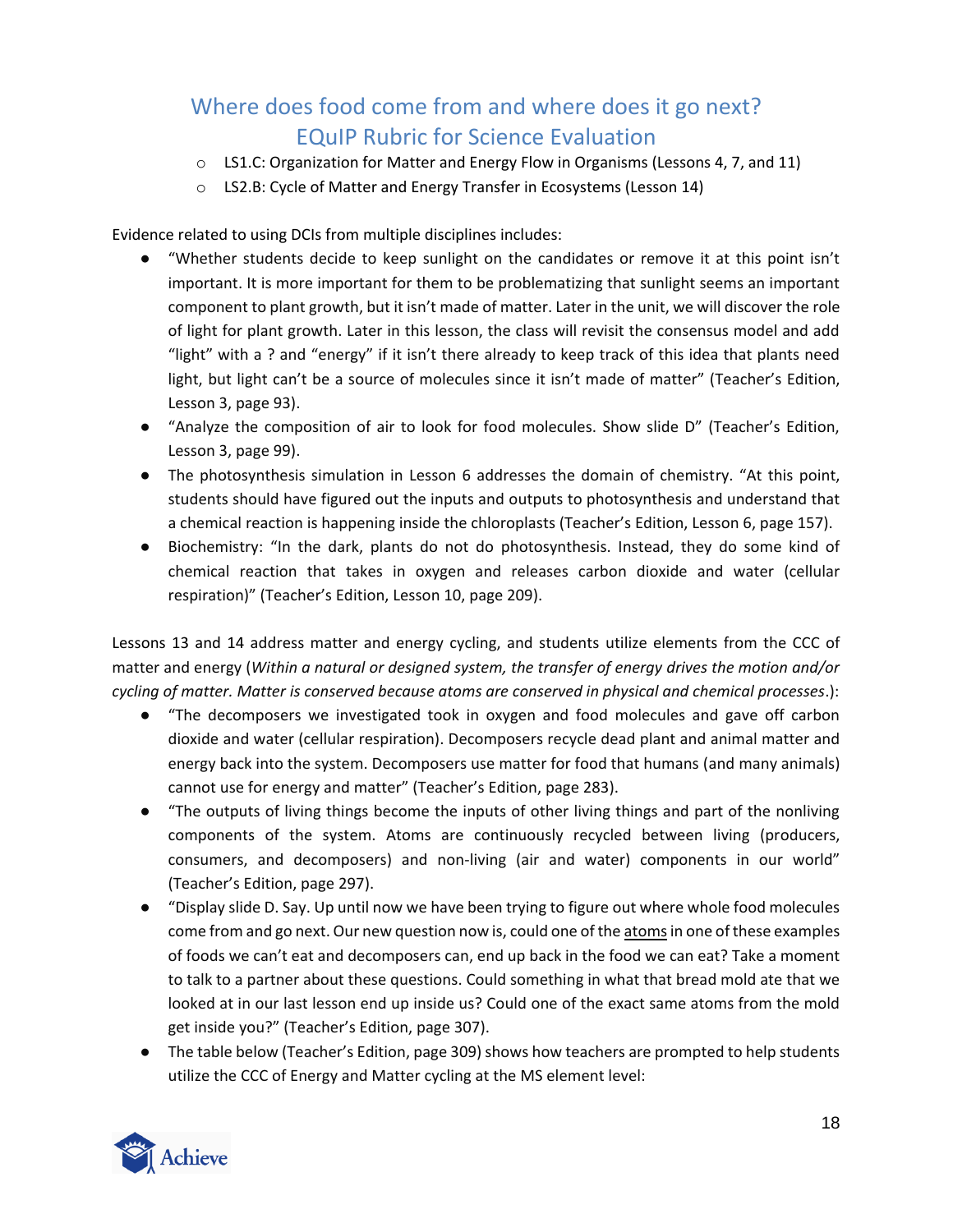| Question                                                        | What I figured out in words/pictures                                                                                                                                            |
|-----------------------------------------------------------------|---------------------------------------------------------------------------------------------------------------------------------------------------------------------------------|
| Where does our food come<br>from, and where does it go<br>next? | Food comes from plants, even the food that comes from animals can be traced<br>back to plants because they eat plants.                                                          |
|                                                                 | Food that isn't or can't be eaten by animals and humans is eaten by decomposers.                                                                                                |
|                                                                 | Decomposers break down the foods we can't eat and recycle the atoms back into<br>the system.                                                                                    |
|                                                                 | The outputs of living things become the inputs of other living things and part of<br>the nonliving components of the system.                                                    |
|                                                                 | Atoms are continuously moved between living and nonliving things.                                                                                                               |
|                                                                 | Atoms are continuously recycled. Nothing is really "new." The atoms that make up<br>an organism (or any living or nonliving thing) have been a part of something else<br>before |

Suggestions for Improvement

N/A

**I.F. Math and ELA:** Provides grade-appropriate connection(s) to the Common Core State Standards in Mathematics and/or English Language Arts & Literacy in History/Social Studies, Science and Technical Subjects.

## **Rating for Criterion I.F. Math and ELA: Extensive**

*(None, Inadequate, Adequate, Extensive)*

The reviewers found extensive evidence that the materials provide grade-appropriate connections to mathematics, English language arts (ELA), history, social studies, or technical standards, because gradeappropriate mathematics and ELA-literacy content is purposefully incorporated into lessons with teacher support to help students make these connections.

Evidence related to ELA-Literacy connections includes:

- Reading materials go beyond textbooks and include news articles, journal articles, infographics, websites of scientific entities.
- Students read food labels, which requires them to obtain information and interpret data from reading a scientific text. "Record results from the *Nutrition Labels: What is in food?* investigation. Show slide M. Distribute Nutrition Labels: What is in food? to each group. Each group should write down the foods they have decided to investigate on What's in the foods we eat that come from plants?" (Teacher's Edition, Lesson 1, page 55).
- In Comparing and Critiquing Arguments about Water in Plants students are asked to provide suggestions for students in another class to help them build strong claims supported with evidence. This work contributes to CCSS.ELA-LITERACY.WHST.6-8.1.B as students are practicing

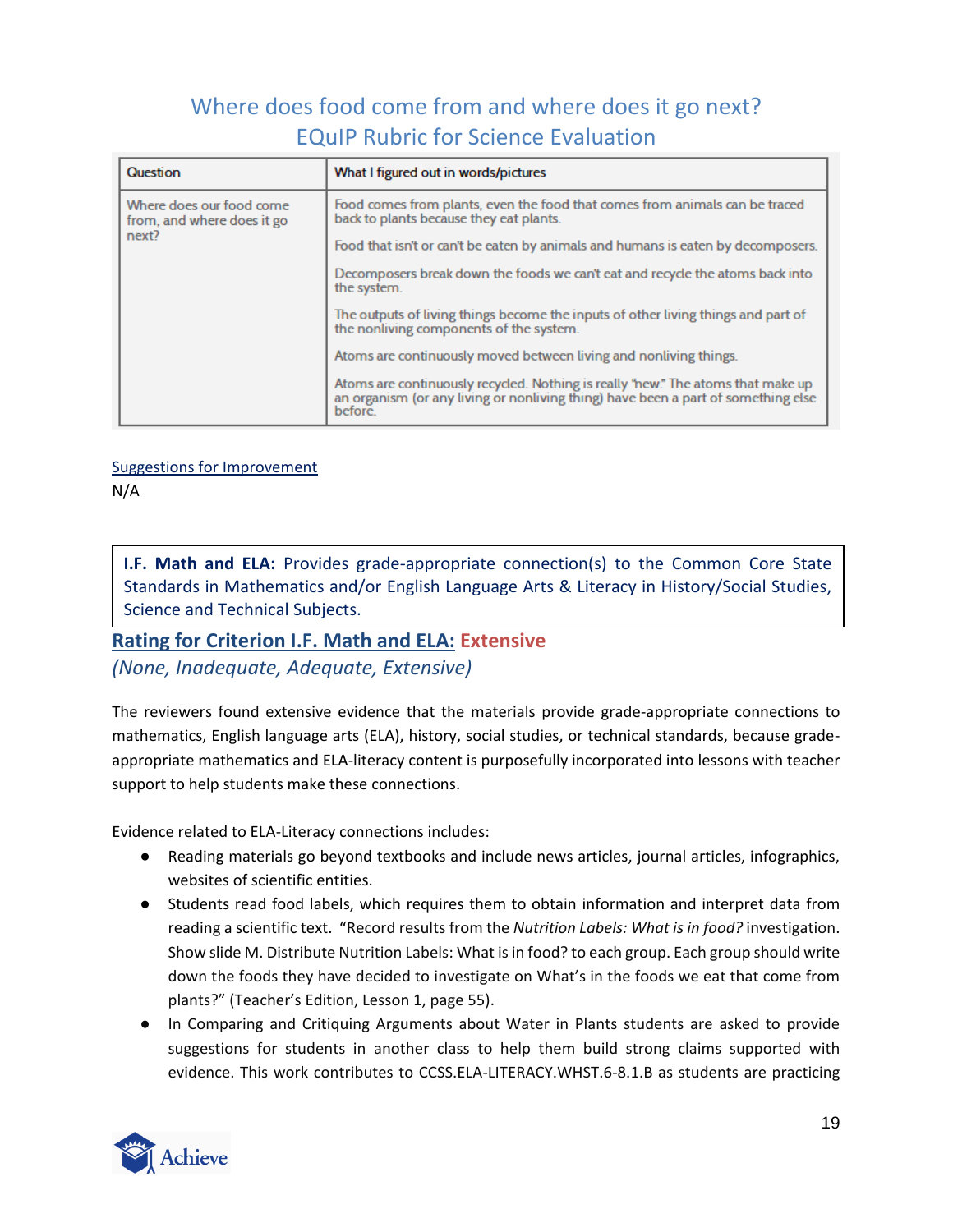the skills needed to craft a strong argument by supporting claims (Teacher's Edition, Lesson 4, page 124).

- In Lesson 5, students are asked to "read Plant Cells and answer questions in pairs. Project slide H and have students find Plant Cells in the student edition and use Reading Plant Cells to make notes on. Students should work with a partner to read the reference and discuss the questions as they go" (Teacher's Edition, page 139). Students practice CCSS.ELA-LITERACY.RST.6-8.1. by first reading to understand the text, then they use evidence from the text to answer questions about patterns of movement within plant cells. Students combine the information from this reading with prior knowledge to make predictions about the role of light in plant cells (Teacher's Edition, page 146).
- Lesson 7 has teachers distribute "How do scientists measure energy in food?" Teachers are prompted to, "Say, I came across this article that explains how food scientists make food labels. Let's take a few minutes to use what we see and read about food labels to help us clarify our claims about matter and energy for our inputs and outputs of plants doing photosynthesis" (Teacher's Edition, page 170).
- Also, in Lesson 7, "Students engage with short text to learn more about calories as a measure of the amount of energy the body can use when it takes in nutrients through food, which also includes images of food labels. Students practice CCSS.ELA-LITERACY.RST.6-8.7 (Integrate quantitative or technical information expressed in words in a text with a version of that information expressed visually (e.g., in a flowchart, diagram, model, graph, or table), because they must integrate what they read in the text to correctly read and interpret the content of the food label. Information from both sources must be used to answer the reflection questions" (Teacher's Edition, page 177).
- Students use their observations from re-watching a video and then reading an article to generate additional questions to investigate that will help them figure out the anchor phenomenon for the unit in lesson nine (Teacher's Edition, pages 207*–*208).
- In Lesson 11, students are provided with a set of close reading strategies to accompany 'How do plant (and animal) cells use food?' which will assist as they gather information from a complex scientific text. These close reading strategies help to address CCSS.ELA-LITERACY.RST.6-8.2 by recommending that students summarize the text and tease out any questions they have that relate to their prior knowledge (Teacher's Edition, page 245).
- Throughout Lesson 12, students must integrate information from a range of sources to come to conclusions about where food molecules come from, ultimately concluding that all foods, natural and synthetic, some from plants. CCSS.ELA-LITERACY.RST.6-8.9 is addressed as students integrate information from video, texts, data tables, and other media to come to these conclusions. In the jigsaw activity, students address CCSS.ELA-LITERACY.RST.6-8.1 by reading a text, synthesizing the information and reporting it out to their peers to answer specific questions (Teacher's Edition, page 281).
- Lesson 13 addresses CCSS.ELA-LITERACY.RST.6-8.7 and CCSS.ELA-LITERACY.RST.6-8.9 as students must integrate information from a variety of sources to build their understanding of the role and function of decomposers in matter cycling. With each video, reading, and examination of images

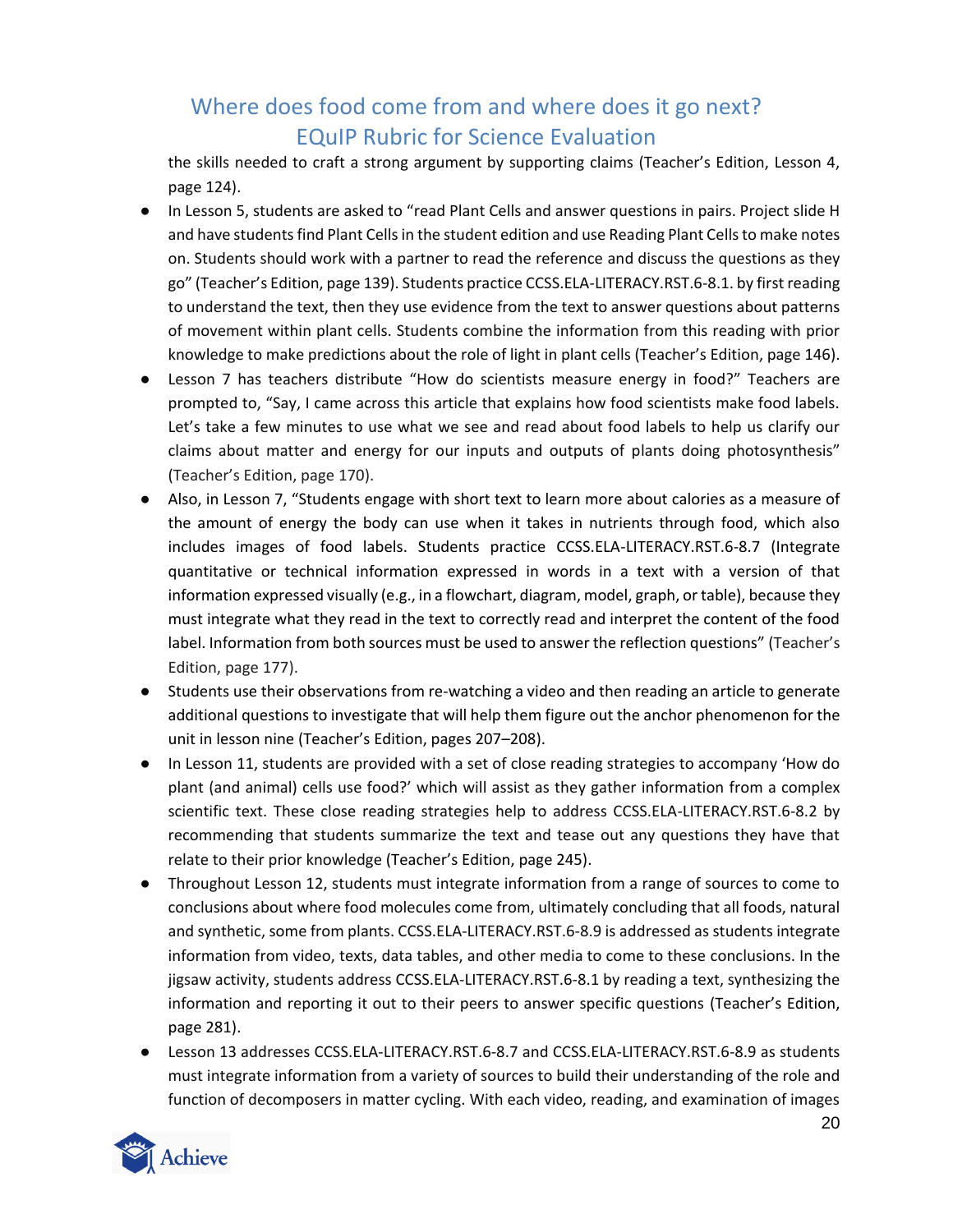from experiments, students compare the information and build on their initial ideas (Teacher's Edition, page 300).

- Writing assignments are varied in structure and purpose and are rigorous.
	- o Students develop and use a Scientific Notebook in every lesson. They are prompted to record ideas, developing and consensus models, data and analysis, Progress Trackers, and additional questions and responses to prompts.
	- o Formative assessments used to assess student's progress toward key learning require students to communicate their understanding through writing and modeling (Teacher's Edition, Lessons 4, 8, 11, and 14).
	- $\circ$  Students craft a news release and are encouraged to incorporate visuals to enhance readers' comprehension of the text, which addresses CCSS.ELA-LITERACY.WHST.6-8.2.A. By working with both written language and visuals such as graphs or pictures, students also increase their own capacity for sense-making (Teacher's Edition, Lesson 10, page 221).
	- $\circ$  To help students synthesize their learning, they are asked, in Lesson 14, to take one of their original breakfast foods from lesson one and use ideas from their Gotta-Have-It Checklist and the model they developed over the last few lessons to write the story of what happens to that food in a system on The Story of A Food Atom. To help support students in giving each other feedback, the materials contain Peer Feedback Guidelines (Teacher's Edition, pages 310–311 and 317).
- Students have multiple opportunities for high-level verbal discourse in a variety of formats and scenarios (partners, small group, formal presentations, technology-enhanced).
	- $\circ$  Students have opportunities for high level verbal discourse when the class is building their DQB in Lesson 1. Students are using "CCSS.ELA-Literacy.SL.6.1.c: Pose and respond to specific questions with elaboration and detail by making comments that contribute to the topic, text, or issue under discussion. Students verbally share their questions and explain their thinking to their classmates. "This is a key way to emphasize the importance of listening to and building off one another's ideas and to help scaffold student thinking." Additionally, sentence starters are included that may help students organize their ideas (Teacher's Edition, page 67).
	- $\circ$  Students begin to use a discussion strategy called Scientist Circle in Lesson 1 (page 63), then reconvene in the Scientist Circle to sense-make or problematize throughout the unit. For example, students argue from evidence in the Scientist Circle in Lesson 7 (page 163), discuss findings from readings in Lesson 12 (page 269), build understanding from an investigation in Lesson 13 (page 289), and update the class consensus model in Lesson 14 (page 304).
	- $\circ$  In addition to the Scientist Circle, different protocols are used to help ensure that all students get a voice and to provide opportunities for students to practice listening. In Lesson 6, students use Talking Sticks to share their claims from investigations (page 156) and as a differentiation strategy in Lesson 7 (page 240).
	- o Classroom Norms for Discussion have been established in previous units, but they are revisited as needed throughout this unit.

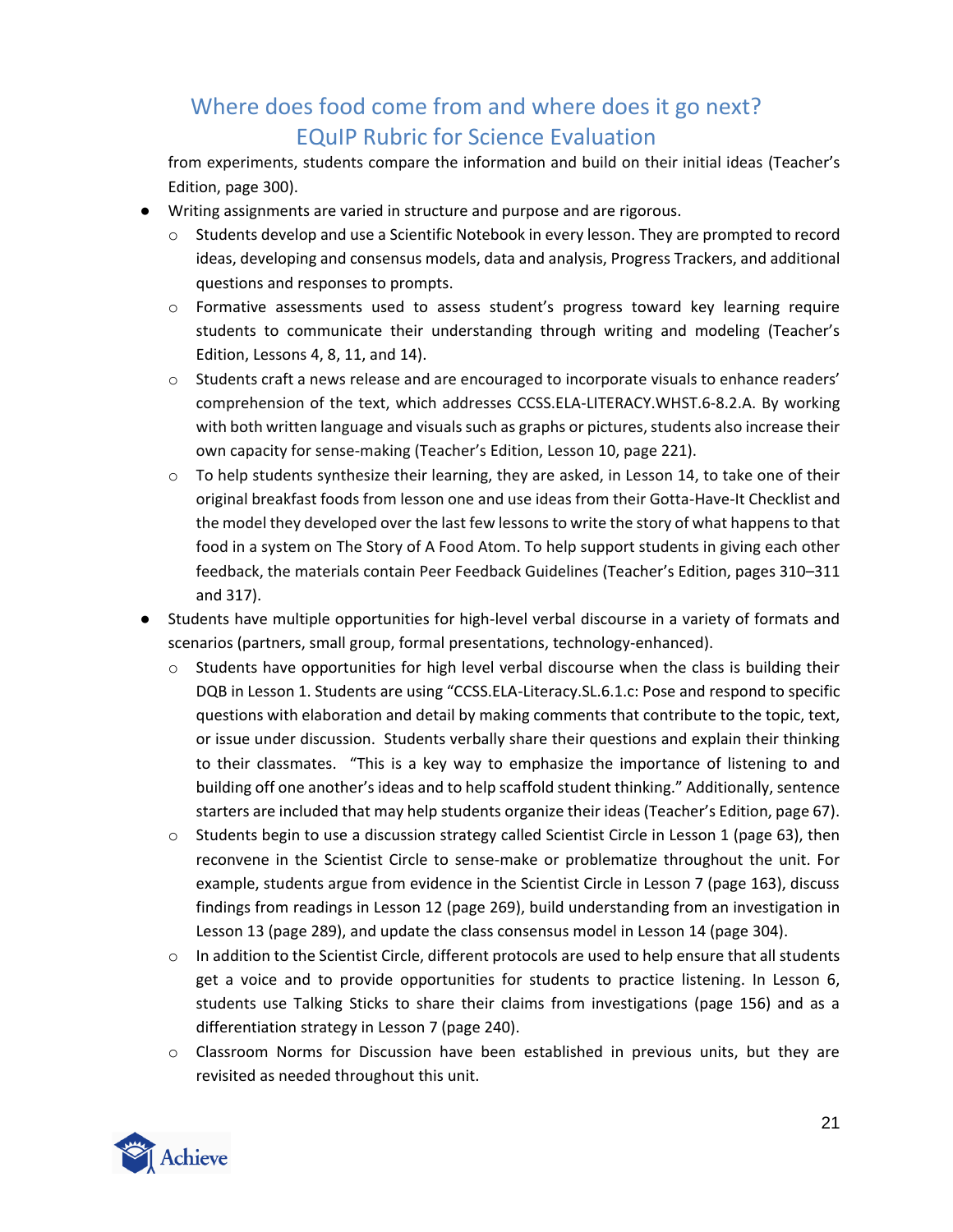- o Various sentence starters for communicating in scientific ways are utilized throughout the unit. For example, in Lesson 1, students are asked which sentence starters they think would be appropriate for developing a consensus model (Teacher's Edition, page 59) and are prompted to use either the classroom poster or handout, *Communicating in Scientific Ways.*
- o Support for developing classroom norms for discussion can be found in the *Open SciEd Teacher Handbook (*pages 32*–*35). The *Handbook* also contains strategies for supporting discussion, including sentence starters for different types of discussions (pages 36*–*41).

Evidence related to mathematics connections includes

- Students interpret data from tables and graphs in Lesson 4 using the handout *Data from Leaves in the Light*. "Have students make observations of the graph using "What I see" comments. As they review the data, prompt students to first discuss WIS comments in their small groups. After 4–5 minutes, bring students together to discuss their observations of the graphs (e.g., What did you notice? Did anybody else notice something similar?). Project slide Q. Focus the discussion initially on patterns of increasing and decreasing substances, but then broaden it to other observations students made, such as noise in the oxygen data. Record some of the WIS comments on a white board or in an online document in a table similar to the one below" (Teacher's Edition, Lesson 4, page 120).
- In Lesson 6, students use a computer simulation to investigate how the amounts of different inputs into a plant system affect the amount of sugar, or food, a plant makes. The simulation includes a graph representation of what happens over time to the amount of inputs (carbon dioxide) and outputs (food). Though the mathematical relationship between the amount of carbon dioxide and water that a plant takes in and the amount of food a plant produces is not a linear relationship, students can describe the relationship in terms of comparisons (as the amount of increases/decreases, the amount of increases/decreases) using the numeric and graphical representations in the simulation. (CCSS.MATH.CONTENT.6.SP.B.5 Describing the nature of the attribute under investigation, including how it was measured and its units of measurement) (Teacher's Edition, page 159).

### Suggestions for Improvement

### N/A **Overall Category I Score (0, 1, 2, 3): 3**

#### **Unit Scoring Guide – Category I**

#### **Criteria A***–***F**

- **3:** At least adequate evidence for all of the unit criteria in the category; extensive evidence for criteria A–C
- **2:** At least some evidence for all unit criteria in Category I (A–F); adequate evidence for criteria A–C
- **1:** Adequate evidence for some criteria in Category I, but inadequate/no evidence for at least one criterion A–C
- <span id="page-21-0"></span>**0:** Inadequate (or no) evidence to meet any criteria in Category I (A–F)

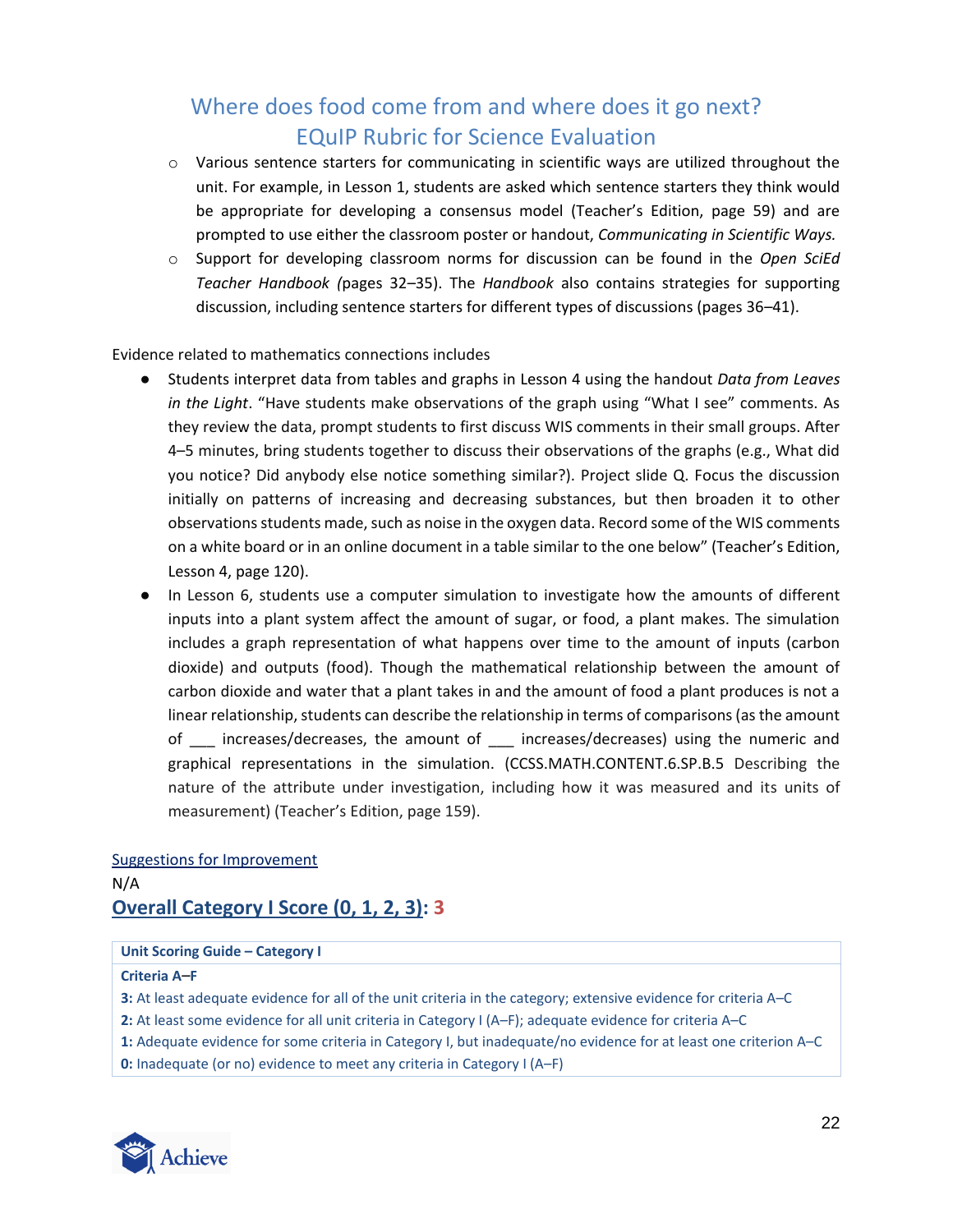## **Category II. NGSS Instructional Supports**

Score: 3

*Criteria A‐G:*

*3: At least adequate evidence for all criteria in the category; extensive evidence for at least two criteria*

*2: Some evidence for all criteria in the category and adequate evidence for at least five criteria, including A*

*1: Adequate evidence for at least three criteria in the category*

*0: Adequate evidence for no more than two criteria in the category*

**II.A. Relevance and Authenticity:** Engages students in authentic and meaningful scenarios that reflect the practice of science and engineering as experienced in the real world.

Students experience phenomena or design problems as directly as possible (firsthand or through media representations).

Includes suggestions for how to connect instruction to the students' home, neighborhood, community and/or culture as appropriate.

Provides opportunities for students to connect their explanation of a phenomenon and/or their design solution to a problem to questions from their own experience.

## **Rating for Criterion II.A. Relevance and Authenticity: Extensive** *(None, Inadequate, Adequate, Extensive)*

The reviewers found extensive evidence that the materials engage students in authentic and meaningful scenarios that reflect the real world, because compelling lines of student inquiry come from students' own experience. The materials are structured in a way that values the fund of knowledge that students bring to school from their homes as a launching point for learning, balanced with a common, firsthand opportunity to experience the phenomenon in the classroom.

The materials provide support to teachers or students for connecting students' questions to the targeted learning: Student questions, prior experiences, and diverse backgrounds related to the phenomenon are used to drive the lesson and the sense-making.

Evidence related to this criterion includes:

● Students are directly engaged in trying to answer the central question, "Where does food come from, and where does it go next?" Students are asked to list the foods that they have eaten today and then categorize them based on whether they come from plants, animals, or both plant and animal sources. "Students taste maple syrup and maple sap and watch a video of sap being extracted from a tree. This motivates us to review nutrition labels for the foods we ate. All the plants have some food molecules like carbohydrates, proteins, or fats. We know we get our food from eating (this was figured out in a previous unit), but how do plants get their food? Where is the food in plants coming from? We develop a model to try to explain this and come up with questions to form a DQB (Teacher's Edition, page 3).

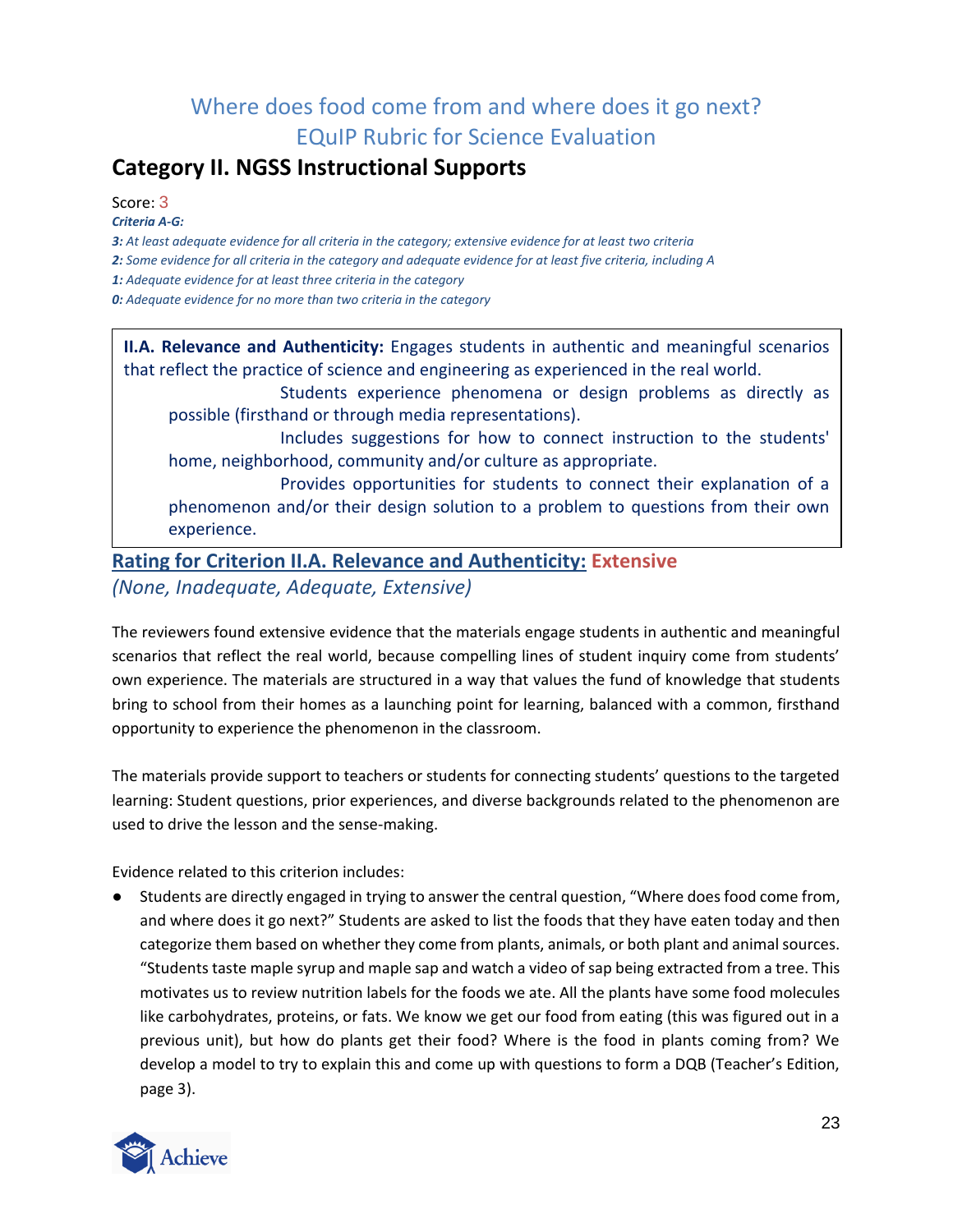- To wrap up Lesson 1, students are given a reading, "*What do kids around the world eat for breakfast?",*  which is an 'opportunity for students to leverage their own experiences with food in the classroom and emphasize that each individual has contributions to make to their community of learners" (Teacher's Edition, page 54).
- After developing the DQB, students individually brainstorm "ideas for investigation" for how to answer the various questions. (Teacher's Edition, page 65). Students' ideas for investigation are clearly used to determine the flow of the lessons. "Once this 'Ideas for Investigation' poster is built, help students realize (and get excited) that they created a joint mission and proposed action plan to guide the work of our learning community for weeks to come as we conduct investigations to figure out how plants get their food molecules." The teacher is directed to say, "...let's take a moment to think about how starting with one specific investigation idea could help us make progress on our questions. It seems like we have some ideas about the components of the plant system that we want to investigate. We also have a group of questions around the inputs that plants use and where these food molecules come from. It feels like this would be a productive place to start in trying to figure out more about where food molecules come from" (Teacher's Edition, page 66).
- An "Alternate Activity: To make this phenomenon even more locally or culturally relevant, you could search the internet for plant based syrups (or other products) from saps produced in your state or region, such as agave, birch, corn, or palm. If you find one to include, it is recommended that you also change TBD to a local phenomenon, in the next activity" (Teacher's Edition, Lesson 1, page 46).
- Teachers are provided guidance throughout the unit with "Suggested Prompts", which often promote connections to students' lives and backgrounds.
- Lesson-level questions, which come from the students, inspire and guide sense making throughout the unit. The provided Storyline shows the progression of student ideas, questions, and possible revisions to their models as their knowledge changes.

Suggestions for Improvement

N/A

**II.B. Student Ideas:** Provides opportunities for students to express, clarify, justify, interpret, and represent their ideas and respond to peer and teacher feedback orally and/or in written form as appropriate.

## **Rating for Criterion II.B. Student Ideas: Extensive** *(None, Inadequate, Adequate, Extensive)*

The reviewers found extensive evidence that the materials provide students with opportunities to both share their ideas and thinking and respond to feedback on their ideas because the teacher is supported to act as an expert facilitator, drawing out student ideas while coordinating forward movement toward

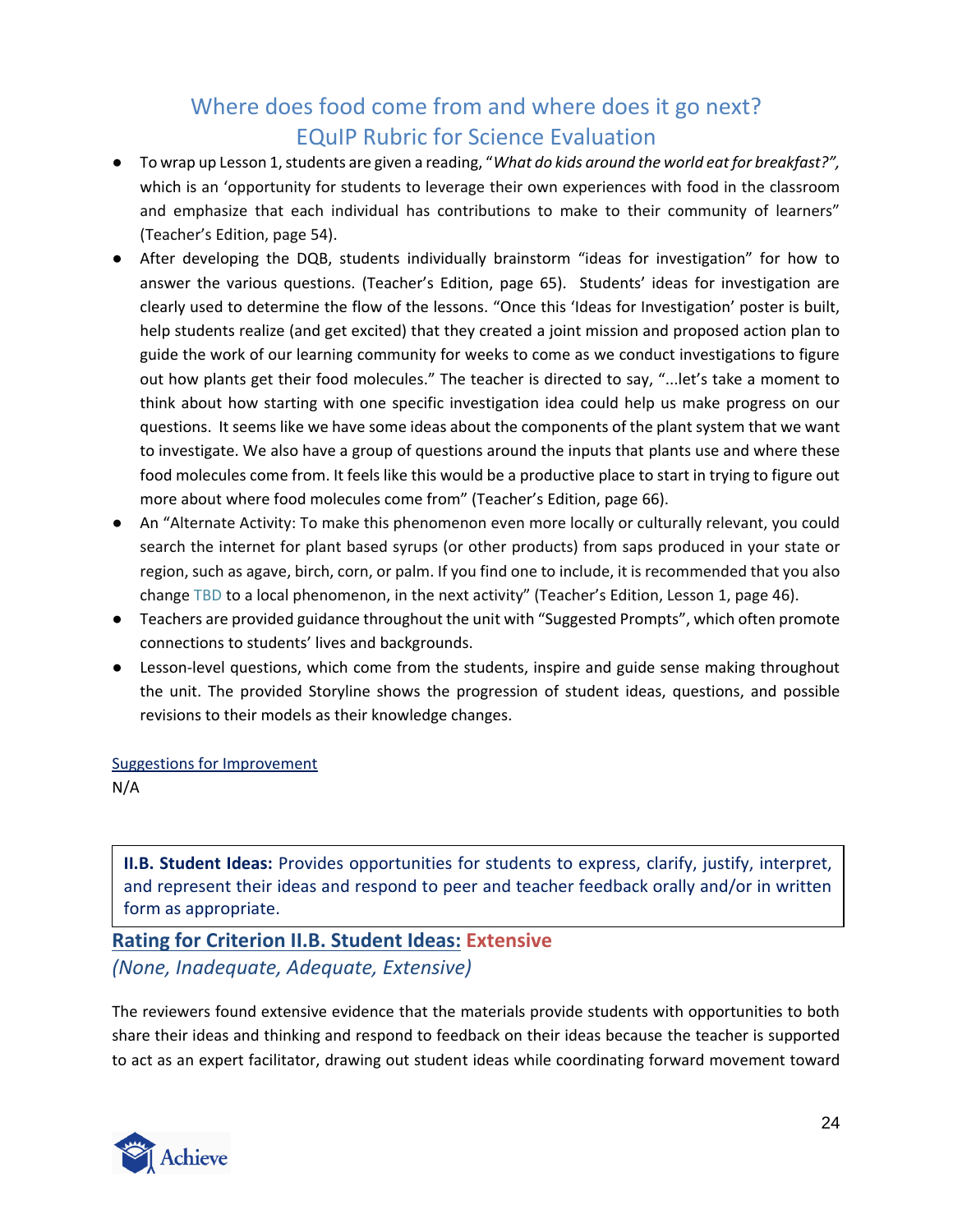targeted learning. Students use their ideas and cite shared ideas of others to build upon prior understanding.

Student artifacts include elaborations of reasoning behind their answers, and shows how students' reflective thinking has changed/evolved over time. Students may have used others' ideas that were shared in class to improve or change their own thinking and explained why they chose to incorporate those ideas. Supports provided throughout the unit that facilitate this are:

- Progress Tracker: "a formative and self-assessment tool that is designed to help students keep track of important discoveries that the class makes while investigating the phenomena, and to help them figure out how to prioritize and use those discoveries to focus on explaining the phenomenon they're working on. Students will refer back to the tracker regularly to revise or build on their models, explanations, and/or designs for their current thinking about the phenomenon. Furthermore, students, and the class as a whole, will use the tracker as a way to think with others about what is important in their models, explanations and/or designs" (Teacher Handbook, page 28).
- OpenSciEd Routines provide teachers with eliciting students' ideas and helping them build on them and clarify their thinking. This chart summarizes the routines that are used throughout the unit (Teacher Handbook, page 11).
- Specific instructions for helping teachers make peer feedback

| <b>Routine</b>                            | <b>Purpose</b>                                                                                                                                                                                                    |
|-------------------------------------------|-------------------------------------------------------------------------------------------------------------------------------------------------------------------------------------------------------------------|
| <b>Anchoring Phenomenon</b><br>routine    | Develop curiosity to drive learning throughout the unit based on a<br>common experience of a phenomenon and connections to any related<br>phenomena students have experienced.                                    |
| <b>Navigation routine</b>                 | Establish and reinforce the connections between what we have<br>previously done in a unit, what we are about to do, what we will do in<br>the future, and what our driving purpose is in the context of the unit. |
| <b>Investigation routine</b>              | Use scientific practices to investigate and make sense of a<br>phenomenon.                                                                                                                                        |
| <b>Putting Pieces Together</b><br>routine | Take the pieces of ideas we have developed across multiple lessons<br>and figure out how they can be connected together to account for the<br>phenomenon we have been working on.                                 |
| Problematizing routine                    | Evaluate the adequacy of our scientific ideas to explain a phenomenon<br>in order to identify what we still need to understand.                                                                                   |

productive are included in the Teacher Materials in lesson fourteen of the Teacher Edition (pages 315*–*317). Peer Feedback Guidelines include suggestions, strategies, sentence starters, and selfassessment rubrics.

The unit provides supports to teachers for eliciting student ideas. Students provide supports to others and through discourse elicit additional ideas which students build upon to develop a deeper understanding. The following examples are from Lesson 1, but these supports are utilized throughout the unit:

- **Stop and Jots:** 
	- $\circ$  "Ask students to Stop and Jot (on a new page) in their notebooks the list of foods they ate" (Teacher's Edition, page 45).
	- $\circ$  "Stop and Jot about what happens to the food we eat" (Teacher's Edition, page 50).
- **Turn and Talk "**Have students Turn and Talk to a student next to them about where the food originally came from—before it got to the grocery store, cafeteria, or vending machine" (Teacher's Edition, page 45).
- **Going Public:**

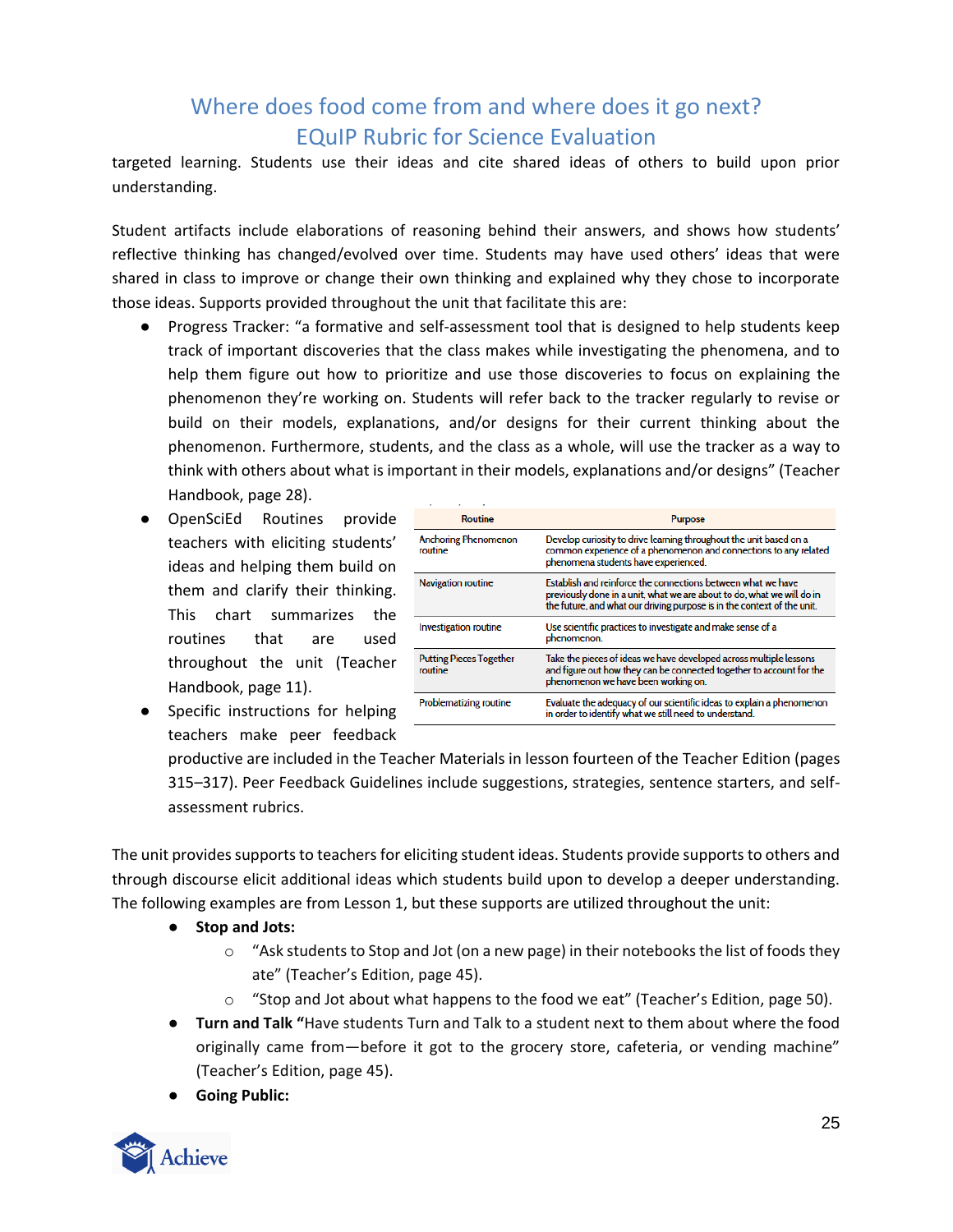- $\circ$  "Share out initial ideas as a whole group. Have students go public with their thoughts about what happens to the food we eat and drink" (Teacher's Edition, page 51).
- $\circ$  "Have students explain their own model to an elbow partner at their table" (Teacher's Edition, page 58).
- **Responding to student ideas:** "This is an important opportunity to emphasize that each individual has contributions to make to their community of learners. It is through differences in thinking that the class will grow their knowledge together. Throughout this unit, students will be asked to be open to sharing knowledge products that depict their current thinking and to be open to learning from classmates who share their knowledge too" (Teacher's Edition, page 58).
- **Scientist Circle:** "Your students may be familiar with the Scientists Circle from a previous unit. Remind students of the norms for participation and the logistics for forming and breaking down that space. A Scientists Circle includes these important features:
	- $\circ$  Students sitting so they face one another to build a sense of shared mission and a community of learners working together;
	- o Celebrating progress toward answering students' questions and developing more complete explanations of phenomena;
	- $\circ$  Focusing on where students need to go next and how they might go about the next steps in their work" (Teacher's Edition, page 59).

Students demonstrate new thinking based on peer and teacher feedback as well as personal reflection.

- This is most apparent in Scientist Circles when students build consensus based on evidence such as that documented in the Progress Trackers. Students provide support to others through discourse and elicit additional ideas which students build upon to develop a deeper understanding. This is evident through model sharing, argument from evidence, driving question board discussions, posters, turn and talks, and consensus building that are consistent throughout the unit.
- In Lesson 6 at the end of day one, teachers are prompted to, "Have students turn in their investigation plans...so you can assess their progress in the science and engineering practice of planning and conducting investigations.
	- ASSESSMENT OPPORTUNITY Students need multiple opportunities and feedback to refine their abilities to identify independent and dependent variables and controls, how measurements will be recorded, and how much data are needed to support a claim. Here is an opportunity to provide feedback before they conduct their investigations in the next period to help them refine their plans" (Teacher's edition, page 156).
	- Teachers are prompted to "Remind students, I was excited to review your investigation plans from last time. If I provided some feedback on your plan, please review it before conducting your investigation. If I did not, then prepare to conduct your investigation by reading through your plan again...Pass back Planning and carrying out investigations annotated with the feedback you provided students" (Teacher's edition, page 156).

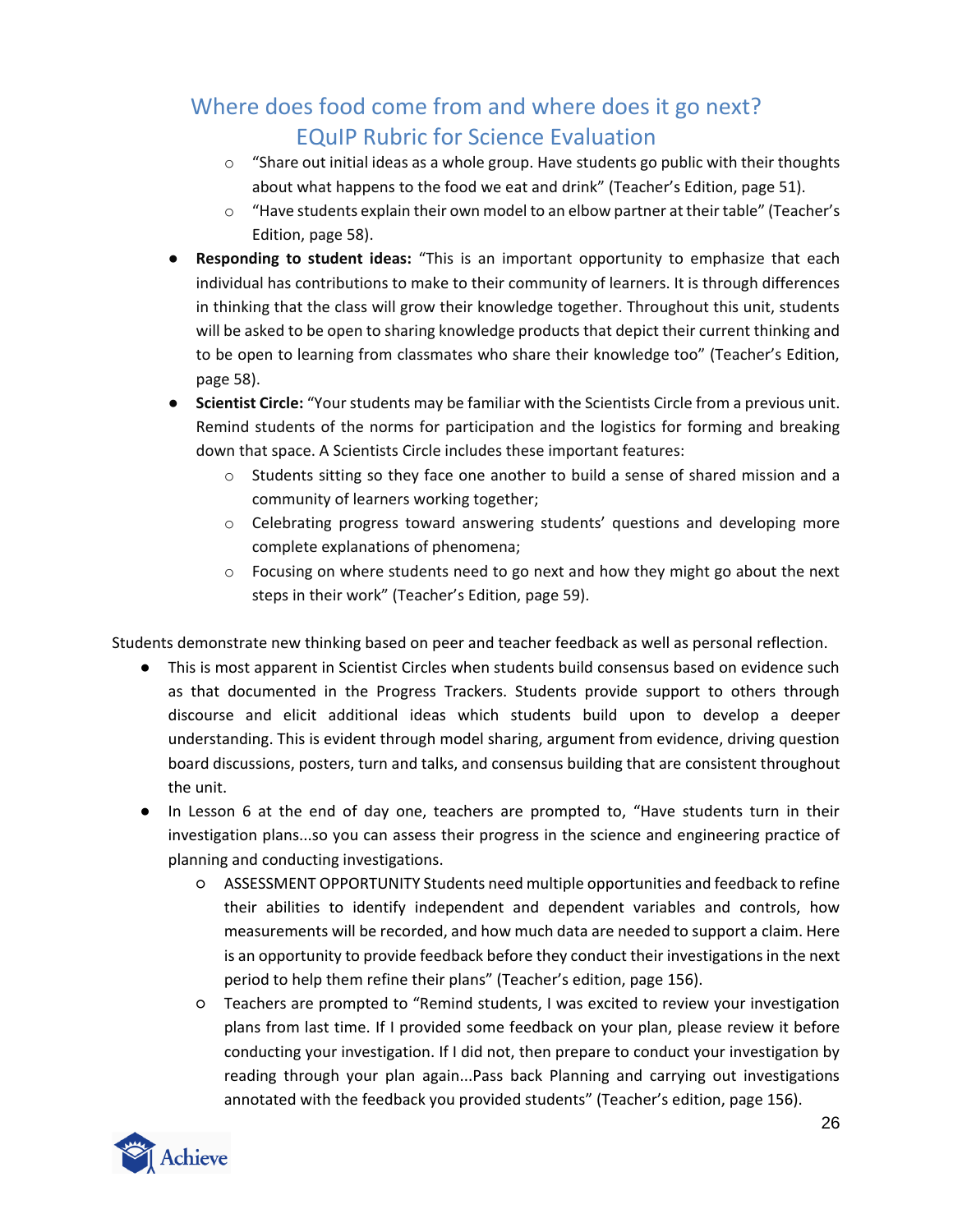- Although the teacher is prompted to provide feedback to students on the mid-point assessment using the modeling rubric, ("Use this rubric to provide feedback to students as they explain the components and interactions involved when a plant gets its food molecules" Teacher's Edition, page 191) no guidance is provided on having students act on the feedback.
- Personal reflection opportunities are provided at the end and beginning of some lessons, when students complete an exit ticket, then share ideas and questions to begin class the next day.
	- For example, at the end of Lesson 2, the teacher prompt includes, "Exit Ticket. Project slide S. Say, Take a few minutes to reflect on your own about where else the plant could be getting food molecules from. And, what new questions do you have now? Fill out the exit slip with your answers to these two questions and turn it in as you leave. We will share out ideas at the beginning of our next class" (Teacher's edition, page 85). Then, at the beginning of Lesson 3, teachers are prompted to have students "Gather around the consensus model. Show slide A. Have students gather in a standing Scientists Circle around the consensus model from Lesson 1. Ask students to open their science notebooks to their Progress Trackers to help us look back at our thinking from the end of the previous lesson. Give students 1 minute to turn and talk with a partner before sharing out with the whole class" (Teacher's edition, page 96).

### Suggestions for Improvement

Consider providing guidance to teachers to purposefully provide opportunities for students to demonstrate learning based on peer and teacher feedback. There were some missed opportunities to do this throughout the unit. Consider building in specific opportunities for students to reflect on new learning throughout the unit.

**II.C. Building Progressions:** Identifies and builds on students' prior learning in all three dimensions, including providing the following support to teachers:

Explicitly identifying prior student learning expected for all three dimensions

**Rating for Criterion II.C. Building Progressions: Extensive** *(None, Inadequate, Adequate, Extensive)*

The reviewers found extensive evidence that the materials identify and build on students' prior learning in all three dimensions, because the materials make clear the expected level of proficiency students should have with all three dimensions for the core learning and clearly articulate the connections to prior learning and how the prior learning will be built upon.

The overview explicitly identifies prior student learning needed for the unit in all three dimensions (Teacher's Edition, pages 15*–*16):

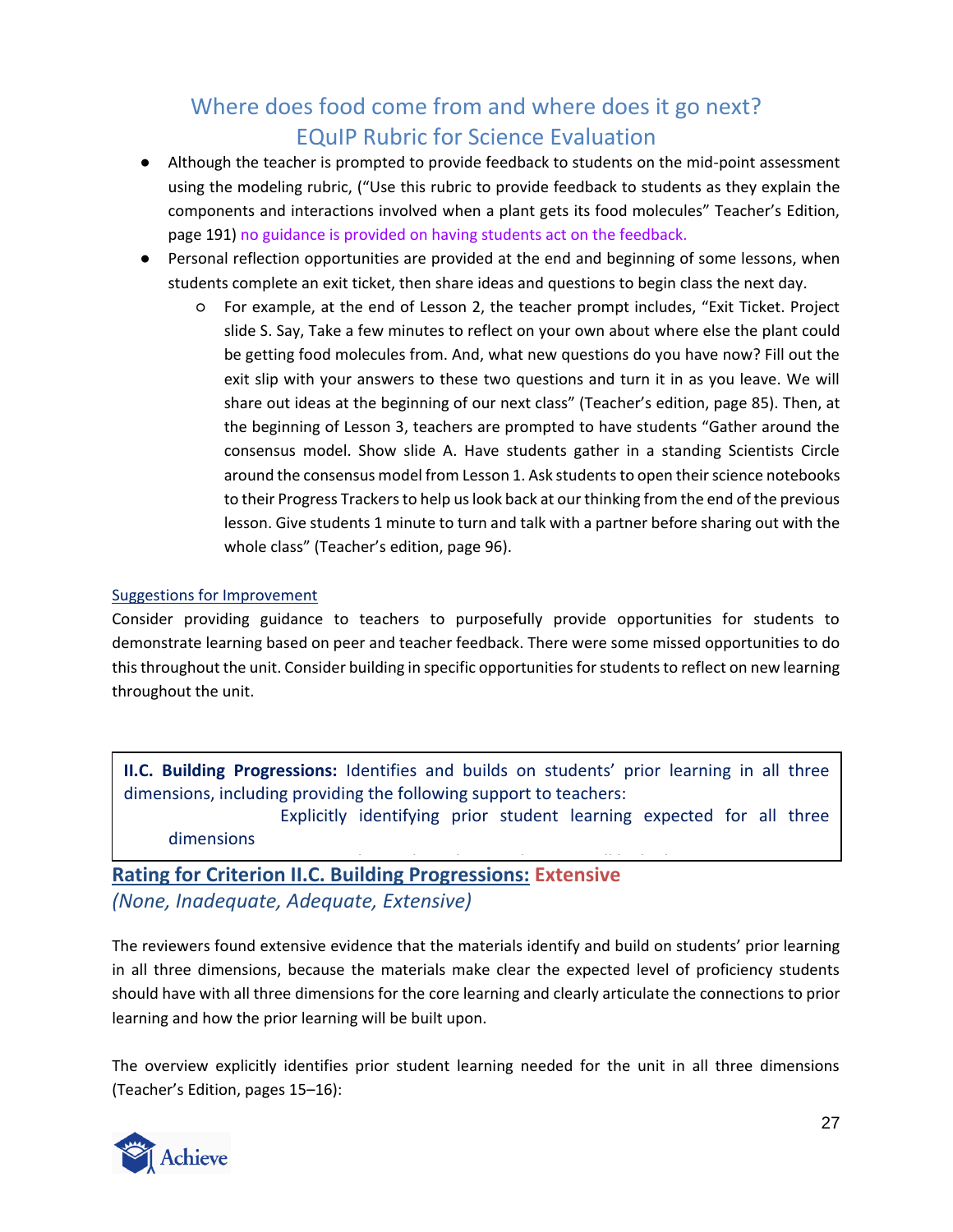- "This unit uses Disciplinary Core Ideas (DCIs) that students should have previously learned by working on the following NGSS performance expectations: MS-LS1-1 and MS-LS1-2.
	- o LS1.A: Structure and Function: *All living things are made up of cells, which is the smallest unit that can be said to be alive. An organism may consist of one single cell (unicellular) or many different numbers and types of cells (multicellular). Within cells, special structures are responsible for particular functions, and the cell membrane forms the boundary that controls what enters and leaves the cell.*
	- o LS1-C: Organization for Matter and Energy Flow in Organisms: *Within individual organisms, food moves through a series of chemical reactions in which it is broken down and rearranged to form new molecules, to support growth, or to release energy.*
- The materials mention that students would benefit from having prior experience doing the following focal science and engineering practices (SEPs) at the 3*–*5 grade-band level. However, the students should already have previous experience with those elements in the previous grade where they should have used Grade 3-5 elements to progress towards Grade 6-8 elements. The Grade 3-5 elements include:
	- o Asking Questions and Defining Problems
		- *Formulate questions that can be investigated and predict reasonable outcomes based on patterns such as cause and effect relationships.*
	- o Developing and using models
		- *Develop and/or use models to describe and/or predict phenomena.*
		- *Develop a diagram or simple physical prototype to convey a proposed object, tool, or process.*
	- o Planning and Carrying Out Investigation
		- *Plan and conduct an investigation collaboratively to produce data to serve as the basis for evidence, using fair tests in which variables are controlled and the number of trials considered.*
	- o Analyzing and interpreting data
		- *Represent data in tables and/or various graphical displays (bar graphs, pictographs and/or pie charts) to reveal patterns that indicate relationships.*
- Having students familiar with using focal crosscutting concepts (CCCs) for this unit at the 3*–*5 grade-band level would be helpful. However, just as mentioned above, the students should already have previous experience with those elements in the previous grade. The Grade 3-5 elements include:
	- o Systems and system models
		- *Students understand that a system is a group of related parts that make up a whole and can carry out the functions that its individual parts cannot.*
		- *A system can be described in terms of its components and their interactions.*
	- o Energy and Matter: Flows, Cycles, and Conservation
		- *Matter is made of particles.*
		- *Matter flows and cycles can be tracked in terms*

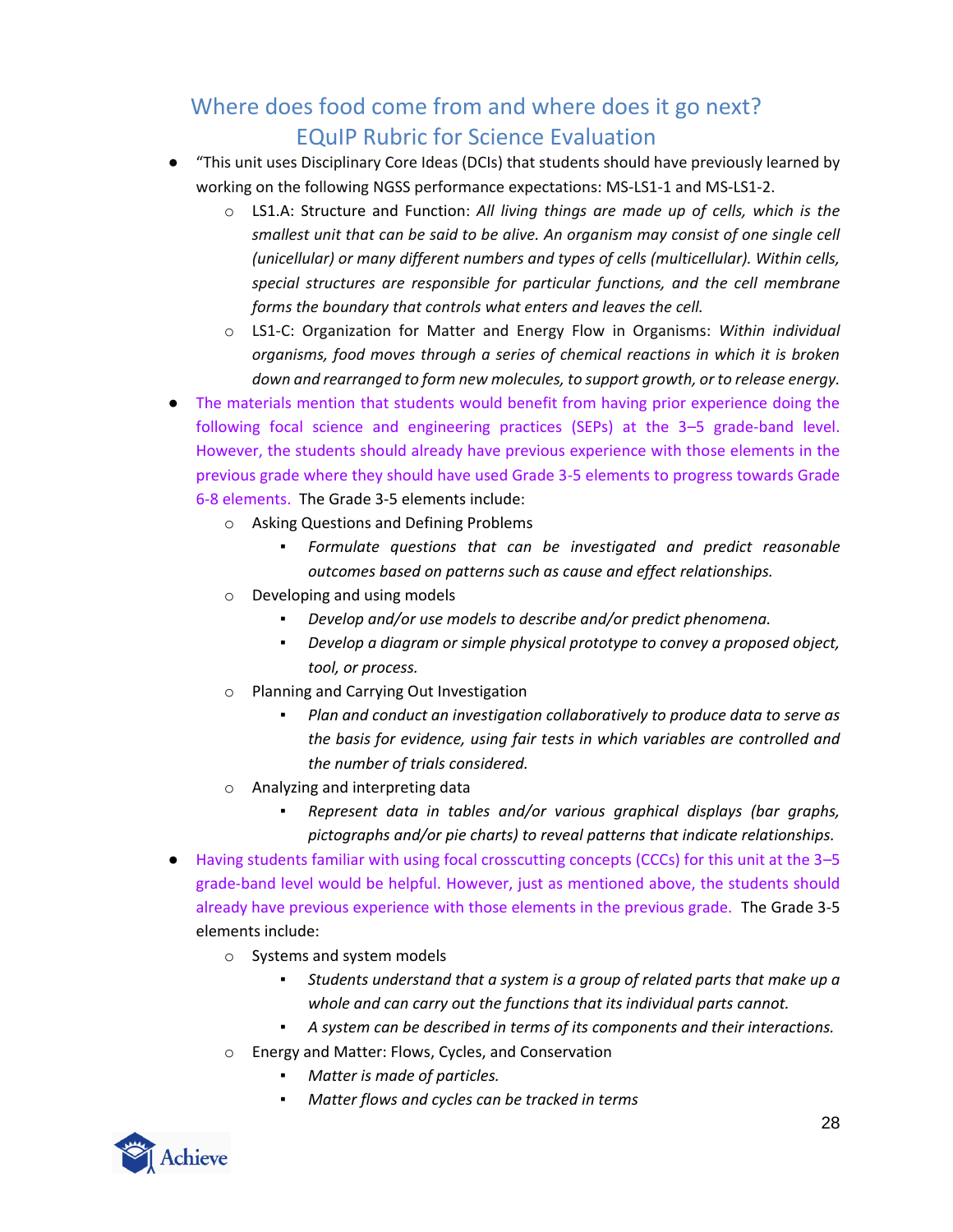- Prerequisite math concepts that may be helpful include:
	- o CCSS.MATH.CONTENT.6.NS.C.8: Solve real-world and mathematical problems by graphing points in all four quadrants of the coordinate plane.
	- o CCSS.MATH.CONTENT.6.SP.B.5.B Describing the nature of the attribute under investigation, including how it was measured and its units of measurement.
	- o CCSS.MATH.CONTENT.6.SP.B.5.C: Giving quantitative measures of center (median and/or mean) and variability (interquartile range and/or mean absolute deviation), as well as describing any overall pattern and any striking deviations from the overall pattern with reference to the context in which the data were gathered."

The materials note prior knowledge expected within a lesson. For example:

- "This matter cycling and photosynthesis unit is explicitly connected to the Inside our Bodies Unit. Students need to recall what they learned about chemical reactions in the body that breakdown food and cellular respiration as they visualize what happens to the maple syrup we put in our mouths. Students should have worked with the food molecule cards for carbohydrates, proteins, and fats" (Teachers Edition, Lesson 1, page 51).
- "In the next few activities students will be recalling what they know from previous units and then connecting those ideas to what we know about food molecules. You may wish to have students record what they know about light, air, and food molecules in their notebooks before they formally look for patterns between the two toward the end of the lesson" (Teachers Edition, Lesson 3, page 97).

Materials are designed to build upon the typical levels of proficiency that students at this grade level have with each of the three dimensions. This information is clearly identified and explained for teachers in callouts in the Teacher's Edition.

- Examples of how the SEPs become more sophisticated include:
	- $\circ$  In Lesson 3, the teacher prompts the students with "How could we represent this on our model?" (page 105).
	- $\circ$  Students regularly return to their consensus models to engage in deeper understanding of the Disciplinary Core Ideas. Students are using the science and engineering practice of modeling to explain their ideas. Students revise their models in Lesson 3 (page 105), Lesson 4 (page 122), Lesson 5 (page 141), Lesson 6 (page 157), Lesson 7 (page 176), Lesson 8 (page 188), Lesson 11 (page 242) , Lesson 12 (page 279), Lesson 13 (page 292), Lesson 14 (page 304), and Lesson 15 (page 327).
- Examples of how the DCIs become more sophisticated include:
	- $\circ$  In Lesson 4, students should state that carbon dioxide levels decrease around the plant over time, water levels in the air increase over time, and oxygen levels in the air increase over time (page 121). In Lesson 6, students are asked "What are some of your observations from the simulation about how the inputs interact within the plant?"

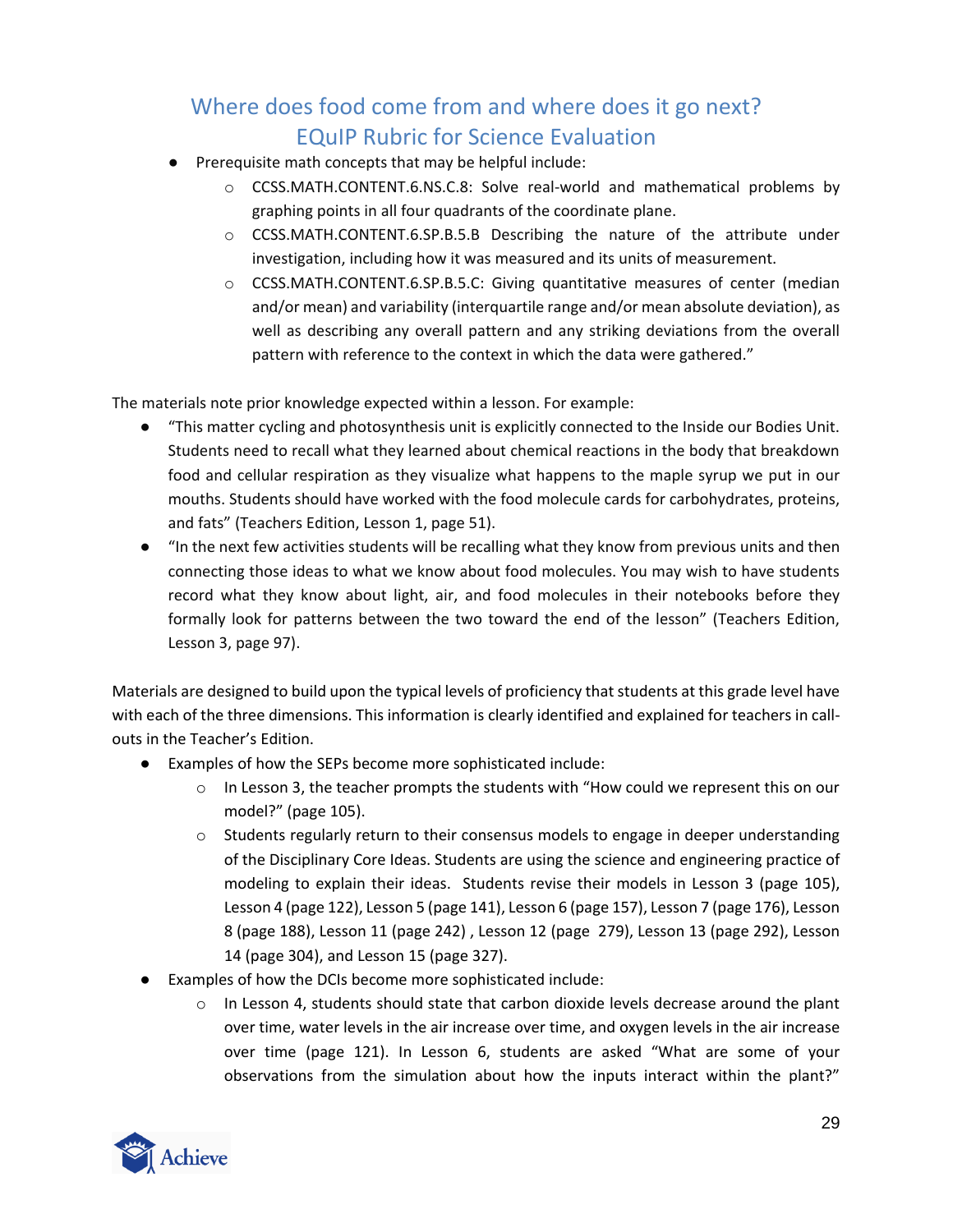Students should start to understand that carbon dioxide and water are interacting to form glucose (page 157).

- $\circ$  In Lesson 5, students are asked "We know plants need sunlight. How do plants use sunlight?" (page 140). In Lesson 6, a student might state that 'zap - glucose was made'. (page 157) In Lesson 7, students should start to understand that the sun must be the energy source for plants, but that sunlight does not contain any of the atoms found in the food (page 174).
- Examples of how the CCCs become more sophisticated include:
	- $\circ$  In Lesson 5, when students are revising their consensus model, the teacher prompts students to think about patterns by asking "How are plant and animal cells similar and different?" (page 140).
	- $\circ$  In Lesson 3, the teacher asks students "What inputs from our candidates list that contain parts of food molecules are entering the plants?" (systems) (page 121).
	- $\circ$  In Lesson 7, students should begin to understand that "light provides the energy needed for chemical reactions to happen in the chloroplast, carbon dioxide and water provide matter needed to make glucose and oxygen, and glucose provides energy that the body can use (page 174).
	- $\circ$  In Lesson 11, students should convey that plants and animals use cellular respiration to get the energy they need to live and grow; more glucose is produced by plants than is needed; and stored food molecules are used to build new plant parts (page 242).

Expected levels of proficiency are detailed in each lesson. The materials provide suggestions for adaptation if students are above or below the expected level of proficiency in the Lesson-by-Lesson Assessment Opportunities (Teacher's Edition, pages 24*–*38). This information is provided for each lesson. An example for Lesson 3 includes:

Constructing Explanations; Patterns

- **When to check for understanding**: Throughout the lesson students will be looking to see patterns between food molecules and the matter that makes up candidate sources of food molecules like air, light, hydroponic plant food, and water. At the end of the lesson, students will construct an explanation to explain these patterns on the exit ticket.
- **What to look/listen for:**
	- $\circ$  Air, water, hydroponic plant food, and light do not contain any whole food molecules.
	- $\circ$  The air composition chart shows that air contains carbon dioxide (carbon and oxygen) and oxygen molecules that are parts of each food molecule's structure.
	- o Water has hydrogen and oxygen atoms.
	- $\circ$  Hydroponic plant food has nitrogen and sulfur, which are atoms found in proteins and amino acids.
	- o We have confirmed in Lesson two investigations that water and hydroponic plant food go into the plant but have yet to confirm that air enters the plant.
- **What to do:** If your students struggle with identifying why the question needs to be revised

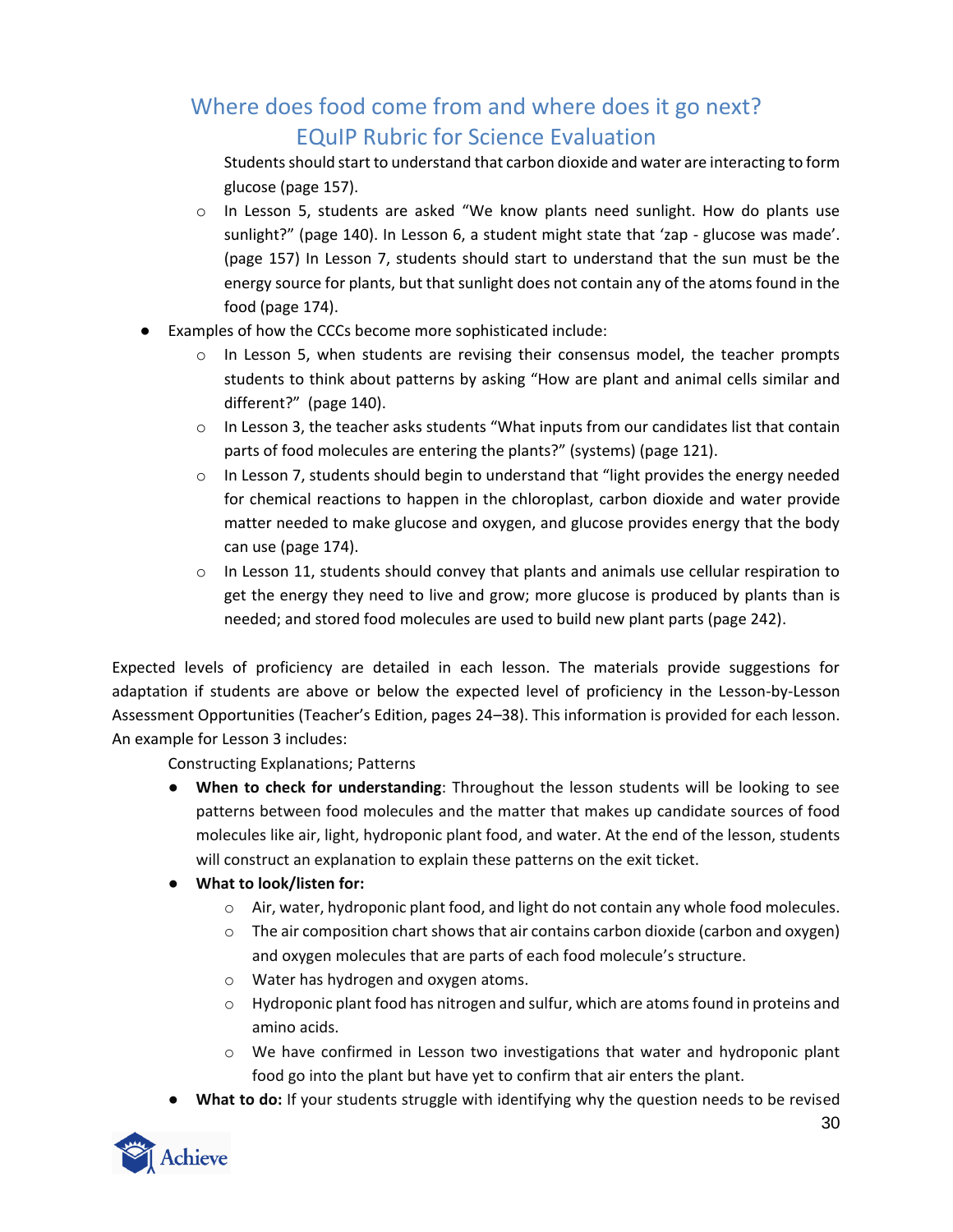to include parts instead of just (whole) food molecules have your students revisit the air composition chart and student reference Unknown material with identifier: mr.l1.ref1. Cue students to look for similarities in the atoms present in air and food molecules. You can also cue them to look back at their Progress Trackers from Lesson two to confirm that soil is not needed for plants to grow and that hydroponic plant food and water do go into the plant as it gets bigger. Then they can revisit the nutrition labels for plant food and water to see what parts of food molecules are found in the ingredients."

### Suggestions for Improvement N/A

**II.D. Scientific Accuracy:** Uses scientifically accurate and grade-appropriate scientific information, phenomena, and representations to support students' three-dimensional learning.

## **Rating for Criterion II.D. Scientific Accuracy: Extensive** *(None, Inadequate, Adequate, Extensive)*

The reviewers found extensive evidence that the materials use scientifically accurate and grade appropriate scientific information, because all science ideas included in the materials are accurate and there is strong support for teachers to clarify potential alternate conceptions that they (or their students) may have.

The sections in the Teacher's Guide, "Where we are Going (and NOT going) and Common Student Ideas, included in each lesson, not only address the issue of scientific accuracy but also allow for the fact that students will express scientifically inaccurate ideas as they are learning.

● An example of Where we are going (and NOT going) from the Teacher's Edition (page 44): "In this lesson, students are introduced to the anchoring phenomenon of a maple tree producing sap that humans can drink (eat). By the end of the lesson, students figure out that their agreedupon inputs for plants include water and perhaps sunlight, which leaves the class wondering, so then where did the food molecules in plants come from? This lesson elicits students' initial ideas about the system of how a plant can come to have food molecules such as carbohydrates, proteins, and fats, inside of it. "Students may come to this unit with prior knowledge and experiences that can be leveraged. Students might come into the unit thinking they understand how plants get food, namely, plants "make" their food using energy from the sun. Students might even call that process "photosynthesis." However, this unit pushes students to develop a conceptual model for this process. Where exactly are plants getting the inputs from to make their food? We—and plants—can't just make stuff out of nothing. So where are the inputs coming from

to make the food molecules like carbohydrates, proteins, and fats that we find in the foods we

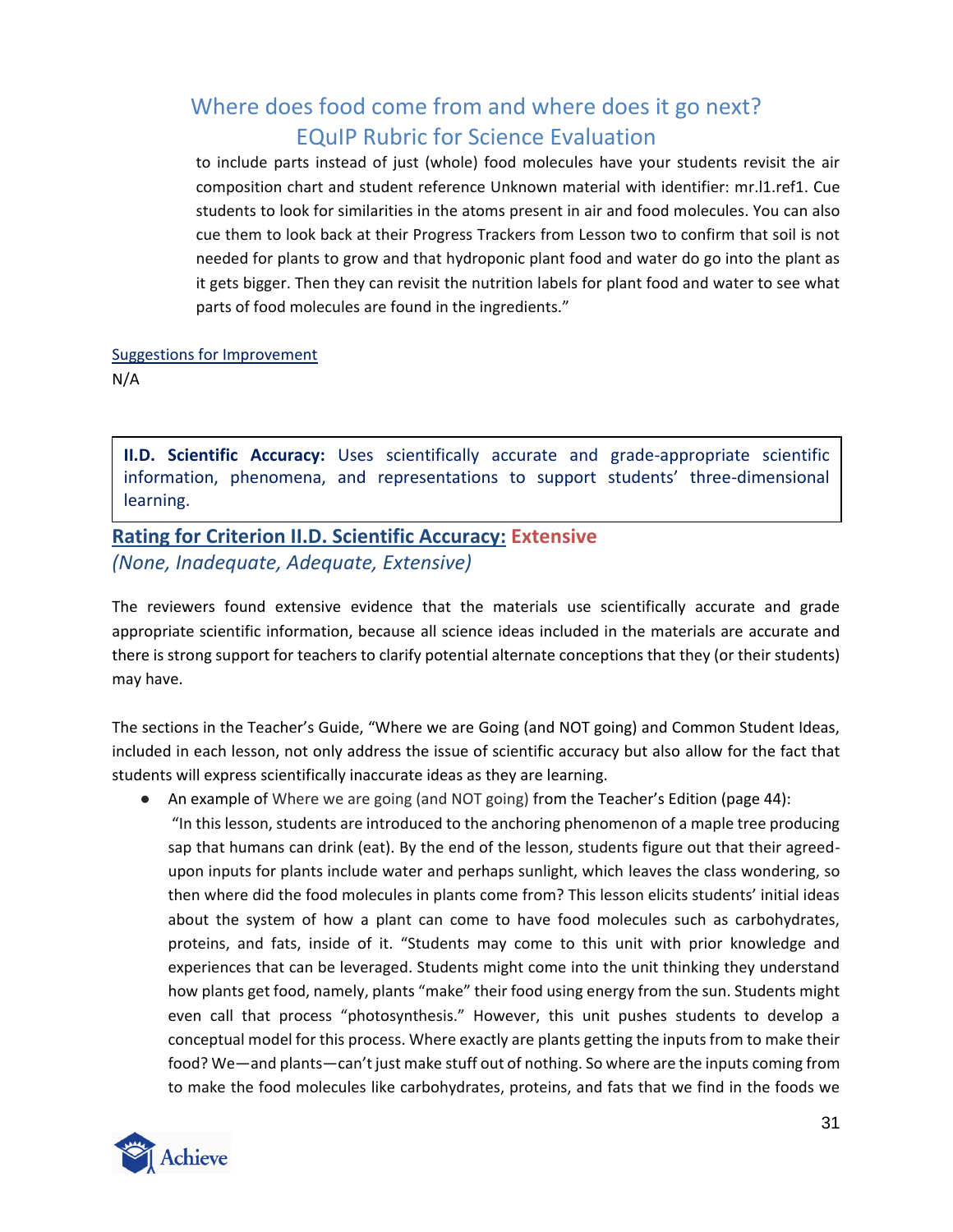eat that come from plants? Where do these food molecules go after they are made in the plant? How can the matter in animals, processed food, and synthetic food, be traced all the way back to plants? What happens to the matter when living things die? Throughout this unit, students will be reminded of what they figured out in the Inside our Bodies Unit about the inputs and outputs of chemical reactions that happen to food molecules inside the body, related to these two NGSS performance expectations: MS-LS1-5: Develop a model to describe how food is rearranged through chemical reactions forming new molecules that support growth and/or release energy as this matter moves through an organism. MS-LS1-7: Develop a model to describe how food is rearranged through chemical reactions forming new molecules that support growth and/or release energy as this matter moves through an organism.

### **"Where We Are NOT Going**

"As students share their ideas, you may hear them say plants get what they need to grow from soil, rocks, or fertilizer. Although plants take in minerals from the soil, the amount of these minerals is very small compared to carbohydrates, proteins, and fats that make up most of a plant's structures. Encourage students to share their thinking, but avoid pushing back on any of these ideas at this point in the unit. Subsequent lessons will draw upon students' prior knowledge regarding inputs plants need to make food molecules. Over the course of the unit, students will notice that there are atoms that are in all the food molecule and in all of the inputs. These observations will be used to support students figuring out that carbon is an important atom in the cycle of plant growth and the food we eat. Students will see that carbohydrates, fats, and proteins all have a large amount of carbon in the structure, so carbon atoms make up the majority of a plant's mass. Plants get carbon from carbon dioxide in the atmosphere, not from carbon in the soil. The cycling of nitrogen is beyond the NGSS boundary for middle school and found in the high school grade band. Additionally, the biochemical mechanisms of photosynthesis are beyond the assessment boundary for the NGSS PE, MS-LS1-6.

Additional guidance concerning alternate conceptions and key ideas to listen/look for are provided to teachers throughout each lesson. For example, in Lesson 6 in the Key Ideas section, teachers are provided with the critical learning and Listen "Fors" during the discussion (Teacher's Edition page 154):

KEY IDEAS Purpose of this discussion: Facilitate a discussion with students to summarize what was figured out from the simulation. They should then argue that the result of this chemical reaction is the glucose molecules that are made.

#### Listen for these ideas:

The atoms that make up the things the plant takes in (inputs) such as carbon dioxide and water go through a chemical reaction in the chloroplasts when light is shined on the plant. Oxygen molecules and glucose molecules are being produced (outputs) as a result of that chemical reaction.

Included in each lesson are Suggested Prompts and Sample Student Response charts that guide sense-

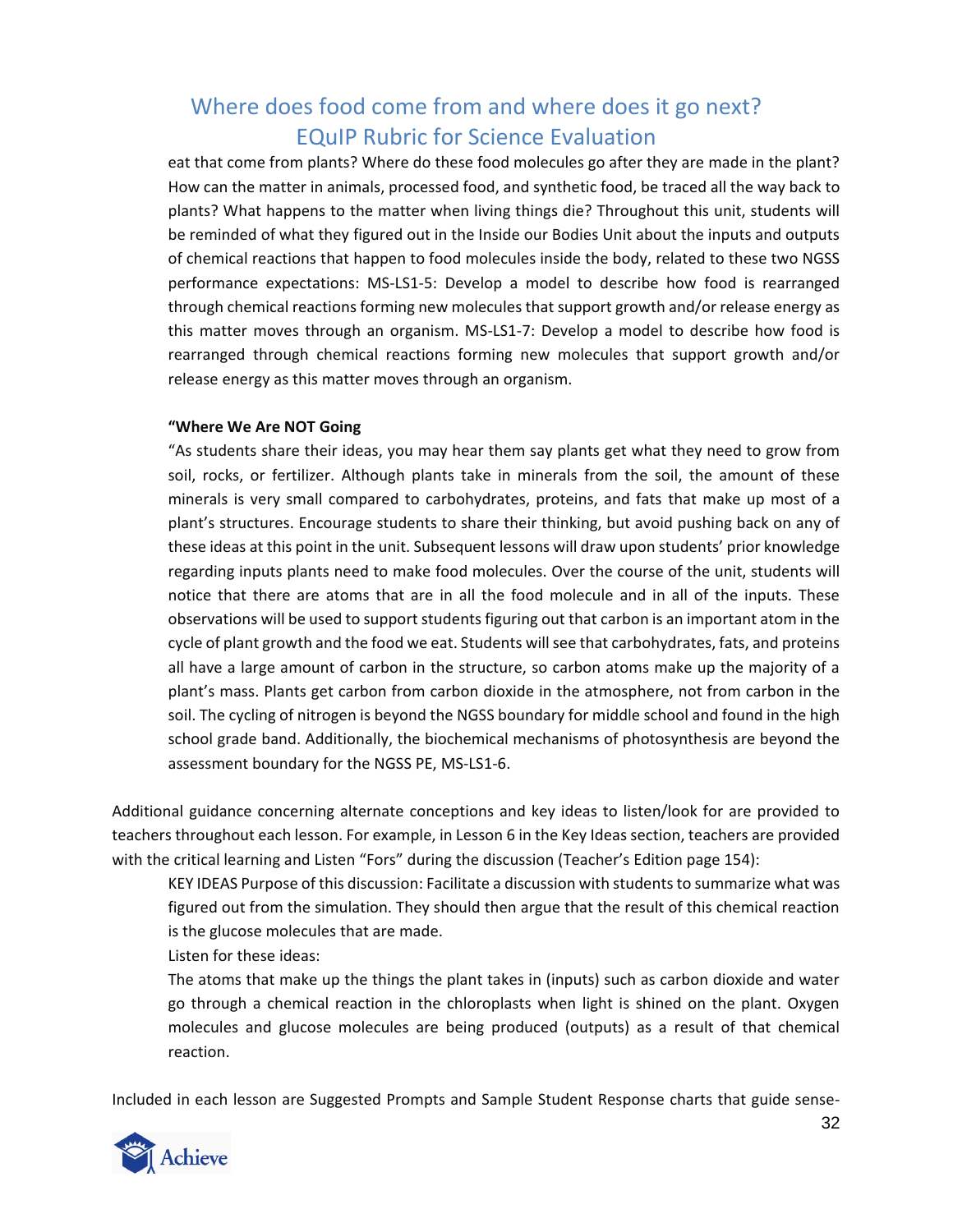making discussions. Often Additional Guidance is provided concerning places where students might struggle, and suggested questions or prompts are given. This is an example from Lesson 6:

"Students may struggle to suggest ways to figure out how different inputs and outputs in the model have energy. If they do, focus specifically on data they have collected in previous units, by burning food and analyzing food labels such as in Inside our Bodies. Guide students to examine food labels to determine whether the input/output provides energy."

Further support can be found in the Where We Are (Not) Going sections and in the Assessment System information. For example:

- In Lesson 13's Where We Are Not Going section, teachers are alerted to a potential misconception, "This lesson addresses the common misconception that decomposers, like fungi, are plants (which are able to make their own food) when they are actually more similar to animals, because they must take in energy and matter from an outside source for food, rather than make it themselves" (Teacher's Edition, page 286).
- Under the Assessment Purpose column for Lesson 4, a possible misconception is noted, "Students may have the misconception that molecules cannot be destroyed so therefore water passes through unchanged" (Teacher's Edition, page 20).

The Teacher Background Knowledge section (Teacher's Edition, pages 16 and 17) contains a nice overview of common ideas that students might hold:

"Students may come to this unit with prior knowledge and experiences that can be leveraged to your advantage. Some of these ideas include the following:

 $\circ$  Students might come into the unit thinking they understand how plants get food, namely, plants "make" their food using energy from the sun. Students might even call that process "photosynthesis." However, this unit pushes students to go a level deeper. Where exactly are plants getting the inputs from to make their food? We—and plants—can't just make stuff out of nothing. So where are the inputs coming from to make the food molecules like carbohydrates, proteins, and fats that we find in the foods we eat that come from plants?

In previous units, students should have become familiar with the idea that matter cannot spontaneously appear or disappear. They will bring the idea that since food molecules are not entering the plant, then plants must be making them from other inputs that have the same atoms in them.

- $\circ$  Students can bring to this lesson the ideas that gases can enter into and move out of cells through permeable membranes and that chemical reactions take place in human cells.
- $\circ$  In previous units, students should have seen cells under the microscope and should be familiar with the idea that animals and humans are made of cells. Students will have ideas that gases can enter into and out of cells through permeable membranes and that chemical reactions take place in human cells.
- $\circ$  Students will need to recall previous knowledge that all matter (and thus atoms) in our

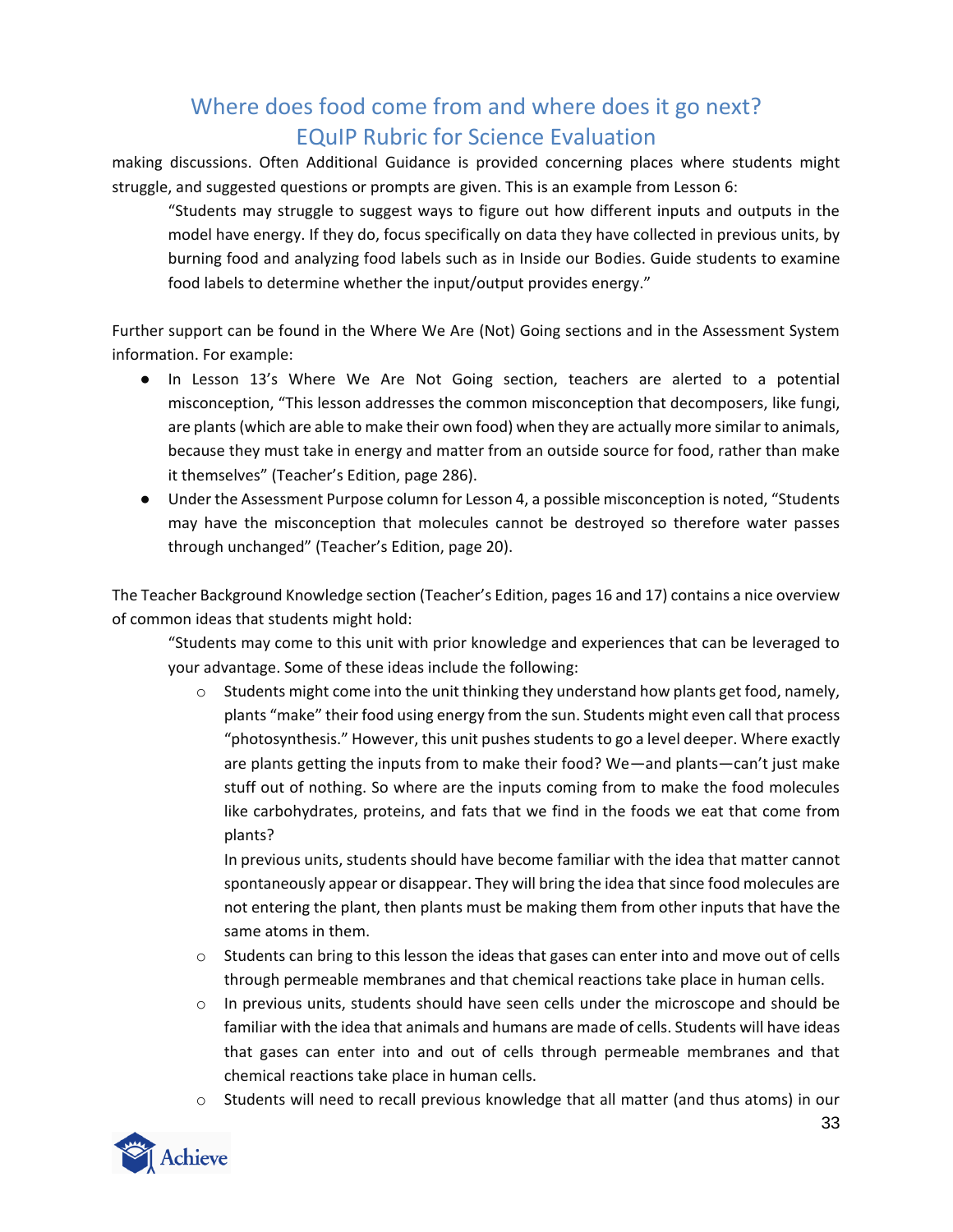world is conserved and cannot be created or destroyed.

- $\circ$  Remember not to assume from words or representations in students' models that they have an understanding of how plants get their food on a deep mechanistic level.
- $\circ$  A very common partial understanding is that plants get their matter to grow from the nutrients in the soil. This is why, instead of just eliminating soil and plant food from the class "candidate list" by using the hydroponic system, we also look for more evidence by testing the hydroponic water with food indicators. This drives the point that the major source of food molecules is not soil and plant food. Plants take in small amounts of atoms from the hydroponic plant food like nitrogen, phosphorus, and sulfur, but they are not the main source of building blocks to make plants grow. The main source comes from CO2 in the air.
- $\circ$  Students may have ideas that sunlight is a form of matter that can be used by the plant to make food.
- $\circ$  Students will likely have intuitive ideas that sunlight gives plants energy, though students may not necessarily know how matter and energy interact.
- $\circ$  Students may think that processed foods are made of "chemicals" or stuff that isn't "natural." They will figure out that the main ingredients in processed foods are actually from plants and that some ingredients also come from animals. However, they will also figure out that chemically processed synthetic foods also come from plants.
- $\circ$  Students may have ideas that when food rots it is the food that is causing the changes and not separate, initially unobservable organisms living on the food."

Suggestions for Improvement

N/A

**II.E. Differentiated Instruction:** Provides guidance for teachers to support differentiated instruction by including:

Appropriate reading, writing, listening, and/or speaking alternatives (e.g., translations, picture support, graphic organizers, etc.) for students who are English language learners, have special needs, or read well below the grade level.

Extra support (e.g., phenomena, representations, tasks) for students who are struggling to meet the targeted expectations.

Extensions for students with high interest or who have already met the performance expectations to develop deeper understanding of the practices, disciplinary core ideas, and crosscutting concepts.

### **Rating for Criterion II.E. Differentiated Instruction: Extensive**

*(None, Inadequate, Adequate, Extensive)*

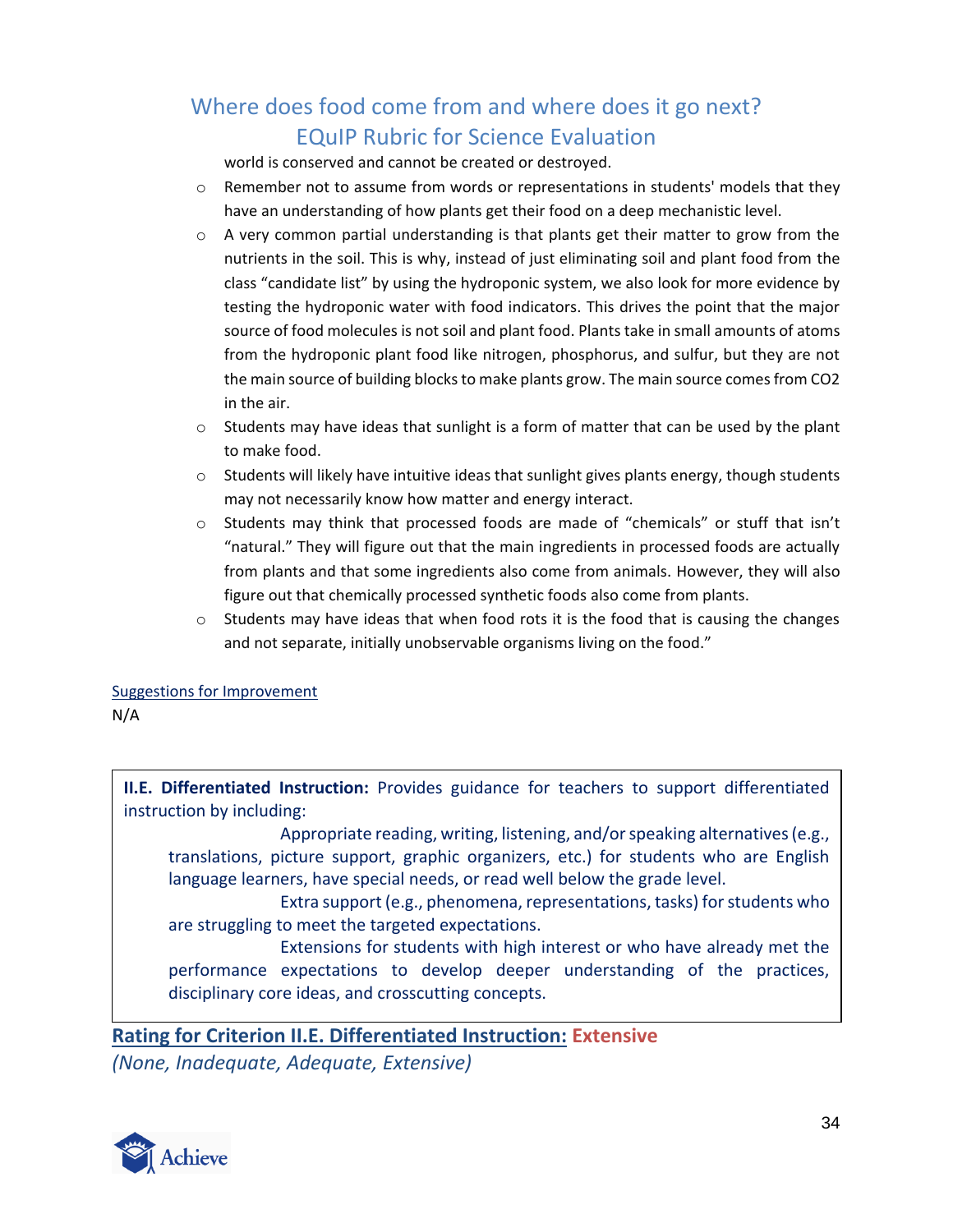The reviewers found extensive evidence that the materials provide guidance for teachers to support differentiated instruction because differentiation adds to the experience for the individual student in a way that is meaningful, respectful, relevant, and engaging.

The unit provides multiple differentiation strategies with examples and guidance that support reading, writing, listening, and speaking supports resulting in the whole lesson being accessible for all students. Each lesson contains Attending to Equity call-outs that explicitly address the needs of English language learners, learners with special needs, learners who read well below grade-level, struggling students, and students who have already met the performance expectation. For example, in Lesson 2, the Attending to Equity call-out provides suggestions for struggling learners, English language learners, as well as students who may have already met the performance expectation:

● "This example Progress Tracker serves as teacher guidance for what students might say at various points throughout the unit. However, some students may say more and others may say less. It is important that what the students write in the two-column tracker reflects their own thinking at that particular moment in time. This is an opportunity for students to express their understanding and reasoning in their own way. Encourage students to express what they've learned using a mode that makes sense for them. For some emergent multilingual students, encourage them to use space to make sense in the language that they feel most comfortable using. The individual Progress Tracker is a space for students to be creative and to synthesize learning in their own words. It is not supposed to follow a prescriptive plan or structure and should be a low-stakes opportunity for students to make sense of what they are learning without the worry and anxiety that comes with knowing their work will be graded. Use the Progress Tracker for formative assessment only" (Teacher's Edition, page 74).

In Lesson 13, two different Attending to Equity call-outs suggest support for struggling readers, reluctant speakers, and students looking for a challenge:

- "Each of the four readings is designed for students of different reading capabilities to access. If a student struggles with reading complex text, assign them the Dung Beetle which relies more on images. If a student is looking for a challenge, assign them Bacillus Subtilis, which relies more heavily on text" (Teacher's Edition, page 291).
- "Before students engage in whole class discussions, it can be helpful to first provide them with the opportunity to work with others, (either in pairs, triads, or small groups) focusing on ideas related to their reasoning. These smaller group structures can be especially helpful for your emerging multilingual students, as they give students a chance to engage in rich sense-making with their peers, and also offers them the space to use their linguistic and nonlinguistic resources to express their ideas (and learn from other students' uses of these resources too)" (Teacher's Edition, page 287).

Several different supports for speaking and writing are present throughout the unit. For example:

● In Lesson 1, teachers are prompted to "direct students to the Communicating in Scientific Ways

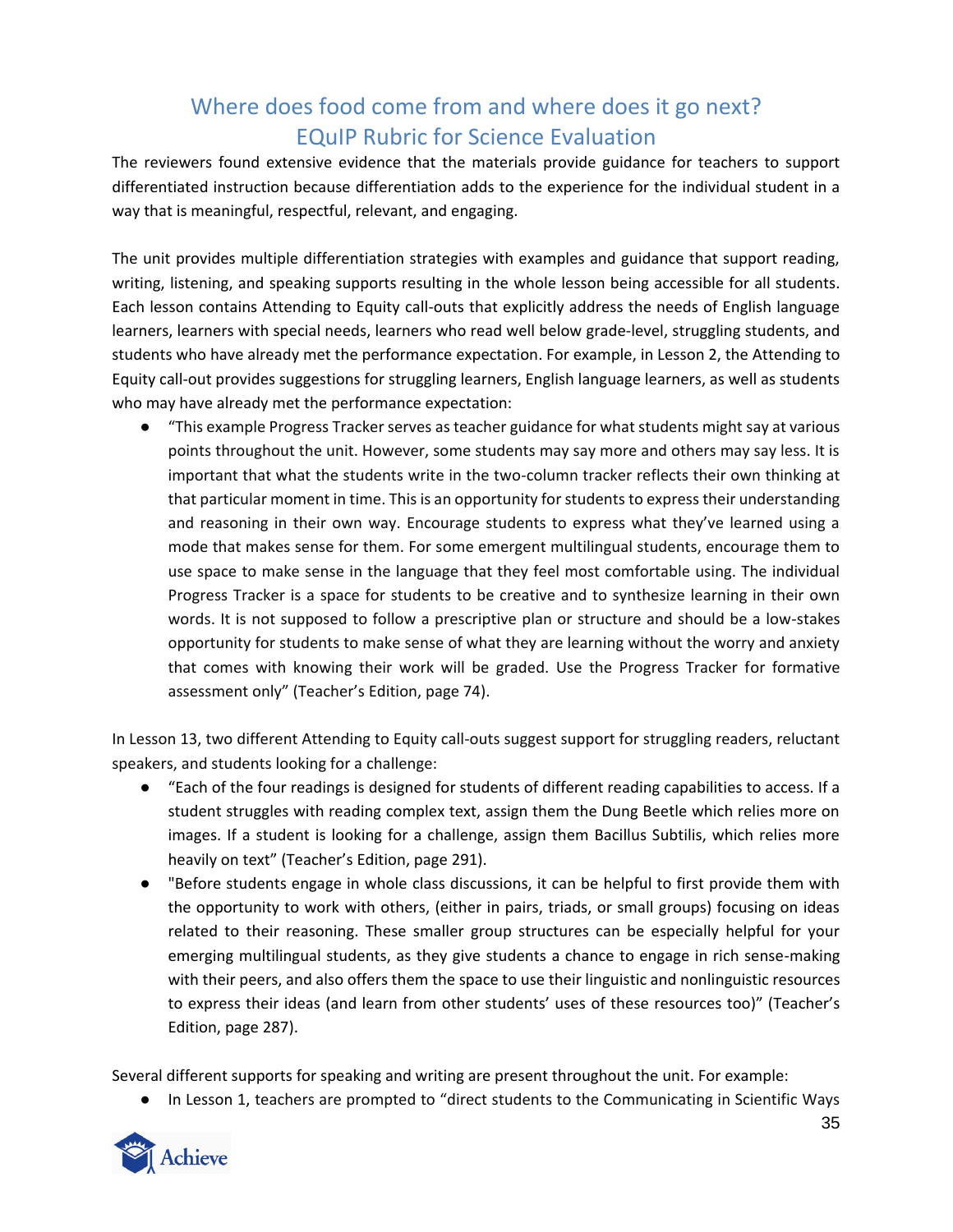poster or handout. Tell students that they will be developing a consensus model together. Ask them which sentence starters they might want to use to help them talk to one another. Examples include these:

- $\circ$  Think of an idea, claim, prediction, or model to explain your data and observations:
	- My idea is …
	- I think that …
	- We could draw it this way ... to show ...
	- Give evidence for your idea or claim:
	- My evidence is …
	- The reason I think that is …. (Teacher's Edition, page 59)."
- In Lesson 10, students are asked to work with a partner to use the "'Communicating in Science Checklist.' Students are asked to choose a communication medium (e.g., text, images, tables, diagrams, graphs, equations) and consider what each medium communicates, which gives opportunities for students to use linguistic (oral and written language) and nonlinguistic (drawings, graphs, symbols) modes to engage in sense-making. These opportunities allow multilingual students to create greater meaning than just using one mode over another and demonstrate their knowledge in less language-embedded tasks" (Teacher's Edition, page 221).
- A Word Wall for the unit is started in Lesson 1, and the Attending to Equity call-out provides a rationale and best practice for use (Teacher's Edition, page 51).
	- $\circ$  "When new scientific words, like food molecules, are introduced, it can be helpful for emergent multilingual students to see a reference to those words added to a word wall. Add these words to the word wall as they emerge in the discussion, rather than before. You can assign a student to create an entry for the word wall."
- Support for building and using a Word Wall are included throughout the unit (e.g., Lesson 5, page 138 and 140; Lesson 6, page 157; Lesson 11, page 240 and 242; Lesson 12, page 269; Lesson 13, 293).

Extra support is provided throughout the lesson for students who are struggling to meet performance expectations with guidance on how to determine their understanding at that point in the lesson and how the suggested support will help students demonstrate progress towards understanding the PEs.

- Alternate Activity and Additional Guidance call-outs in every lesson provide suggestions for teachers concerning adjusting an activity in the lesson or addressing specific needs of students. These are some examples:
	- $\circ$  Lesson 4: "You can also have students work with a partner to provide feedback. Struggling students can also choose 1or 2 claims to work with" (Teacher's Edition, page 118).
	- $\circ$  Lesson 5: "Instead of writing in their science notebooks, you can have partners jot down ideas on a small whiteboard. This is a good way to keep the activity focused but not let students get bogged down on answering every question fully in writing. Having notes in their science notebooks or on a whiteboard will give students something to refer to as they share out during the whole-class discussion that follows" (Teacher's Edition, page

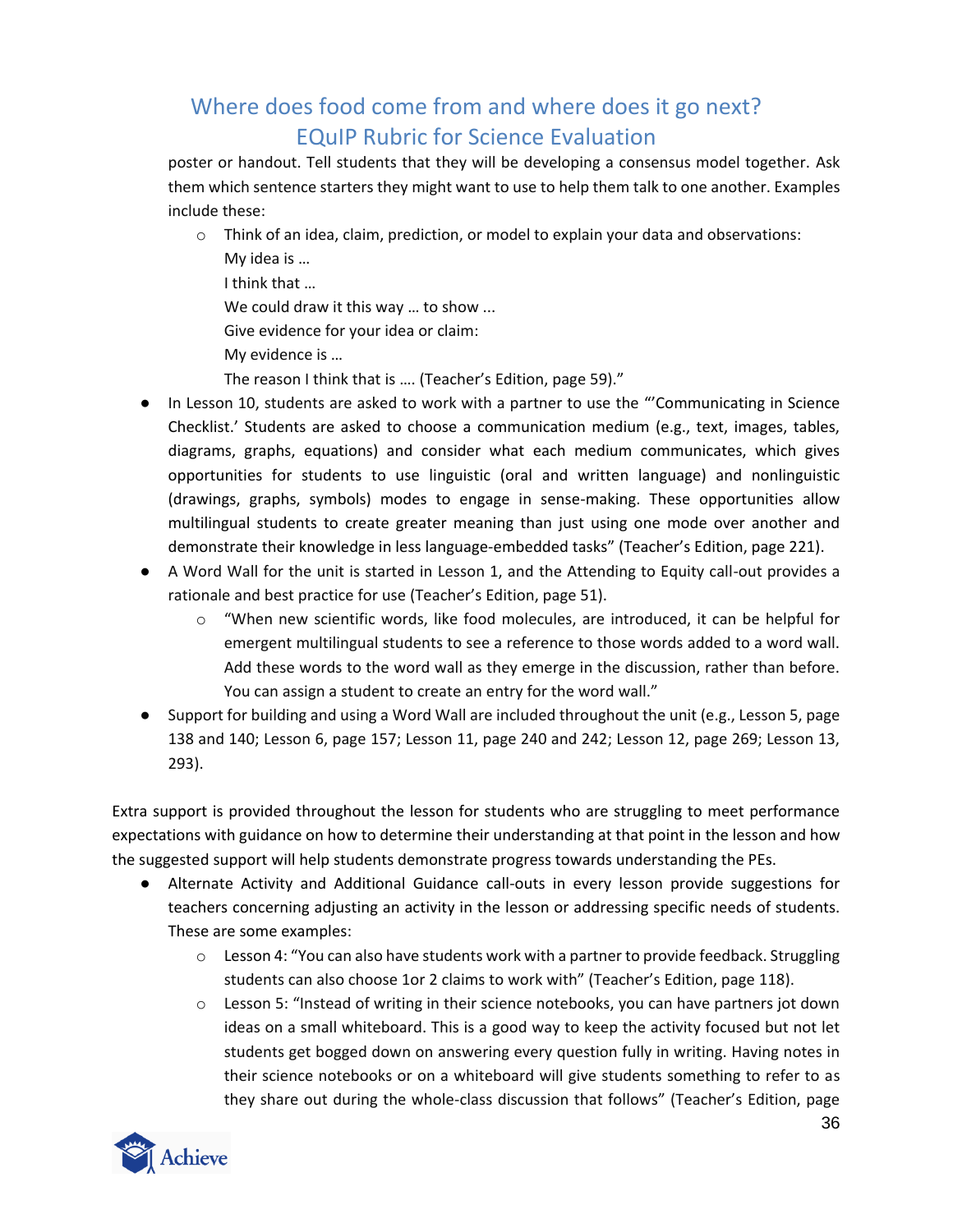139).

- $\circ$  Lesson 6: "As a strategy for differentiation, encourage students to use the graph produced by the simulation to verbally explain the relationships they see occurring between the amounts and types of inputs they start with and the outputs they end up with. Mathematically, though, the relationship between any input and any output are piecewise functions as each input serves at one point as a limiting factor in the system, and therefore explaining a quantitative relationship between inputs and outputs is beyond grade band. But analyzing and verbalizing how the graph is changing and how one line decreases while the other increases based on inputs and outputs is another way students can share their findings" (Teacher's Edition, page 154).
- $\circ$  Lesson 7: "It may help students to keep track of the carbon (C), hydrogen (H), and oxygen (O) atoms (i.e., matter inputs and outputs) either by color coding or writing out the letters. Although color coding is a useful way to quickly reference the parts of the model, letter or number coding also helps ensure accessibility for any student who may be color-blind. Create a key to track what colors, symbols, numbers, or letters represent different parts of the model. If students are able to keep track of the Cs, Hs, and Os, they may start to develop some of the ideas related to the conservation of energy and mass" (Teacher's Edition, page 167).
- $\circ$  Lesson 8: "This lesson is intended to fit within one 45-minute class period, which does not allow time for students to update their individual two-column Progress Trackers. If your class moves through the learning activities faster and/or you have a longer class period available to you, consider giving students the opportunity to complete this update to their Progress Trackers in their science notebooks. Slide F is an optional slide provided to you for this purpose. Have students write and draw what they have figured out about the lesson question, Where are plants getting food from?" (Teacher's Edition, page 188).

### Suggestions for Improvement

Consider providing more extensions for students who are motivated and ready to move beyond.

**II.F. Teacher Support for Unit Coherence:** Supports teachers in facilitating coherent student learning experiences over time by:

Providing strategies for linking student engagement across lessons (e.g. cultivating new student questions at the end of a lesson in a way that leads to future lessons, helping students connect related problems and phenomena across lessons, etc.).

Providing strategies for ensuring student sense-making and/or problemsolving is linked to learning in all three dimensions.

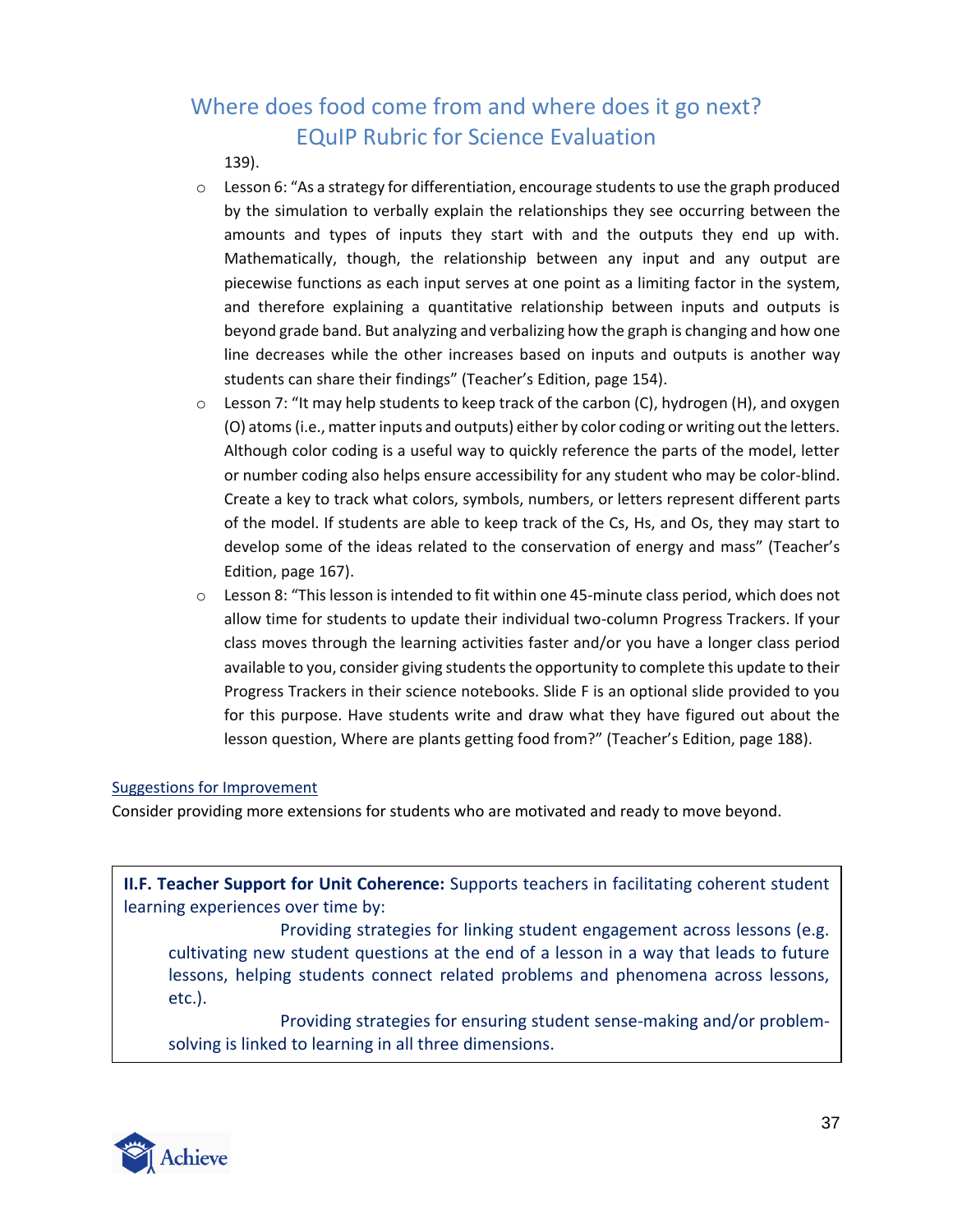### **Rating for Criterion II.F. Teacher Support for Unit Coherence: Extensive**

### *(None, Inadequate, Adequate, Extensive)*

The reviewers found extensive evidence that the materials support teachers in facilitating coherent student learning experiences over time, because students have an opportunity to engage in asking questions about phenomena that they feel they need to address in upcoming lessons, and future investigations are focused on answering these student-generated questions.

The Unit Storyline provides users with clear, concise navigation guides that link lessons. For example:

- Navigation to Next Lesson: "In this lesson, we figured out that plants have food molecules in them. This made us wonder 'How do plants get their food molecules? Where are they coming from?'" (Teacher's Edition, Lesson 1, page 3).
- Navigation to Next Lesson: "We figured out that inputs of the hydroponic plant system below the surface do not contain whole food molecules and we conclude these can't be sources of food molecules. We want to investigate what inputs above the surface of the plant system could be sources of food molecules. We also thought it could be useful to look more closely at what atoms food molecules are made of and what atoms inputs to the plant system are made of and see if there are any similarities." (Teacher's Edition, Lesson 2, page 4).

In all lessons, students make progress towards elements of each dimension that help the student also make progress on the questions connected to the phenomena. Each lesson begins with links to the previous lesson, the key learning outcomes for the current lesson, and connections to the next lesson. For example:

- In Lesson 3, students are prompted to "revise the main question on the candidates list. Show slide G. Use a colored marker and add FOR PARTS to the already existing question. The new question should now read, "What are the possible sources FOR PARTS of food molecules in plants?" (Teacher Edition, page 102).
- In Lesson 4, when students are revising their consensus model, the teacher prompts students to reflect by asking "What new questions do we have that might help us move forward?" (page 122). Similar questions are asked in Lesson 5 (page 140) and Lesson 10 (page 222).
- Students regularly return to their consensus models to engage in deeper understanding of the Disciplinary Core Ideas. Students use the science and engineering practice of modeling to explain their ideas. Students revise their models in Lesson 3 (page 105), Lesson 4 (page 122), Lesson 5 (page 141), Lesson 6 (page 157), Lesson 7 (page 176), Lesson 8 (page188), Lesson 11 (page 242) , Lesson 12 (page 279, Lesson 13 (page 292), Lesson 14 (page 304), and Lesson 15 (page 327).
- In Lesson 4, there are "Tips for teachers on the CO2/RH detector experiment" (page 127).
- In Lesson 9, students are intentionally asked to "generate new questions for the DQB" (page 207).
- In Lesson 10, students are asked to "...generate ideas about how to investigate..." (page 225).

### Suggestions for Improvement

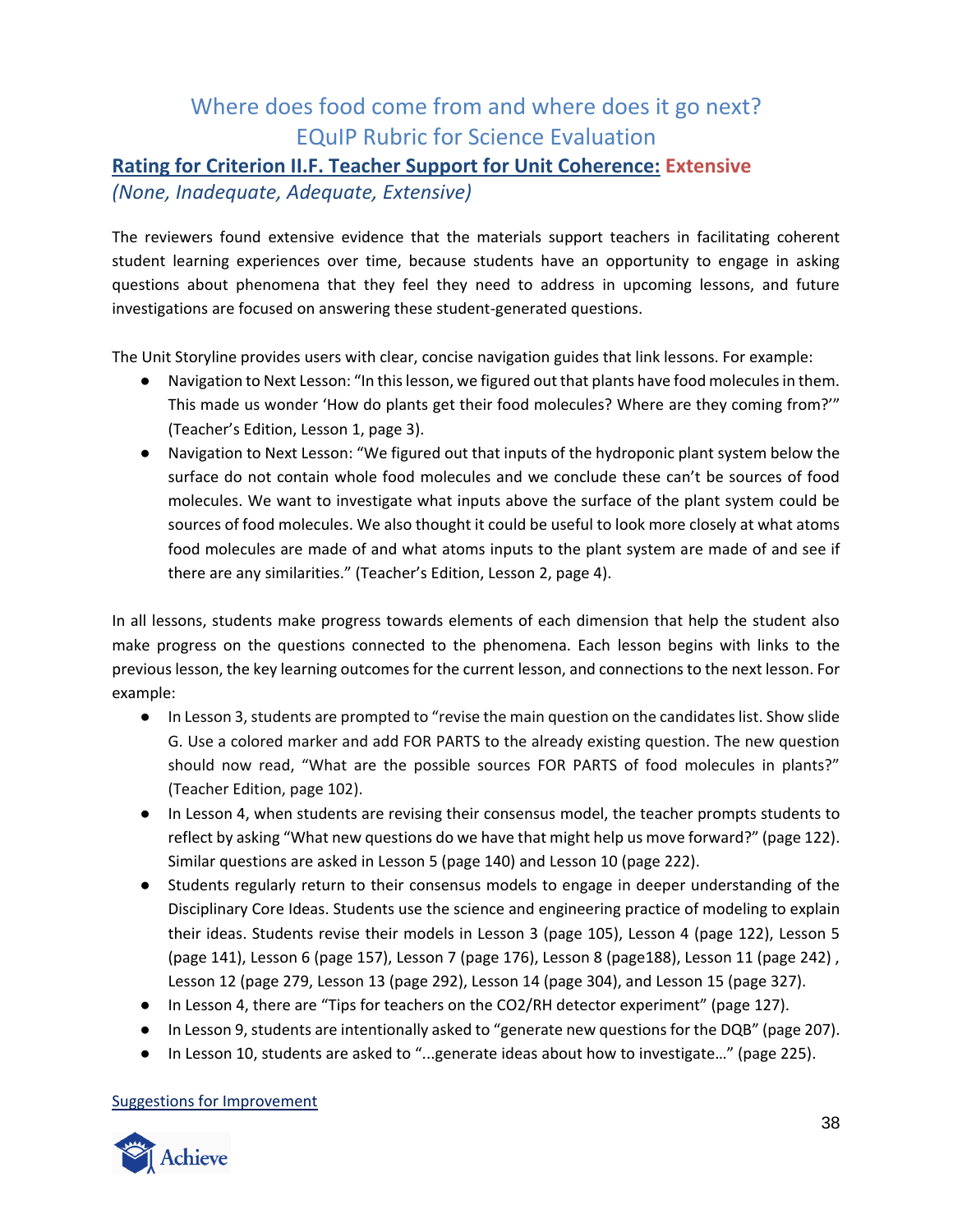N/A

**II.G. Scaffolded differentiation over time:** Provides supports to help students engage in the practices as needed and gradually adjusts supports over time so that students are increasingly responsible for making sense of phenomena and/or designing solutions to problems.

## **Rating for Criterion II.G. Scaffolded Differentiation Over Time: Extensive** *(None, Inadequate, Adequate, Extensive)*

The reviewers found extensive evidence that the materials support teachers in helping students engage in the practices as needed and gradually adjusts supports over time because the instructional materials provide specific guidance to create learning experiences targeting students with diverse needs so they can make progress over time toward common learning goals of engaging in the practices and making sense of phenomena. Supports are provided for all students to engage in the SEPs in ways that not only integrate the other two dimensions, but also explicitly build an understanding and proficiency in the SEPs over time through a variety of student approaches over the course of the unit.

Every lesson has multiple call-outs for supporting students in developing and using specific SEPs. Developing and using models is a key practice for sense-making in this unit. This is an example of the guidance provided:

- Lesson 1: "SUPPORTING STUDENTS IN ENGAGING IN DEVELOPING AND USING MODELS Tell students it's OK if they don't know the "right" answer when drawing models. At this stage, there are no "correct" ideas to think or questions to ask. All ideas and questions are welcome. The goal of making an initial model is to make their thinking visible to others. Have students try to put any ideas they are thinking down on paper. They can use pictures, symbols, and words. Make sure they label any drawings" (Teacher's Edition, page 57).
- Lesson 1: Teachers are prompted to have students, "Develop an initial model of the plant system. Show slide N and explain the following: Hand out one copy of How Plants Get Food Initial Model to each student. Tell students to choose one of the plants we've investigated so far on our list of Related Phenomena (e.g., maple tree, banana, avocado, beans, apple, or one of the plants they read about last night). Have them work individually to develop an initial model of the system to explain the following: How did this plant get its food molecules? Where did the food molecules come from?
	- o Additional suggestions for teachers are offered in a call out: "SUPPORTING STUDENTS IN ENGAGING IN DEVELOPING AND USING MODELS Describe examples and non-examples by using a productive comparison. For example, a similarity might be that both students put water going into their plants. If one student colored the water blue and another student didn't color the water at all, that is a difference. But this difference might not be as helpful for understanding as the differences between students' ideas" (Teacher's

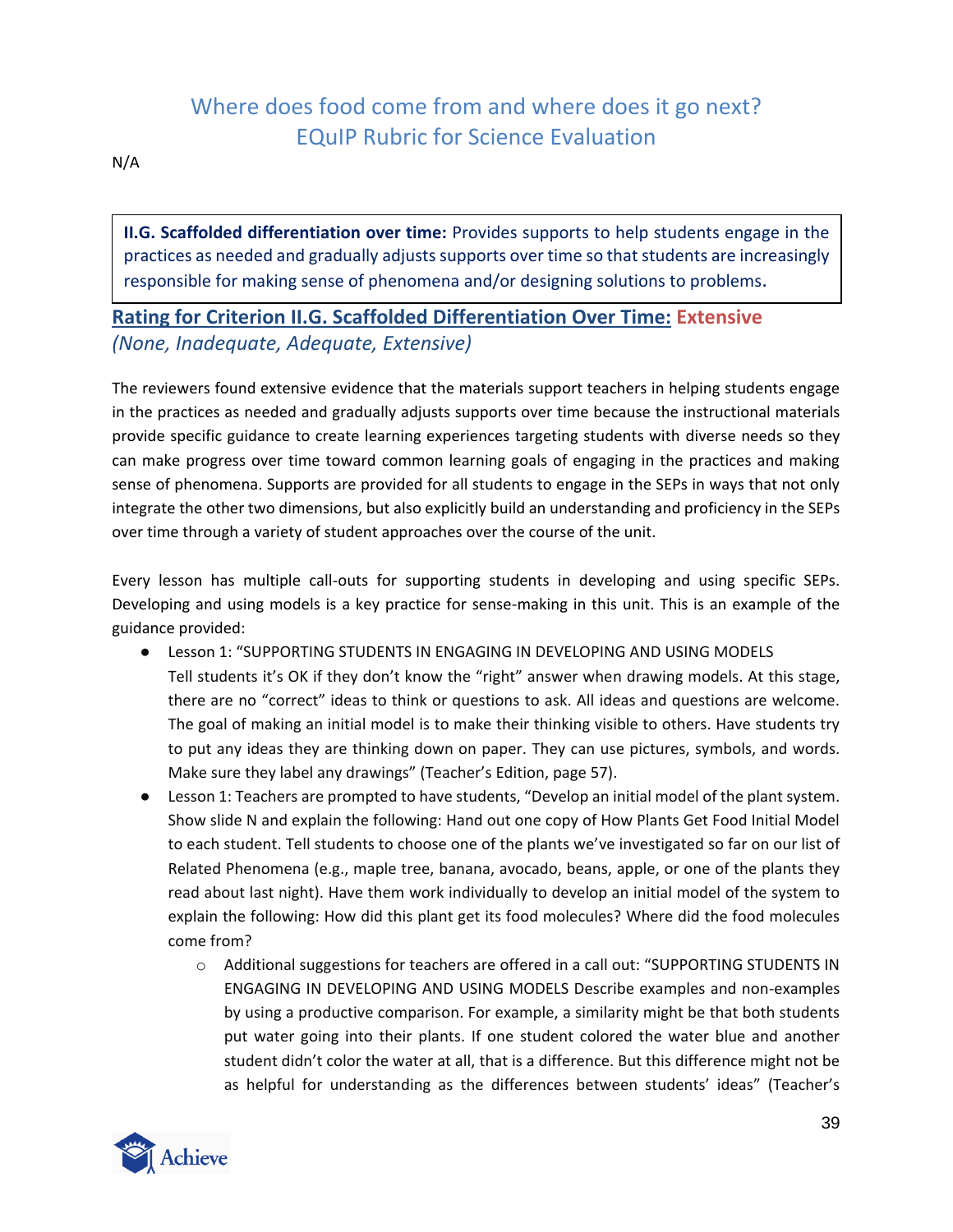Edition, page 58).

- Lesson 1: "SUPPORTING STUDENTS IN ENGAGING IN DEVELOPING AND USING MODELS Although it will take a bit more time, help students generalize their specific examples to apply to all plants. When modeling, scientists have to continue mapping specific examples to a more generalized version of what's occurring. Allowing students to do this work here will help them more broadly develop their practice of modeling" (Teacher's Edition, page 60).
- Lesson 6: "SUPPORTING STUDENTS IN ENGAGING IN DEVELOPING AND USING MODELS It is important that students don't perceive simulations as illustrations of factual truth, but rather a model constructed by people to highlight particular aspects of a phenomenon. The home learning can help students weigh the advantages of the representations they saw in the simulation against those of a diagram of photosynthesis. By comparing the advantages of different representations, students engage in evaluating the limitations of a model for a proposed object or tool, which is a target element of Developing and Using Models in middle school in appendix F of NGSS" (Teacher's Edition, page 158).
- Lesson 8: "SUPPORTING STUDENTS IN ENGAGING IN DEVELOPING AND USING MODELS Individual time gives students an opportunity to synthesize evidence and formulate their ideas. As students work, circulate among them, prompting them to defend their models (or part of their models) using evidence collected during investigations in Lessons 1–7. This can help students think through where their models may have a hole before the upcoming assessment" (Teacher's Edition, page 188).
- Lesson 8: Teachers are prompted to have students, "Develop an initial model of the plant system. Show slide N and explain the following: Hand out one copy of How Plants Get Food Initial Model to each student. Tell students to choose one of the plants we've investigated so far on our list of Related Phenomena (e.g., maple tree, banana, avocado, beans, apple, or one of the plants they read about last night). Have them work individually to develop an initial model of the system to explain the following: How did this plant get its food molecules? Where did the food molecules come from?
	- o SUPPORTING STUDENTS IN ENGAGING IN DEVELOPING AND USING MODELS Students are provided pieces of the model (such as the drawing of the plant and the zoom in boxes) to help focus on the components and interactions and not get distracted by drawing nonessential components of the model (such as the plant shape)" (Teacher's Edition, page 189).
- Lesson 10: "SUPPORTING STUDENTS IN ENGAGING IN DEVELOPING AND USING MODELS The consensus model the class developed in Lesson 8 is a useful tool because students can apply it to make predictions. Help students recognize that the models they are developing are helpful thinking tools by saying, Let's use our consensus model to help us think about when a plant might stop making food molecules" (Teacher's Edition, page 210).
- Lesson 14: "SUPPORTING STUDENTS IN ENGAGING IN DEVELOPING AND USING MODELS An alternative to doing the Gotta-Have-It checklist in partners is to construct the checklist together as a class with a public representation of the ideas the class agrees should be part of the consensus

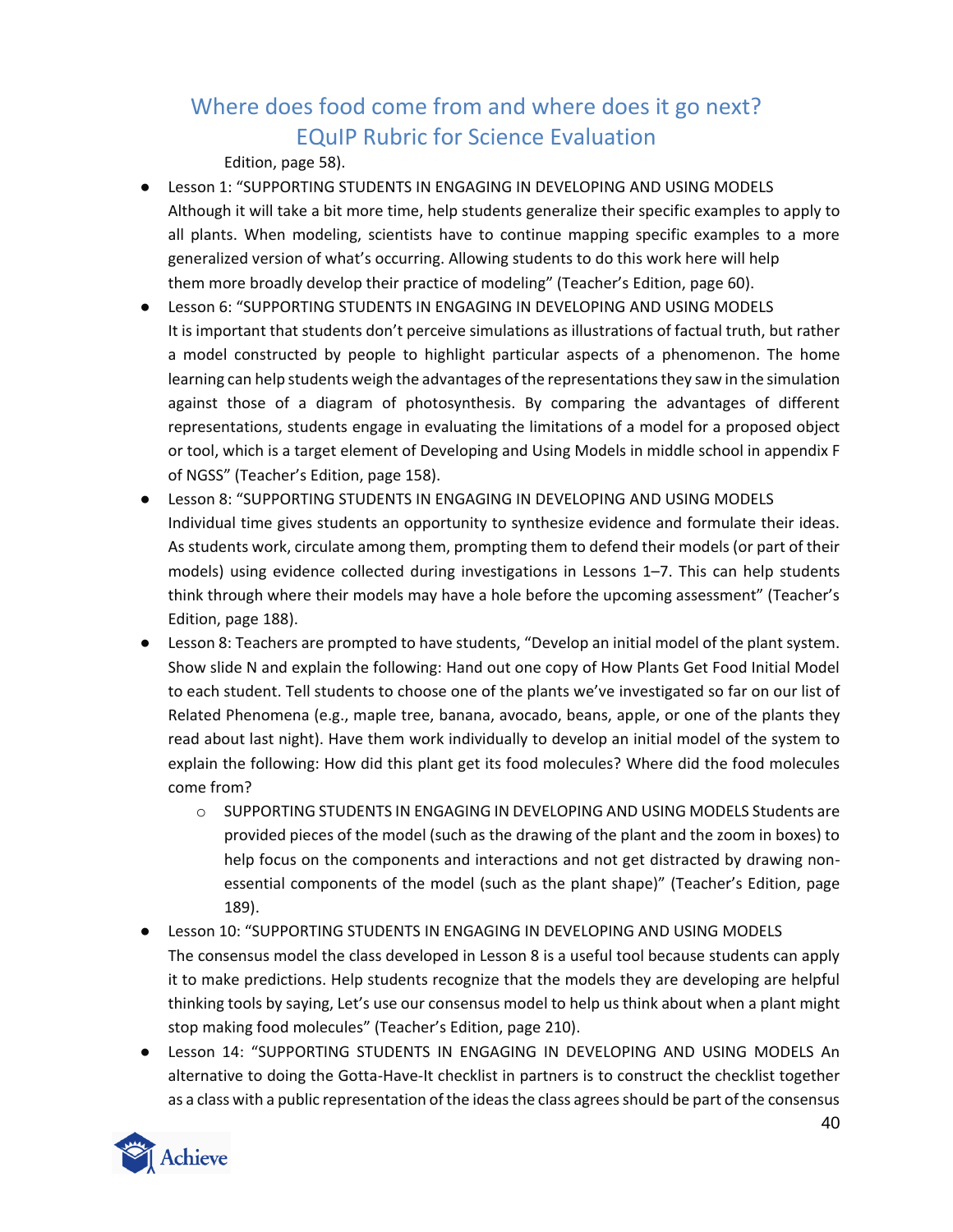model. If you make a modification to the current activity, keep in mind the following important components to make this activity a productive one: The process should be collaborative and involve students arguing from evidence for their ideas. There should be a public record, or artifact, of the ideas students agree to include in their models" (Teacher's Edition, page 309).

Similar support is provided for the development and use of elements other SEP categories:

- Asking Questions (Lessons 1, 9, and 15),
- Planning and Carrying Out Investigations (Lessons 2 and 6),
- Arguing from Evidence (Lessons 2, 4, and 11).

Support for developing and integrating elements of the crosscutting concepts is provided in call-outs for:

- Systems and System Models (Lessons 1, 2, and 13),
- Matter and Energy (throughout Lesson 7).

Suggestions for Improvement

N/A

## **Overall Category II Score (0, 1, 2, 3): 3**

**Unit Scoring Guide – Category II**

**Criteria A‐G:**

**3:** At least adequate evidence for all criteria in the category; extensive evidence for at least two criteria

- **2:** Some evidence for all criteria in the category and adequate evidence for at least five criteria, including A
- **1:** Adequate evidence for at least three criteria in the category
- **0:** Adequate evidence for no more than two criteria in the category

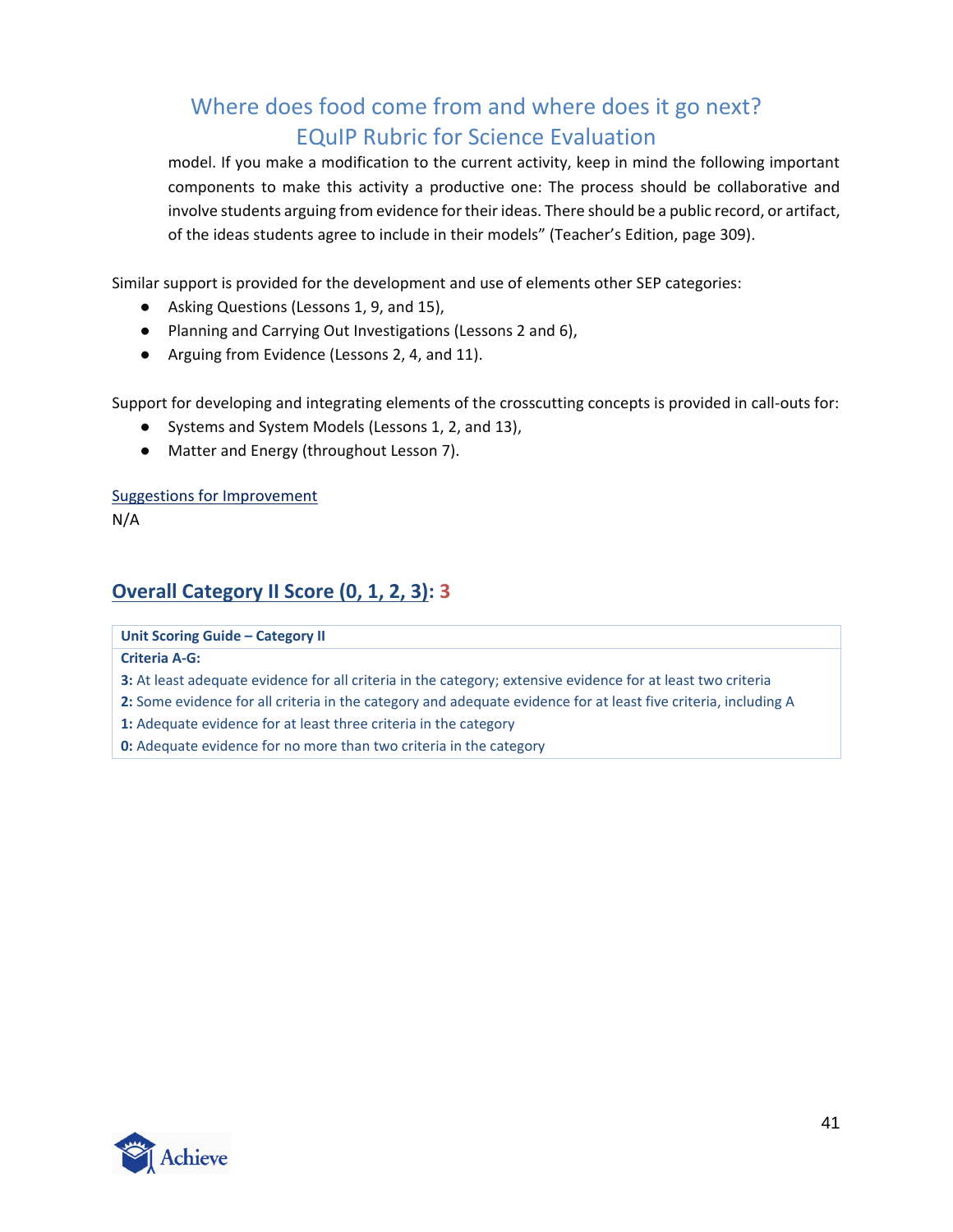## <span id="page-41-0"></span>**Category III. Monitoring NGSS Student Progress**

Score: 3 **Criteria A***–***F:**

*3: At least adequate evidence for all criteria in the category; extensive evidence for at least one criterion*

*2: Some evidence for all criteria in the category and adequate evidence for at least five criteria, including A*

*1: Adequate evidence for at least three criteria in the category*

*0: Adequate evidence for no more than two criteria in the category*

**III.A. Monitoring 3D student performances:** Elicits direct, observable evidence of threedimensional learning; students are using practices with core ideas and crosscutting concepts to make sense of phenomena and/or to design solutions.

## **Rating for Criterion III.A. Monitoring 3D Student Performances: Extensive** *(None, Inadequate, Adequate, Extensive)*

The reviewers found extensive evidence that the materials elicit direct, observable evidence of students using practices with core ideas and crosscutting concepts to make sense of phenomena or design solutions because tasks are driven by well-crafted phenomenon-based scenarios that are able to elicit rich student performances.

The majority of scenarios are rich, based on specific, real-world, puzzling events or instances, and require grade-appropriate three-dimensional performances to address. They involve multiple modalities to present information in meaningful ways, and all information is appropriate to the grade. New information is presented as needed to keep the tasks sufficiently supported, engaging, and rigorous.

The unit is well grounded in an anchor phenomenon that inspires driving questions that create a need to consider a series of phenomena that drive sense-making tasks that all serve to ultimately figure out the anchor phenomenon. Tasks regularly require students to use all three dimensions together to sensemake, and the vast majority of tasks are focused on sense-making. No scientific inaccuracies were found.

The Teacher's Edition contains an Assessment System Overview (pages 19*–*38) which details the key learning assessments (Lessons 1, 4, 8, 11, 13, 14, and 15) as well as opportunities to make student thinking visible in each lesson. Additionally, these opportunities are detailed in each lesson plan and are designated with an assessment icon and sample student responses. Assessment guidance is organized by the SEP and CCC that students are employing to make sense of the phenomenon, and specific "look fors/listen fors" at the element level are provided.

Suggestions for Improvement N/A

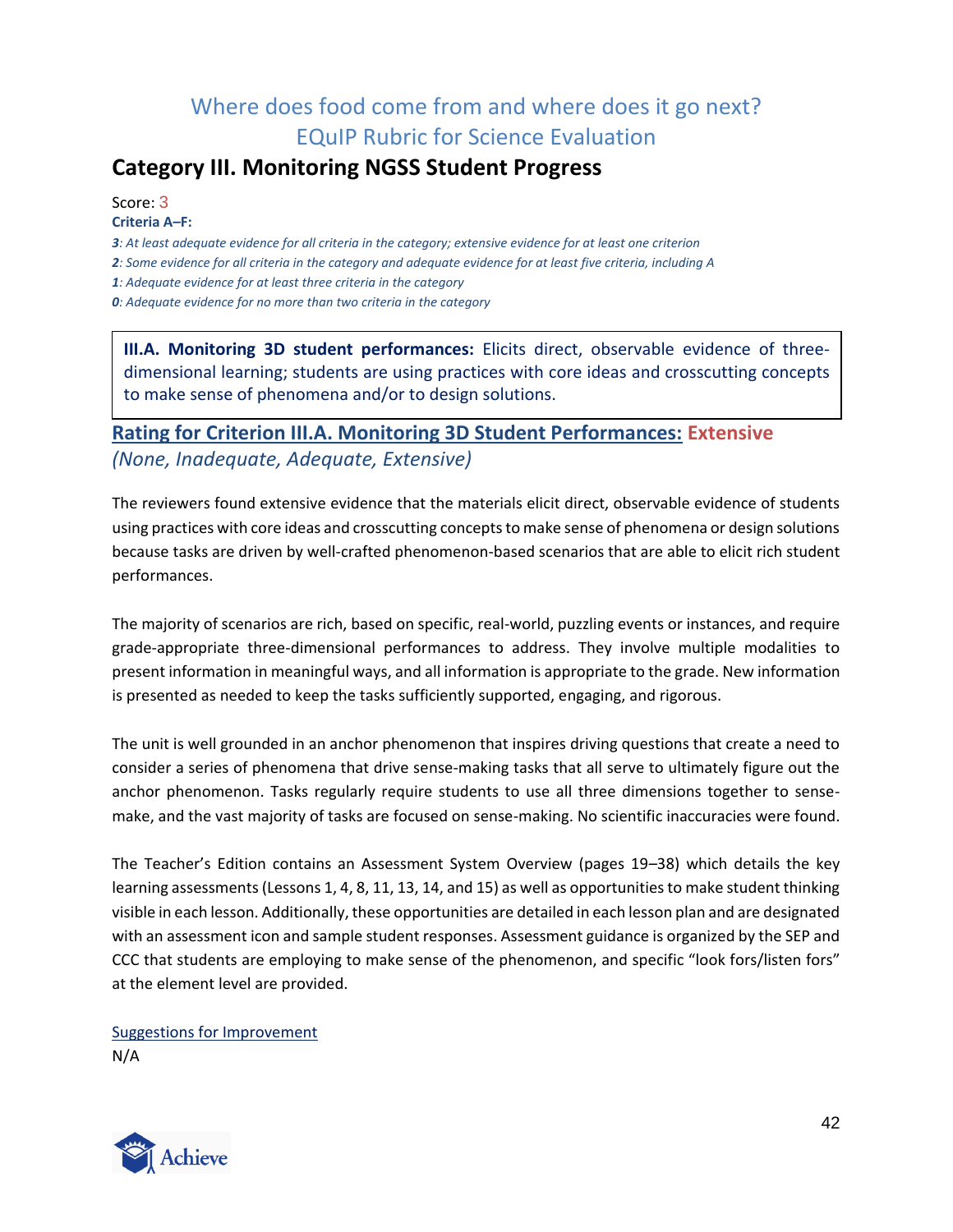**III.B. Formative:** Embeds formative assessment processes throughout that evaluate student learning to inform instruction.

## **Rating for Criterion III.B. Formative: Extensive** *(None, Inadequate, Adequate, Extensive)*

The reviewers found extensive evidence that the materials embed formative assessment processes throughout that evaluate student learning and inform instruction because the materials include many regular opportunities for formative assessment that are called out explicitly by the developer.

Teachers are provided support for using the ideas elicited from students to inform next instructional steps in the "what to do" section. Frequently, additional look fors/listen fors and what to dos are included in the Additional Guidance and Attending to Equity sections in the daily lesson plans. Formative assessments take varied forms, and are frequently built directly into instructional sequences (e.g., aren't a "separate" assessment).

An Assessment System Overview (pages 19 to 24) is provided in the Teacher's Edition: "Each OpenSciEd unit includes an assessment system that offers many opportunities for different types of assessments throughout the lessons, including pre-assessment, formative assessment, summative assessment, and student self-assessment. Formative assessments are embedded and called out directly in the lesson plans. Please look for the "Assessment Icon" in the teacher support boxes to identify places for assessments." (page 19).

An example for Lesson 8 is provided below (Teacher's Edition, page 21).

### **"Formative + Summative**

This lesson offers students an opportunity to use their ideas to explain an adjacent phenomenon. We call this formative + summative because it offers a midpoint grading opportunity but should also be used to gain insight into student understanding and use that to inform subsequent instruction.

### **Developing and Using Models; Energy and Matter**

**When to check for understanding:** (1) During the whole-class consensus model. (2) During the Individual Midpoint Assessment students will create individual models.

**What to look/listen for:** This midpoint assessment is important formatively to make sure the class is on the same page and ready to move forward in the unit. At this point, students should be comfortable with making the following claims:

- Plants have sugar and other food molecules in them (lesson one).
- Plants don't take in any "whole" food molecules (lesson two).
- Plants take in parts of food molecules from below the surface (water and hydroponic plant food) (lesson three) and
- from above the surface (carbon dioxide) (lesson four).

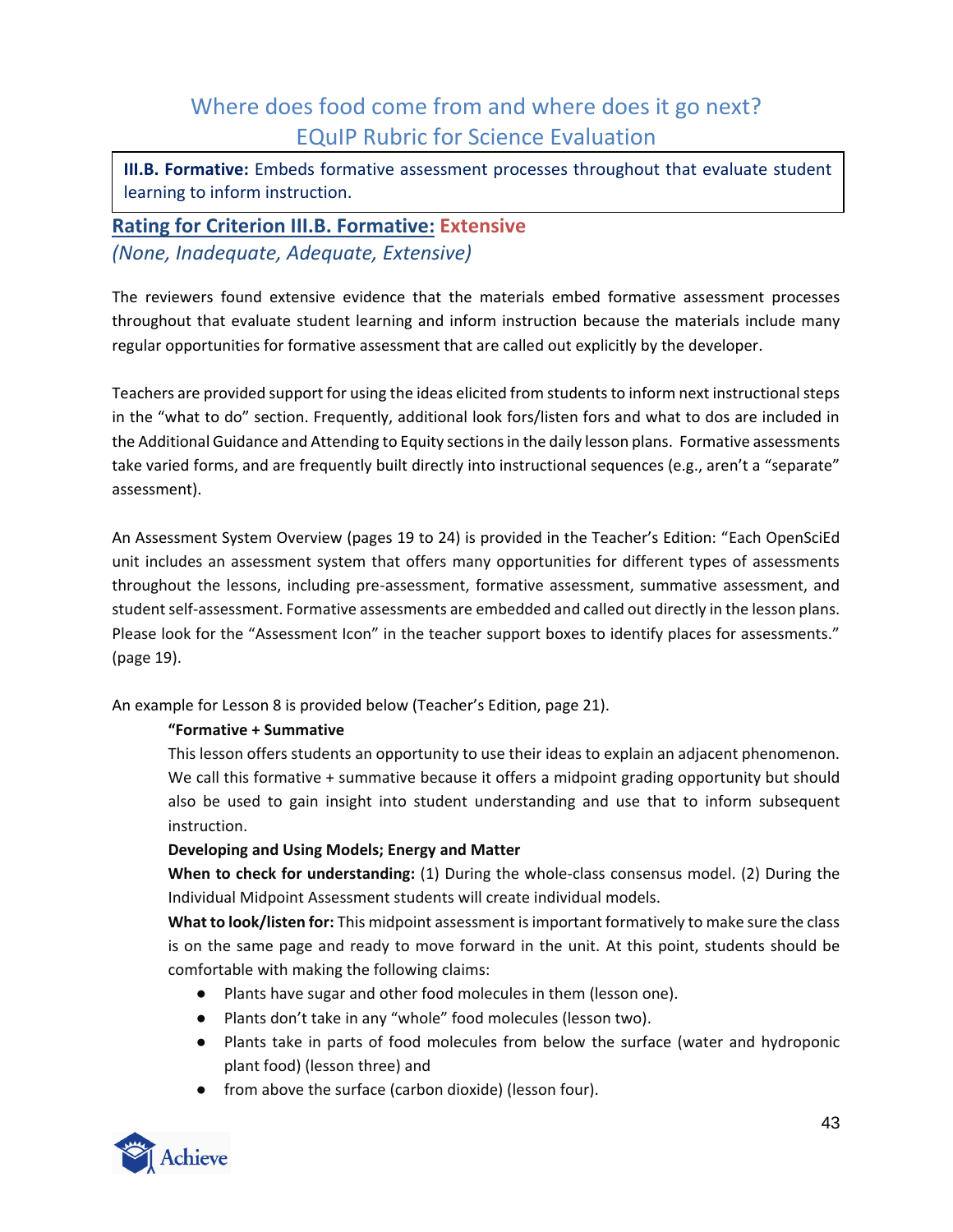- Plants also give off outputs (oxygen and water) (lesson four).
- There are structures on the surface of leaves through which gases can enter and exit (lesson five).
- There are also structures in plant cells called chloroplasts that move around in response to sunlight (lesson five).
- Plants must do a chemical reaction or a series of chemical reactions in the chloroplasts to rearrange the molecules in water and carbon dioxide in order to make glucose and oxygen (lesson six).
- Plants must need sunlight to use as energy to make glucose (lesson seven).
- There are both matter and energy inputs and outputs (lesson seven).

**What to do:** If students are missing some of these claims during the consensus model discussion ask students to refer to their Progress Trackers for each lesson and to add those ideas to their Lesson 8: Gotta-Have-It Checklist.

A table with Lesson-by-lesson Assessment Opportunities (pages 24*–*38) is included in the Teacher's Addition. "Every OpenSciEd lesson includes one or more lesson-level performance expectations (LLPEs). The structure of every LLPE is designed to be a three-dimensional learning, combining elements of science and engineering practices, disciplinary core ideas and crosscutting concepts. The font color used in the LLPE indicates the source/alignment of each piece of the text used in the statement as it relates to the NGSS dimensions: alignment to Science and Engineering Practice(s), alignment to Crosscutting Concept(s), and alignment to the Disciplinary Core Ideas."

The Assessment System Overview table "summarizes opportunities in each lesson for assessing every lesson-level performance expectation (LLPE). Examples of these opportunities include student handouts, home learning assignments, progress trackers, or student discussions. Most LLPEs are recommended as potential formative assessments. Assessing every LLPE listed can be logistically difficult. Strategically picking which LLPEs to assess and how to provide timely and informative feedback to students on their progress toward meeting these is left to the teacher's discretion" (page 24).

The following student-generated artifact examples demonstrate some of the ways that student thinking is made visible to the teacher:

- Stop and Jots in student notebooks: teachers are provided guidance for prompts and look-fors in student work.
	- $\circ$  Lesson 1: "Ask students where the food we ate came from. Show slide B. Ask students to do a Stop and Jot by drawing three bins in their science notebooks: "100% from plants," "Mixture/Not Sure/Other," and "100% from animals." Then categorize the foods they listed above into these three bins. Tell students not to worry too much about the categorization at this point. If they are 100 percent sure a food is from a plant or animal, they should put it in the respective category. If they have doubts, they should place it in

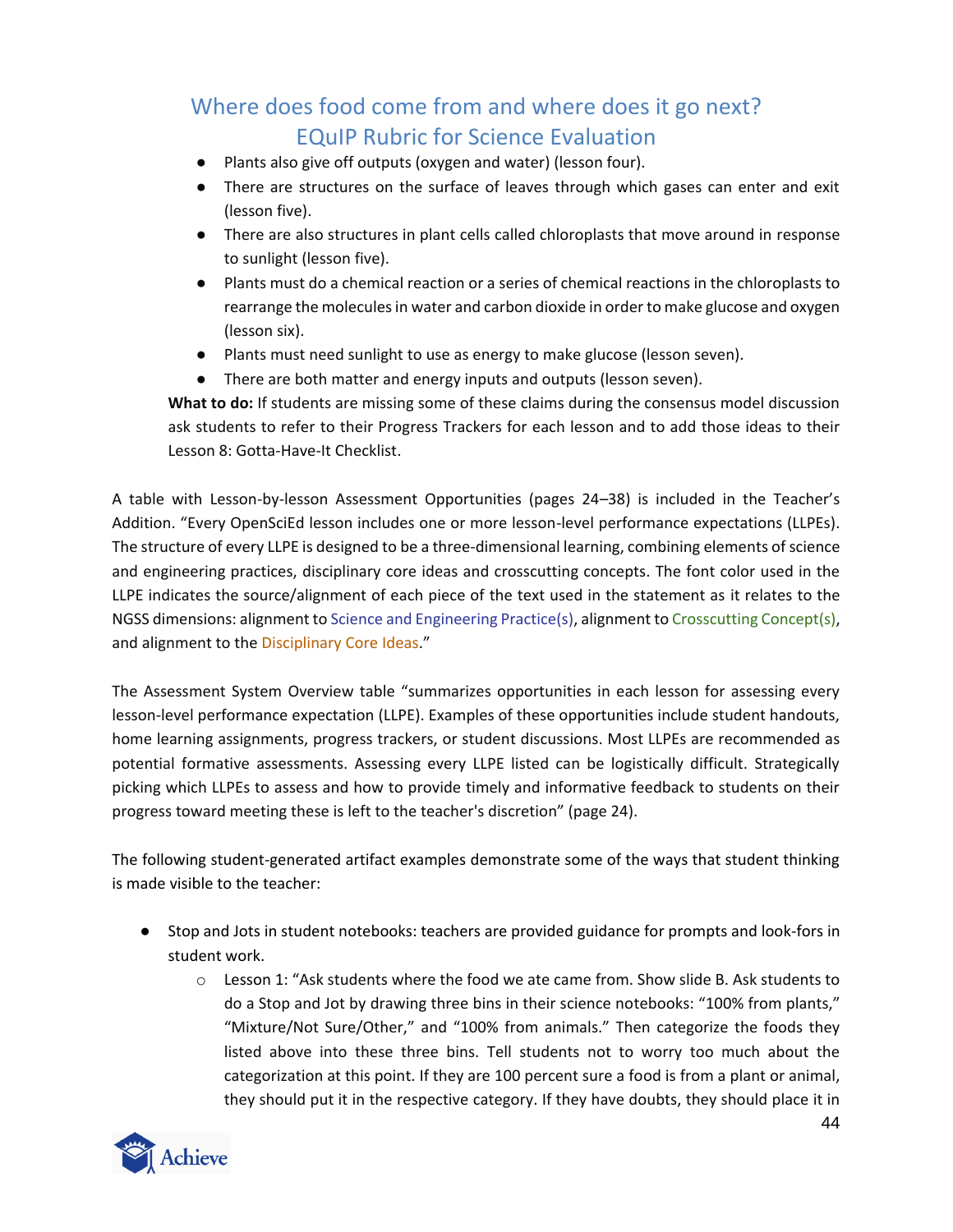the Mixture/Not Sure/Other category" (Teacher's Edition, page 45).

- o Lesson 1: "Ask students where the food we ate came from. Show slide B. Ask students to do a Stop and Jot by drawing three bins in their science notebooks: "100% from plants," "Mixture/Not Sure/Other," and "100% from animals." Then categorize the foods they listed above into these three bins. Tell students not to worry too much about the categorization at this point. If they are 100 percent sure a food is from a plant or animal, they should put it in the respective category. If they have doubts, they should place it in the Mixture/Not Sure/Other category" (Teacher's Edition, page 65).
- $\circ$  Lesson 2: "Make observations of the hydroponic plant system. Present slide G. Have students make a Notice and Wonder Chart in their science notebooks. Gather students with their notebooks around the hydroponic boxes so everyone can see. Lift up the lid. There should be only roots hanging down in the water, no dirt, rocks, soil, and so on. Ask students to stop and jot down what they are noticing and wondering in their notebooks" (Teacher's Edition, page 77).
- $\circ$  Lesson 10: "Have students stop and jot ideas, drawing on the consensus model from Lesson 8 and their initial explanations from Lesson 9 where they explained how plants can have food molecules in them when all the inputs or structures needed to make food molecules aren't present" (Teacher's Edition, page 213).
- Progress Trackers are used in most lessons
	- $\circ$  "The Progress Tracker is a thinking tool that was designed to help students keep track of important discoveries that the class makes while investigating phenomena and figure out how to prioritize and use those discoveries to develop a model to explain phenomena. It is important that what the students write in the Progress Tracker reflects their own thinking at that particular moment in time. In this way, the Progress Tracker can be used to formatively assess individual student progress or for students to assess their own understanding throughout the unit" (Teacher's Edition, page 23). For example:
		- Lesson 4: "Remain in a Scientists Circle to update individual Progress Trackers. Slide S is provided for reference, but there is no need to project it. Since you are in a Scientists Circle for this update of the tracker, you will want to draw out the format, headings, and lesson question for the 3-column Progress Tracker (shown below) on chart paper for students to reference. Have students draw the 3 column Progress Tracker directly in their science notebooks in the section set aside for Progress Trackers. Ask them to list the sources of evidence from this lesson and use their own words and pictures to describe what we figured out" (Teacher's Edition, page 122).
		- Lesson 6: "Before asking students to return to their seats, tell them to turn to the Progress Tracker section of their notebook and set up a 3-box tracker. As a class, fill in the question and the source of evidence. Then ask students to return to their seats and fill in the "What we figured out" section using words and/or pictures based on the discussion you just finished. Give students a few minutes

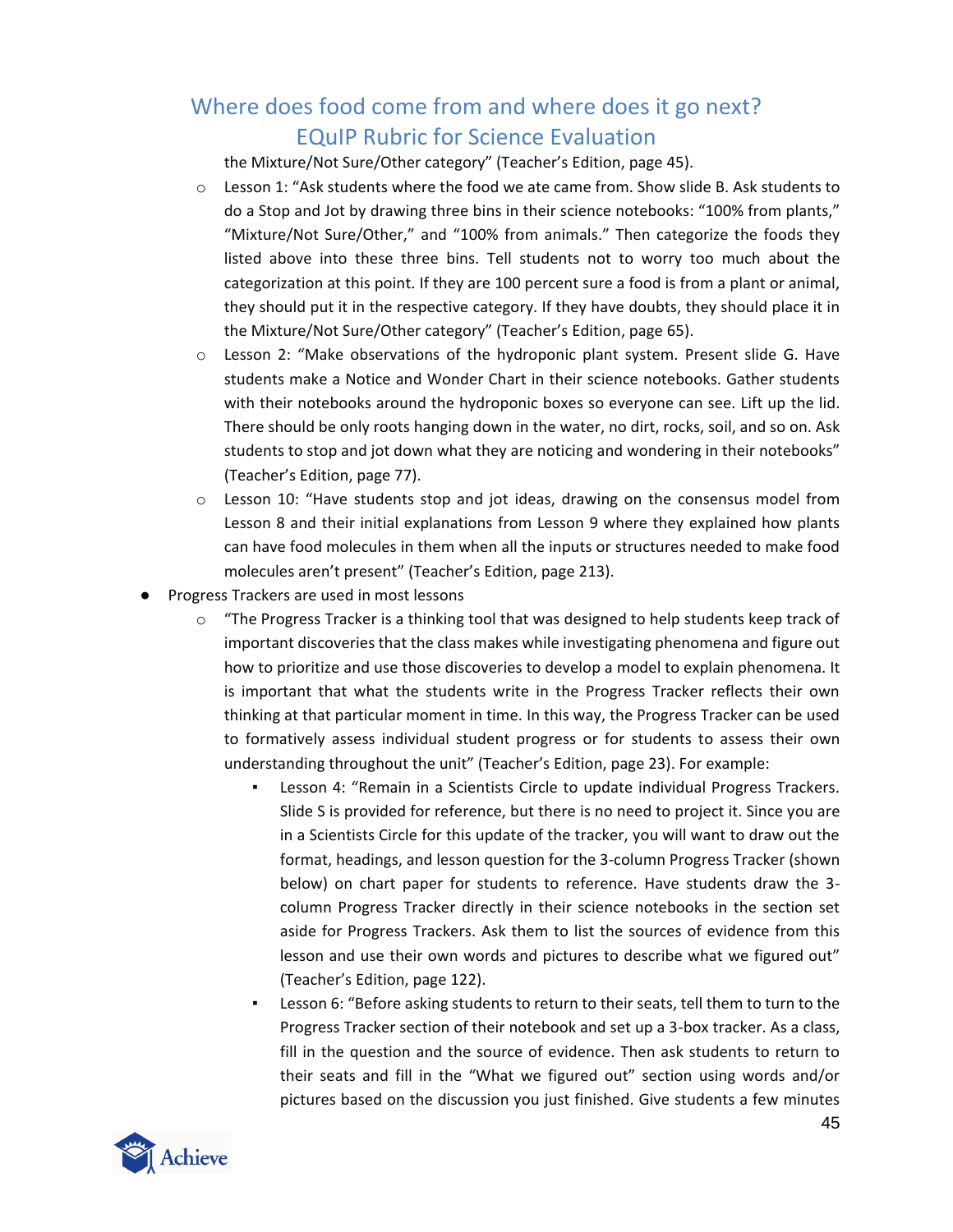to do this on their own so they can synthesize and make sense of their evidence from the simulation and from the discussion" (Teacher's Edition, page 157).

- Lesson 11: "Individually update their 3-box Progress Trackers. Show slide S. Have students return to their seats. Say, take a few minutes to capture in your Progress Tracker what we just figured out. In their notebooks, students should draw a 3 box Progress Tracker using what the class came to consensus on in the previous discussion. First, have students write down the questions they have been trying to answer, why don't plants die when they can't make food? and How do plants use their food for fuel compared to us? Ask students what evidence they have been working with to answer these questions (e.g., the seedling investigation and reading on how plants and animals use food), the references to the sources of evidence, and what we have figured out in relation to each lesson questions" (Teacher's Edition, page 244).
- Exit Tickets and suggestions for using the information are provided in the Teacher's Edition. For example:
	- $\circ$  Lesson 2: "Exit Ticket. Project slide S. Say, take a few minutes to reflect on your own about where else the plant could be getting food molecules from. And, what new questions do you have now? Fill out the exit slip with your answers to these two questions and turn it in as you leave. We will share out ideas at the beginning of our next class. Assign students to fill out a notecard with their answers to the questions on the slide, as an exit ticket. Before Lesson 3, review students' exit tickets. The exit ticket will provide valuable information about what other inputs students think could be a source of food molecules for the plant. The exit ticket can also provide insight about the types of questions students have about where plants get food molecules." (Teacher's Edition, page 85).
	- $\circ$  Lesson 3: "Have students complete an exit ticket to respond to the following prompts: Explain your reasoning using evidence: Why have we revised our question to be what candidates are possible sources for parts of food molecules found in plants? What else do we need to figure out about potential sources of food molecules?" (Teacher's Edition, page 108).
	- $\circ$  Lesson 5: "Have students complete an exit ticket on to respond to the following prompts: If we could represent what is going on inside a plant using a simulation, what inputs and outputs of the plant system would we want to represent? What structures of the plant would we want to represent?" (Teacher's Edition, page 145).
	- $\circ$  Lesson 10: "Exit ticket. Display slide T. On a note card, have students generate ideas about how to investigate whether plants are using stored food as fuel when they don't have leaves or don't have any water. Prompt students to think about: How could we investigate if plants are using food as fuel like we do in cellular respiration? How would we know? What evidence would we look for?" (Teacher's Edition, page 225).

### Suggestions for Improvement

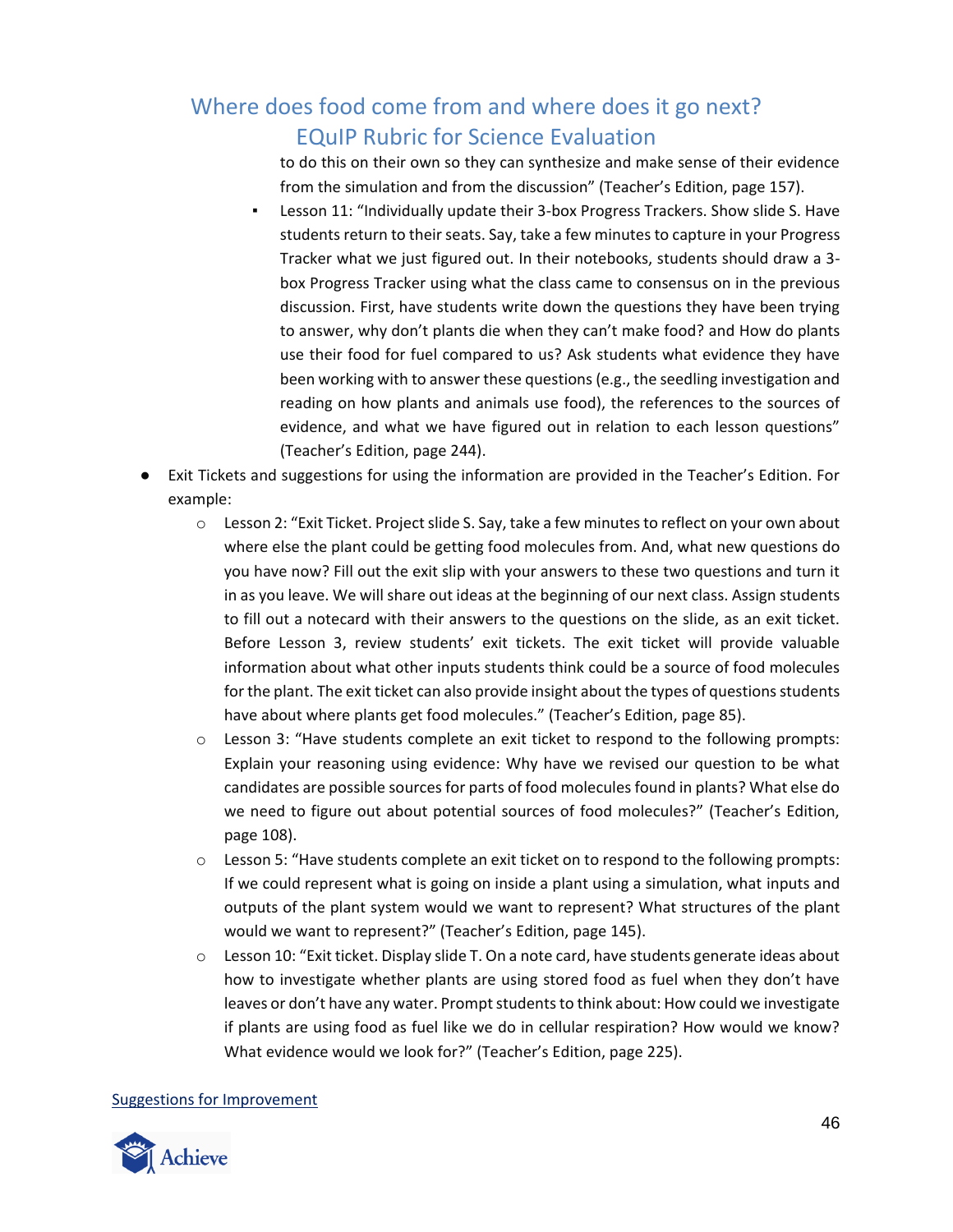N/A

**III.C. Scoring guidance:** Includes aligned rubrics and scoring guidelines that provide guidance for interpreting student performance along the three dimensions to support teachers in (a) planning instruction and (b) providing ongoing feedback to students.

## **Rating for Criterion III.C. Scoring Guidance: Adequate** *(None, Inadequate, Adequate, Extensive)*

The reviewers found adequate evidence that the materials include aligned rubrics and scoring guidelines that help the teacher interpret student performance for all three dimensions because assessment targets- -for all dimensions being assessed--are clearly stated and incorporated into the scoring guidance.

Clear guidance is provided for teachers to interpret student progress, in relation to both the instructional materials as well as the targeted standards/dimensions/parts of dimensions/learning performance. Exemplar student responses are included.

For example:

- Scoring guidance, keys, and rubrics are provided for assessments in Lessons 4, 8, 11, and 14, and the summative assessment in Lesson 15. Both holistic and analytical rubrics are employed. The latter using 1s or +s to generate a score.
- In addition, assessment guidance is embedded throughout the unit. Some examples include the following:
	- $\circ$  "The two questions in Part 5 of Which food molecules are in the hydroponic plant food? can provide evidence of students' ability to argue with evidence. They should be able to argue that there are no food molecules found in the hydroponic plant food solution using evidence from the investigation. If students argue they found evidence of food molecules in the hydroponic plant food solution sample they tested, it might be helpful to talk through with them how they conducted their investigation and ask them for the data they collected (no color change or a color change when the food indicator was added to the solution)" (Teacher's Edition, Lesson 2, page 82).
	- $\circ$  "At the end of the lesson, students should be able to argue with evidence that hydroponic plant food does not contain whole food molecules through the data they collect from the investigation. In addition, students should be able to argue that plain water also does not contain whole food molecules based on the investigation" (Teacher's Edition, Lesson 2, page 83).
	- $\circ$  "As different students share what they figured out about the inputs that are below the surface and whether these can be sources of food molecules, listen for students to share ideas such as: There is not any soil in the hydroponic system. When the

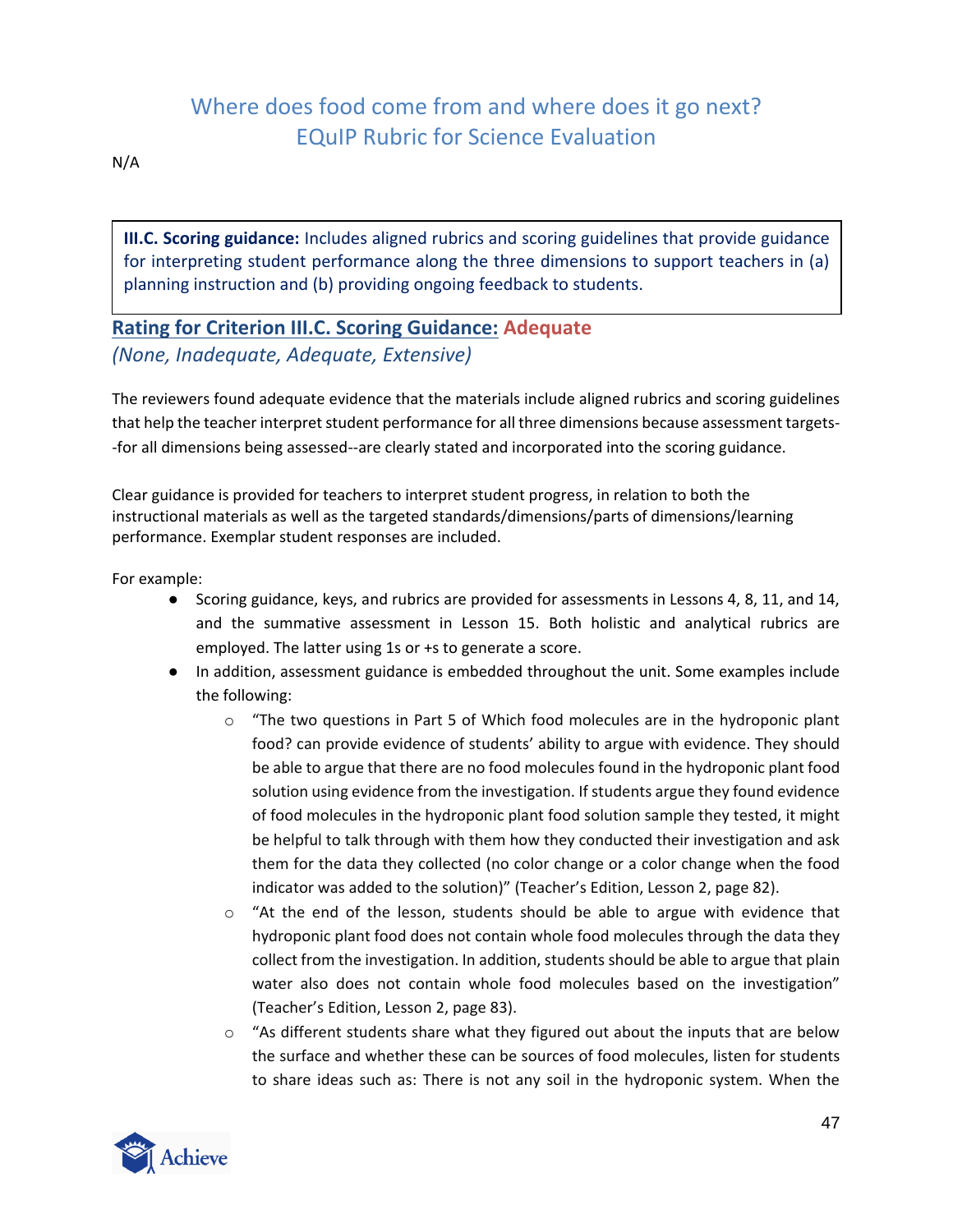hydroponic plant food was tested with food indicators, there were not any of the food molecules. Plain water does not contain food molecules. None of the inputs we looked at that are below the surface contain food molecules" (Teacher's Edition, Lesson 2, page 84).

- $\circ$  "At this point in the unit, students do not have any evidence about what happens to water inside the plant. In this assessment, we are really looking to see if students can cite evidence and reasoning for water as both an input and output; this is common to all three claims. The reasoning they use as they try to explain what happens to water inside the plant provides valuable insight into their thinking that can be leveraged in lessons six and eleven where students will be able to associate different inputs and outputs with photosynthesis and cellular respiration" (Teacher's Edition, Lesson 4, page 118).
- The developers provide a Teacher Key for Student Assessment (Teacher's Edition, Lesson 4, page 129).
- "The 3-box progress tracker is a great formative assessment to see if students are individually processing what was discussed in the Building Understandings Discussion. Walk around as students are writing and drawing. Students should label carbon dioxide, water, and oxygen as matter, sunlight as energy, and glucose as matter and energy in their Progress Trackers. They should explain that they know glucose provides energy for the plant to use because it has calories. If students struggle to label both matter and energy and explain how they know which inputs and outputs are energy, matter, or both, ask them what evidence they have for whether or not each input/output can provide (this should refer them to the Composition of Air and Food Molecule Cards)" (Teacher's Edition, Lesson 7, page 176).
- Exemplar student responses are included for key-learning formative and summative assessments in Lessons 4, 8, 11, 14, and 15. However, a range of student responses and interpretive guidance for each of the key-learning formative and summative assessments is not always provided.

### Suggestions for Improvement

Consider indicating which PE is being assessed with each rubric and include scoring guidance for all three dimensions.

**III.D. Unbiased tasks/items:** Assesses student proficiency using methods, vocabulary, representations, and examples that are accessible and unbiased for all students.

**Rating for Criterion III.D. Unbiased Task/Items: Extensive** *(None, Inadequate, Adequate, Extensive)*

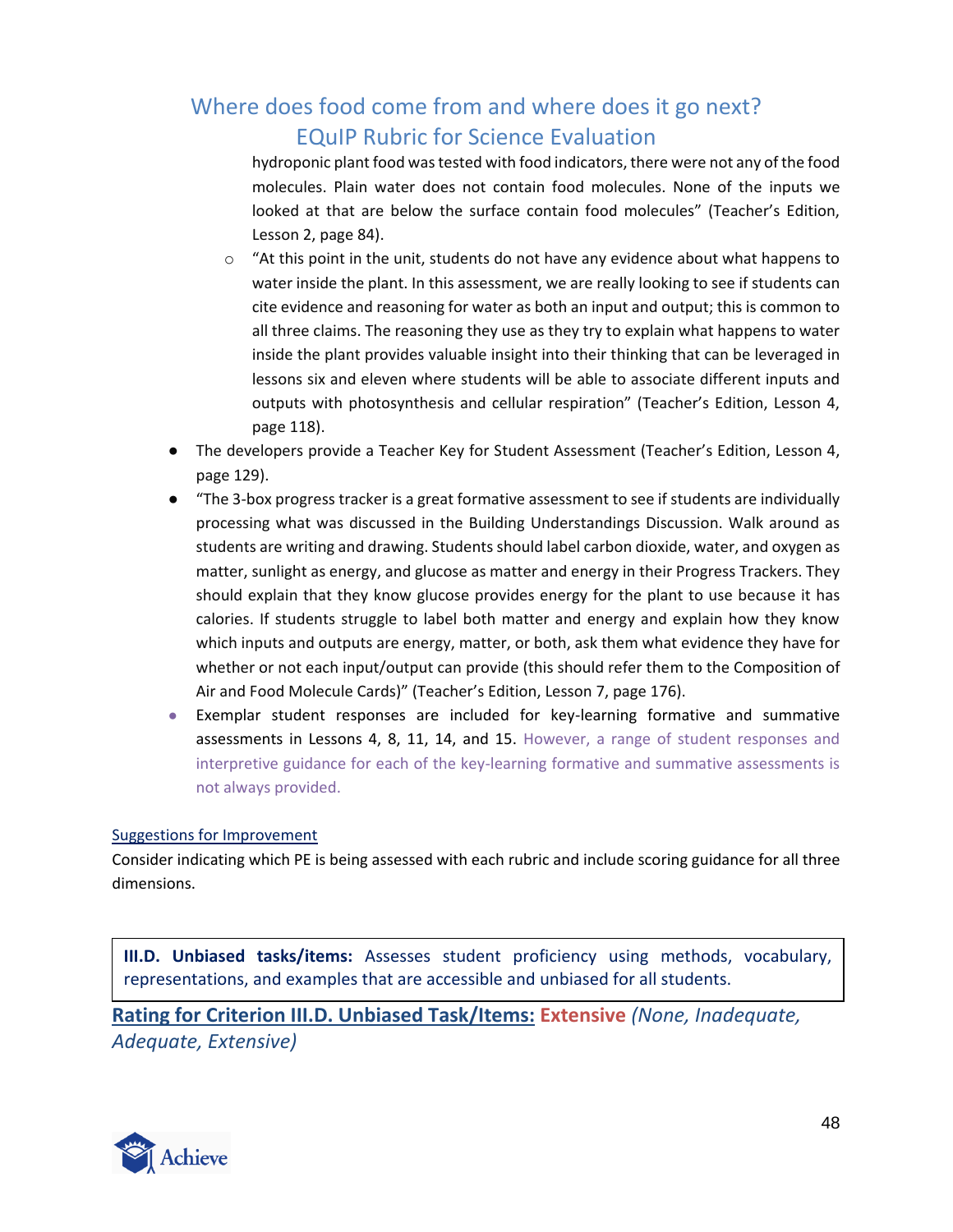The reviewers found extensive evidence that the materials assess student proficiency using accessible and unbiased methods, vocabulary, representations, and examples because vocabulary (science and nonscience) is grade level appropriate and the amount of text in tasks/items is frequently accompanied by other ways (visual representations, graphs, video, etc.) ways of communicating the expectations for student performance.

The Progress Tracker is introduced in Lesson 2 and provides structured variety in the modalities expected for student responses. Students are encouraged to express what they've learned using a mode that makes sense for them. Teachers are prompted to allow emergent multilingual students to use space to make sense in the language that they feel most comfortable using or in drawings. The individual Progress Tracker is a space for students to synthesize learning in their own way.

The unit includes nine different readings at a middle school reading level with grade appropriate support for helping students access the information. Support is provided for developing and using a Word Wall, which focuses on critical terminology and includes guidance for use with English language learners. A range of videos is incorporated throughout the unit and includes videos containing additional information about tapping maple trees to one showing the inside of a leaf. The Student's Edition contains a wide range of representations (e.g., food labels (several were included for cultural relevance), scatter plots, pie charts, photographs, tables, food molecule representations, and scientific drawings to name a few). The Teacher's Edition contains a slide deck for each lesson that includes the same representations found in the Student Edition plus additional supporting ones.

● In Lesson 13, there are four different readings designed to support a range of reading levels. For example, there is an extension reading about Bacillus Subtilis for students reading beyond grade level and a reading on Dung Beetles for students whose reading skills lend themselves better to less complex text. Furthermore, the readings represent decomposers from around the world and in different types of systems.

Representations or scenarios capitalize on the funds of knowledge that students bring with them to the classroom and materials provide clear pathways for students to make connections to their lives beyond the classroom. For example:

- In Lesson 1, students are provided an opportunity to find out more about the plants containing food molecules phenomenon by having students take home a reading about foods from plants around the world (Teacher's Edition, page 40). Teachers are prompted to "distribute What do kids around the world eat for breakfast? Students will read about kids in different countries and what they eat for breakfast. In the next class students can add these foods to their group's list to investigate which food molecules are in plant food" (Teacher's Edition, page 54).
- Also, in Lesson 1, student groups are encouraged to select the food labels they want to compare. A range of food labels is provided, and several labels are provided for foods from various countries (Teacher's Edition, pages 55*–*57).
- In Lesson 13, students draw and photograph decomposers in their community. This is an example

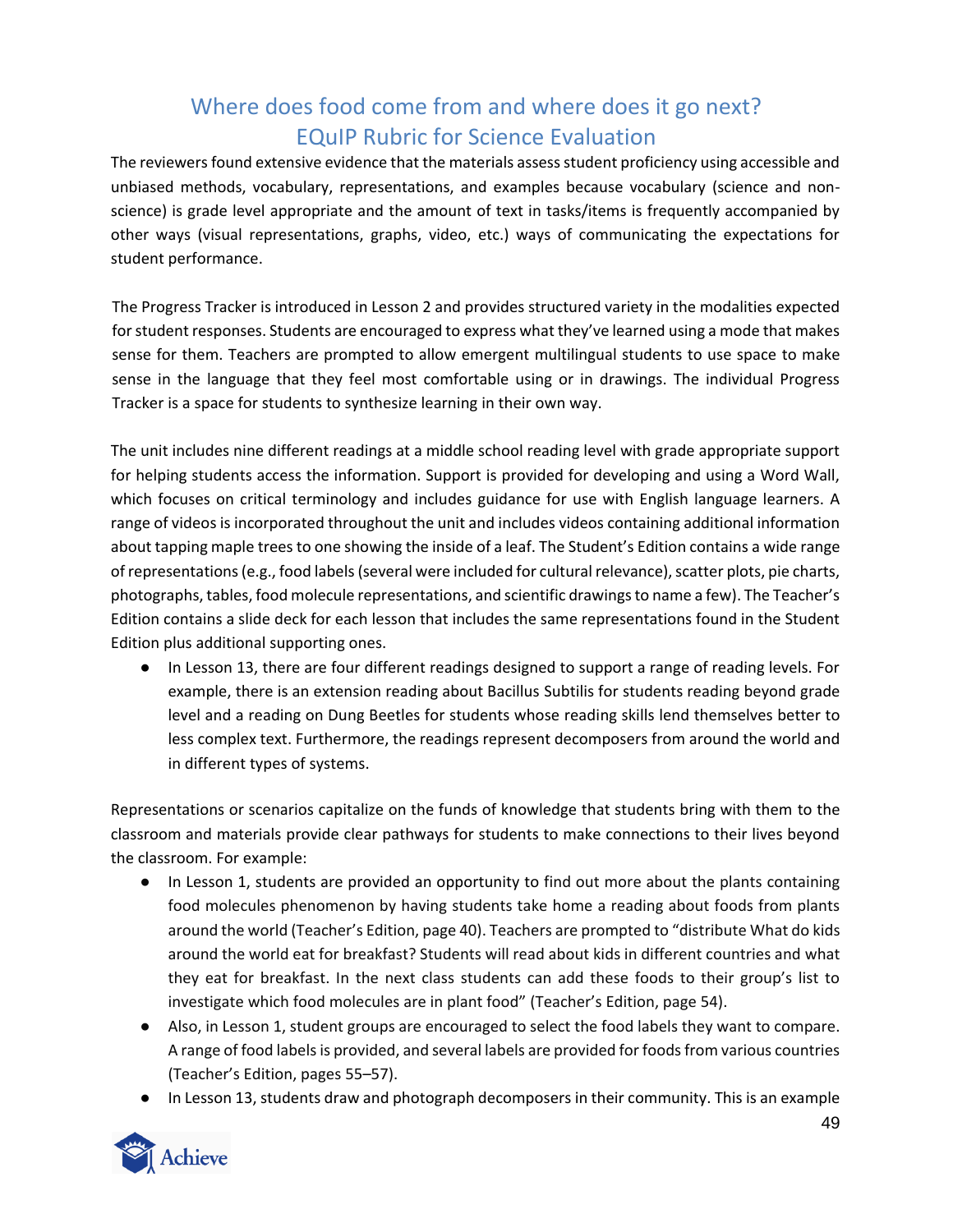of self-documentation, which can be used to help students see how the science ideas they have learned about in class relate to everyday phenomena in their lives.

There is structured variety in the modalities expected for student responses, including at least one significant task that provides students with a choice of responses across multiple modalities.

- For example, in Lesson 10 students are asked to work with a partner to create a one-minute news release to explain what they think is happening with photosynthesis in the dark to the principal and other teachers. Students use the Communicating in Science Checklist to plan their one-minute news release. The checklist asks them to choose a communication medium (e.g., text, images, tables, diagrams, graphs, equations) and consider what each medium communicates.
- The Lesson 15 assessment task provides several opportunities for students to express their understanding using different modalities. Students are encouraged to use a combination of words and diagrams to express their ideas. Lesson 15 includes an assessment with teacher guidance for introducing the task that focuses on making sure all students can access the scenario before engaging with the task and giving the class time to make sense of the video before the assessment. By using a video, modeling scaffold, and graphic representation, this supports students in a visual way not solely based on reading text.
- In addition, Lesson 15 allows students to choose an application of synthetic materials through which they demonstrate their understanding. Students are able to use their Gotta-Have-It checklists in both the Lesson 8 midpoint assessment and the Lesson 15 transfer task. This allows for students to basically "edit their rough drafts in much the same way that scientists and engineers circulate initial findings to colleagues before submitting a final draft for public consumption." Additionally, in Lesson 14, students explain the story of an atom of food as a first draft explanation at the cycling of atoms within a system so that their transfer task is not the first time they are expressing their understanding.

Suggestions for Improvement

N/A

**III.E. Coherent Assessment system:** Includes pre-, formative, summative, and self-assessment measures that assess three-dimensional learning.

### **Rating for Criterion III.E. Coherent Assessment System: Extensive** *(None, Inadequate, Adequate, Extensive)*

The reviewers found extensive evidence that the materials include pre-, formative, summative, and selfassessment measures that assess three-dimensional learning because the materials include assessments that are consistently designed to connect to learning goals and require students to apply appropriate elements of the three dimensions to make sense of the phenomenon.

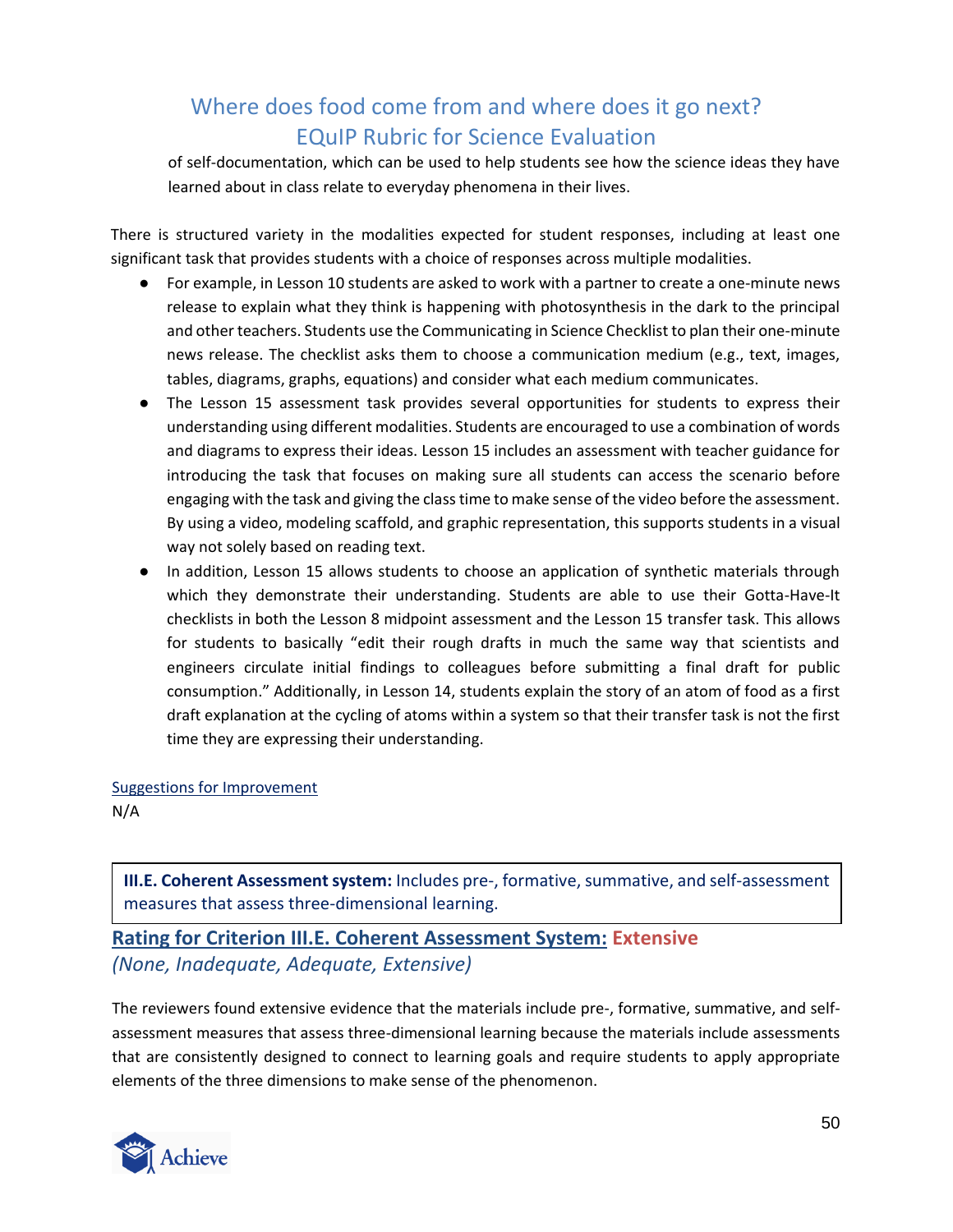All four of the assessment types mentioned in the criterion are present. The assessments use a variety of measures and provide multiple assessment opportunities so that students can demonstrate their understanding of the same learning goals in a variety of ways. Most or all tasks and items are multidimensional, there are significant tasks, and the measurement of the three dimensions proportionally matches up with the learning goals. For example:

- "The student work in Lesson 1 available for assessment should be considered a pre-assessment. It is an opportunity to learn where students are coming in and what ideas they have that you can build on in this unit. The more ideas in your classroom the better. Specifically, look for students' initial understandings of modeling, asking questions, systems and systems models, and matter & energy."
- Assessments are embedded throughout the unit. Self-assessments are called out in the Assessment Opportunities in Lessons 2 5, 11, and 13 and are guided by a student assessment handout. For example, "This is a great opportunity for students to self-assess on their engagement in classroom discussions using Self-Assessment for Classroom Discussions. This discussion rubric can be used anytime after a discussion to help students reflect on their participation in the class that day" (Teacher's Edition, Lesson 2, page 85).
- Although numerous formative assessment opportunities are specified in the Teacher's Edition, there are five highly developed formative assessments in Lessons 4, 8, 11, 13, and 14, which include exemplar student work, scoring guidance, and possible next steps for instruction.
- "Lesson 15 includes a transfer task to give students an opportunity to use the three dimensions to make sense of a different phenomenon. It is meant to be a summative assessment task for the unit, and it gives a grading opportunity. The task includes a teacher reference with a scoring guide as well as a modeling rubric for scoring the modeling question. Scoring guides are meant to highlight important ideas students should be including in their responses to the prompts. They are listed as bullet points so you can decide how to score them appropriate to the norms in your classroom. If students share these ideas elsewhere in the assessment, it is up to the teacher to decide if that understanding is sufficiently demonstrated."

The rationale is carefully mapped out over the course of the materials for why all three dimensions are taught and assessed, including how each task will measure student learning and provide feedback to teachers to inform instruction and students to inform learning. For example:

- The Lesson by Lesson Assessment Opportunity table "summarizes opportunities in each lesson for assessing every lesson-level performance expectation (LLPE). Examples of these opportunities include student handouts, home learning assignments, progress trackers, or student discussions. Most LLPEs are recommended as potential formative assessments. Assessing every LLPE listed can be logistically difficult. Strategically picking which LLPEs to assess and how to provide timely and informative feedback to students on their progress toward meeting these is left to the teacher's discretion" (Teacher's Edition, pages 24*–*38).
	- $\circ$  Notable is that the "What to Do" categories, which suggest feedback for students.

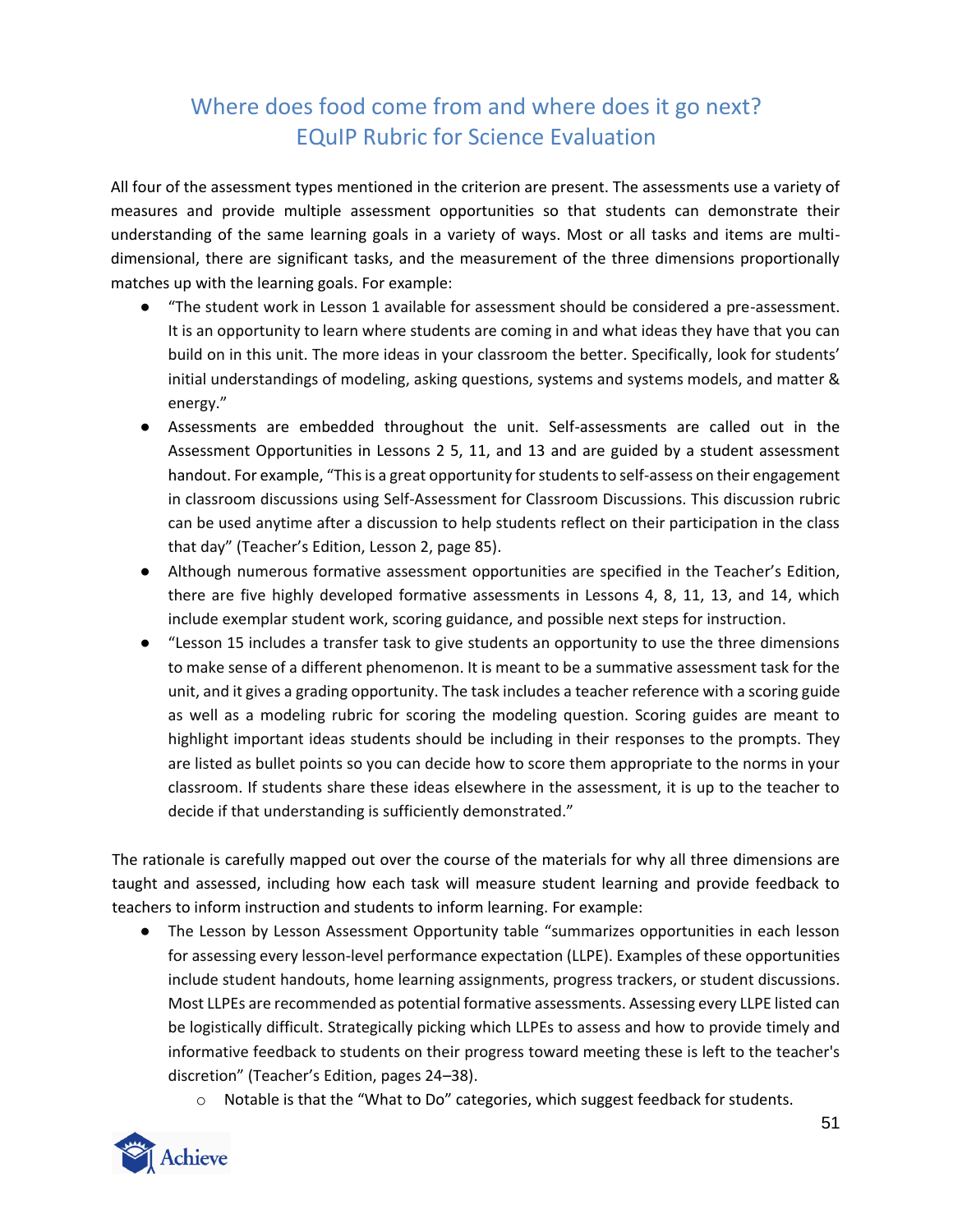Suggestions for Improvement

N/A

**III.F. Opportunity to learn:** Provides multiple opportunities for students to demonstrate performance of practices connected with their understanding of disciplinary core ideas and crosscutting concepts and receive feedback

## **Rating for Criterion III.F. Opportunity to learn: Extensive** *(None, Inadequate, Adequate, Extensive)*

The reviewers found extensive evidence that the materials provide multiple opportunities for students to demonstrate performance of practices connected with their understanding of core ideas and crosscutting concepts because for key, claimed learning in the unit, there are multiple, linked student performances that provide students with several opportunities to demonstrate understanding.

The Teacher's Edition contains an Assessment System Overview (pages 19*–*38), which details the key learning assessments (Lessons 1, 4, 8, 11, 13, 14, and 15) as well as opportunities to make student thinking visible in each lesson. Additionally, these opportunities are detailed in each lesson plan and are designated with an assessment icon and sample student responses. Assessment guidance is organized by the SEP and CCC that students are employing to make sense of the phenomenon, and specific "look fors/listen fors" at the element level are provided.

Students utilize multi-modal feedback across a series of student performances to demonstrate new thinking based on peer and teacher feedback and personal reflection.

Each lesson includes assessment guidance. The assessment guidance is designed to check for understanding of the LLPEs, which are three-dimensional. Also, the assessment guidance includes strategies teachers can use to adapt instruction based on feedback from the students.

he LLPEs and description of assessment and guidance on how to use the assessment to inform instruction assessment guidance is included in the Assessment System Overview. An example from Lesson 11 is included below:

> $\circ$  "In Lesson 11 there is an assessment opportunity to monitor students' progress on the DCIs, constructing explanations, and energy & matter as they write an explanation of how trees or saplings that do not have leaves can survive. Constructing Explanations; Energy and Matter **When to check for understanding:**

At the end of day 3 collect Maple Tree through the Seasons Explanation to see if students

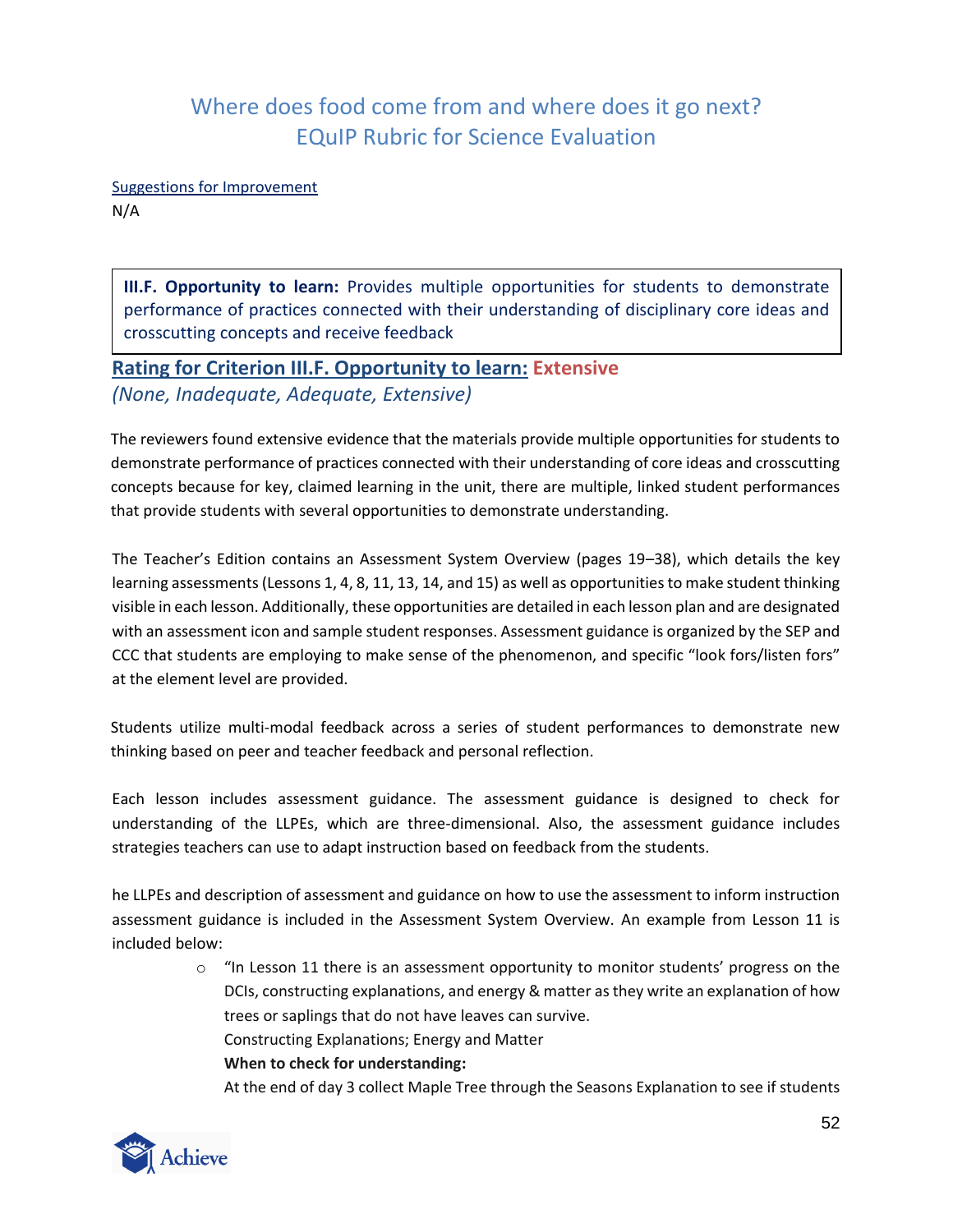are putting pieces together pieces of what they've figured out about photosynthesis and cellular respiration in plants during various seasons.

**What to look/listen for:** Students can identify the following: The maple tree is doing photosynthesis and producing sugars when it has green leaves and sunlight available.

The maple tree converts excess sugars and stores them as food molecules. It extracts energy via cellular respiration from stored food molecules when it is unable to produce sugars via photosynthesis. This is how it gets its energy when its leaves fall off.

The maple tree is always doing cellular respiration and using sugars to get its energy, but when it has green leaves, it can use sugars from photosynthesis.

- The maple tree and a maple tree seed use stored food molecules like fats, proteins, and starches by breaking them down and reassembling them into new parts of plant cells (e.g., cellulose) via chemical reactions. Since the tree has these food molecules stored, and the tree created a supply of food molecules for the seed, they each can make new cells (matter) even when they can't make new sugars through photosynthesis.
- What to do: If students are struggling, ask them to think about the matter inputs and outputs of both photosynthesis and cellular respiration, carbon dioxide, water, sugar/food molecules. Thinking about the composition of food molecules (carbons, hydrogens, and oxygens, mostly) and the maple tree tapping may also help them recognize that trees are storing those molecules for the tree's benefit (not just so we can eat them!). It may be helpful to pull small groups of struggling students together and have them revisit their Progress Trackers (specifically rows for Lessons 9*–*11). If students still struggle with completing the assessment, it may be beneficial to allow students to redo Maple Tree through the Seasons Explanation after individual support from the teacher."

Suggestions for Improvement N/A

## **Overall Category III Score (0, 1, 2, 3): 3**

### **Unit Scoring Guide – Category III**

**Criteria A***–***F:**

**3**: At least adequate evidence for all criteria in the category; extensive evidence for at least one criterion

**2**: Some evidence for all criteria in the category and adequate evidence for at least five criteria, including A

**1**: Adequate evidence for at least three criteria in the category

**0**: Adequate evidence for no more than two criteria in the category